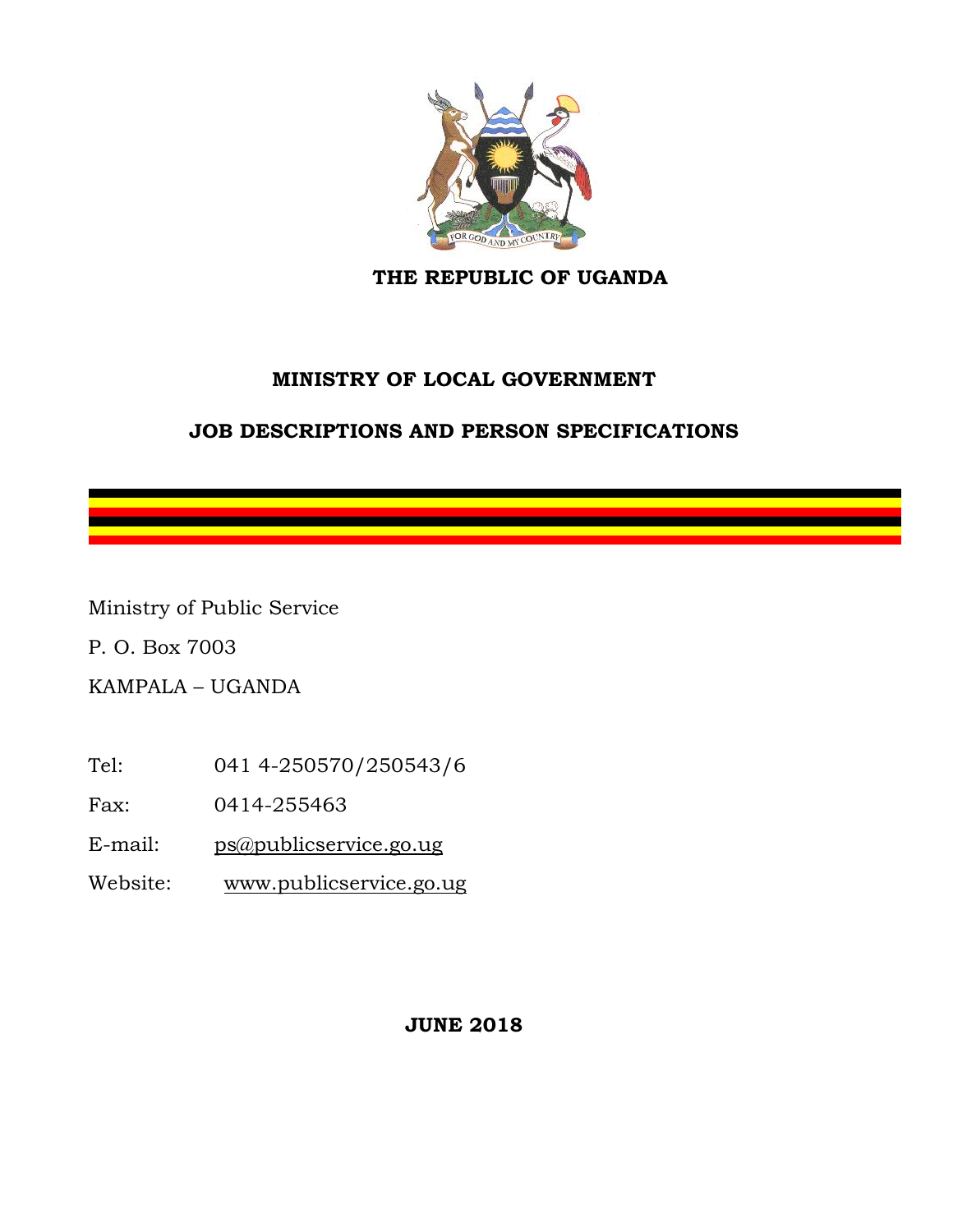# **Table of Contents**

| <b>JOB TITLE:</b> |               |                |  |
|-------------------|---------------|----------------|--|
| <b>JOB TITLE:</b> |               |                |  |
|                   |               |                |  |
|                   |               |                |  |
| POST/TITLE        |               |                |  |
| POST/TITLE        | $\mathcal{L}$ |                |  |
| <b>POST TITLE</b> |               |                |  |
| POST TITLE        |               |                |  |
| POST TITLE        |               |                |  |
|                   |               |                |  |
| POST TITLE        |               |                |  |
|                   |               |                |  |
| POST/TITLE        |               |                |  |
| <b>POST TITLE</b> |               |                |  |
| <b>POST TITLE</b> |               |                |  |
|                   |               |                |  |
| <b>POST TITLE</b> |               |                |  |
| <b>POST TITLE</b> |               |                |  |
| POST/TITLE        |               |                |  |
| POST/TITLE        |               |                |  |
|                   |               |                |  |
| POST/TITLE        |               |                |  |
| POST TITLE        |               |                |  |
|                   |               |                |  |
|                   |               | $\overline{2}$ |  |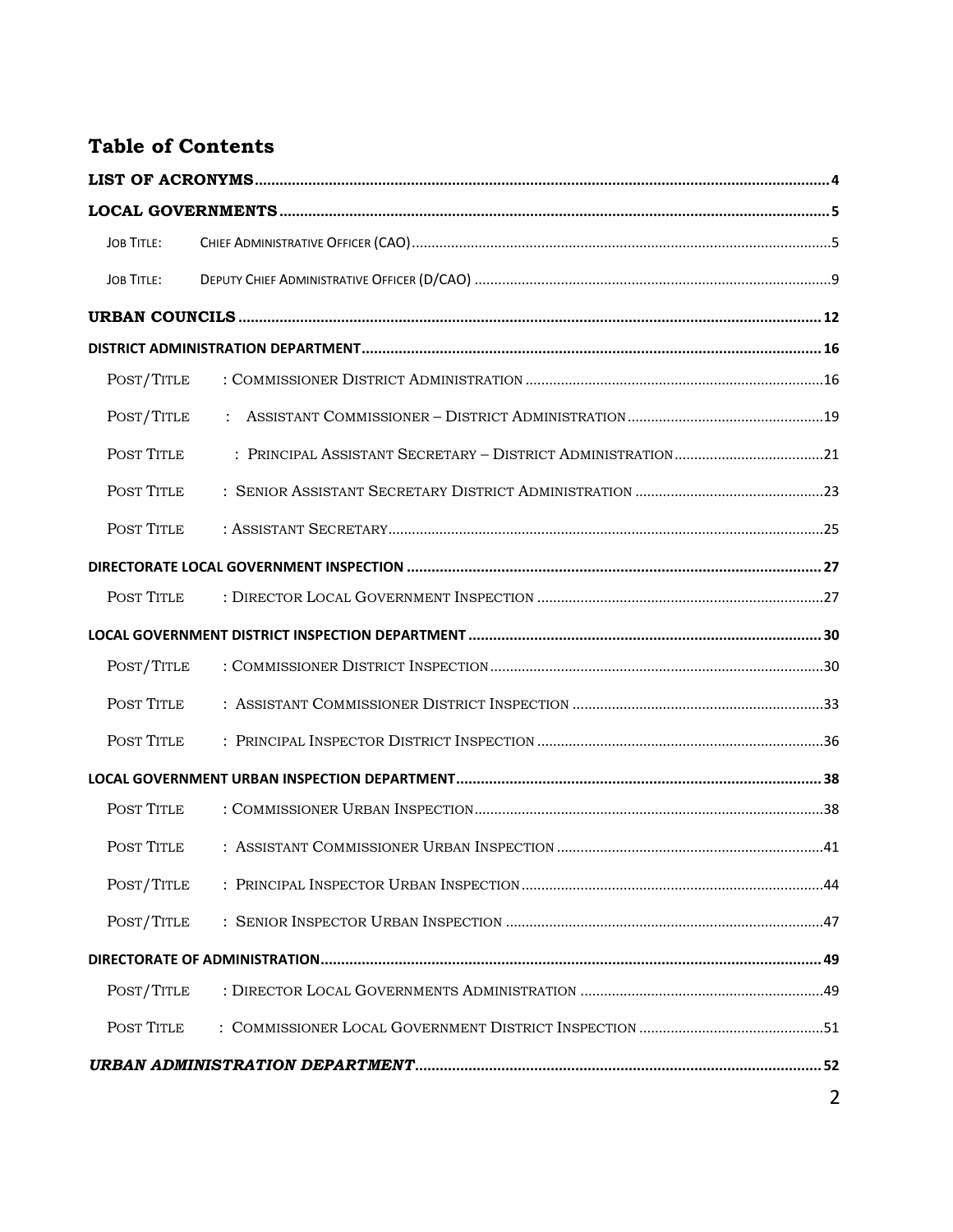| POST TITLE |                                                                           |  |
|------------|---------------------------------------------------------------------------|--|
| POST TITLE | : ASSISTANT COMMISSIONER - URBAN ADMINISTRATION AND MANAGEMENT 55         |  |
| POST TITLE | : PRINCIPAL URBAN OFFICER- URBAN ADMINISTRATION AND MANAGEMENT 57         |  |
|            | POST/TITLE : SENIOR URBAN OFFICER, URBAN ADMINISTRATION AND MANAGEMENT 60 |  |
|            |                                                                           |  |
|            |                                                                           |  |
| POST TITLE |                                                                           |  |
| POST TITLE |                                                                           |  |
| POST TITLE |                                                                           |  |
| POST TITLE |                                                                           |  |
| POST TITLE |                                                                           |  |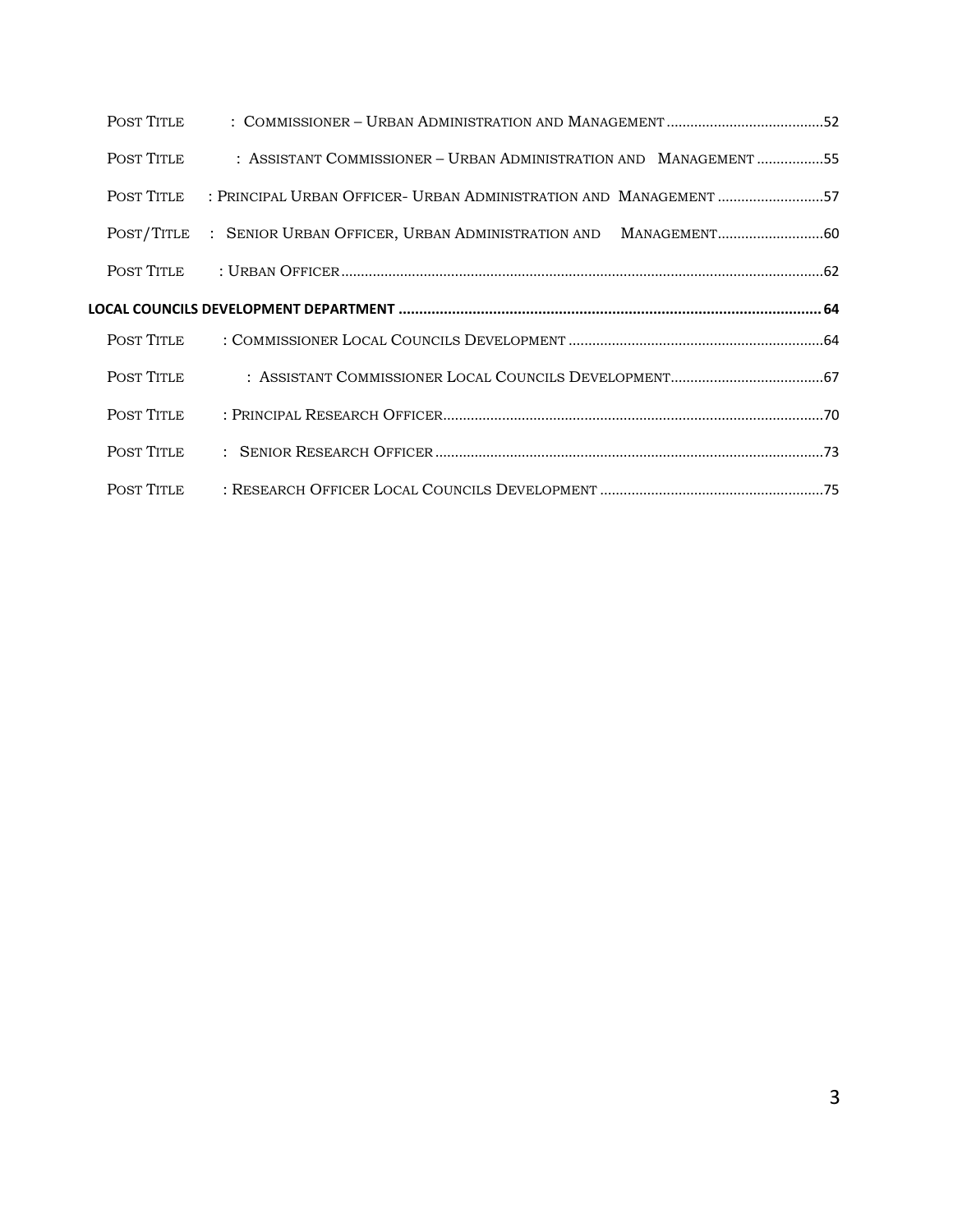#### <span id="page-3-0"></span>**LIST OF ACRONYMS**

- ACAO Assistant Chief Administrative Officers
- CAOs Chief Administrative Officers
- DCAO Deputy Chief Administrative Officer
- DSC District Service Commission
- ICT Information Communication Technology
- LGs Local Governments
- MDAs Ministries, Departments and Agencies
- PACAO Principal Assistant Chief Administrative Officer
- PAS Principal Assistant Secretary
- PS Permanent Secretary
- PSC Public Service Commission
- SAS Senior Assistant Secretary
- SACAO Senior Assistant Chief Administrative Officer
- TC Town Clerk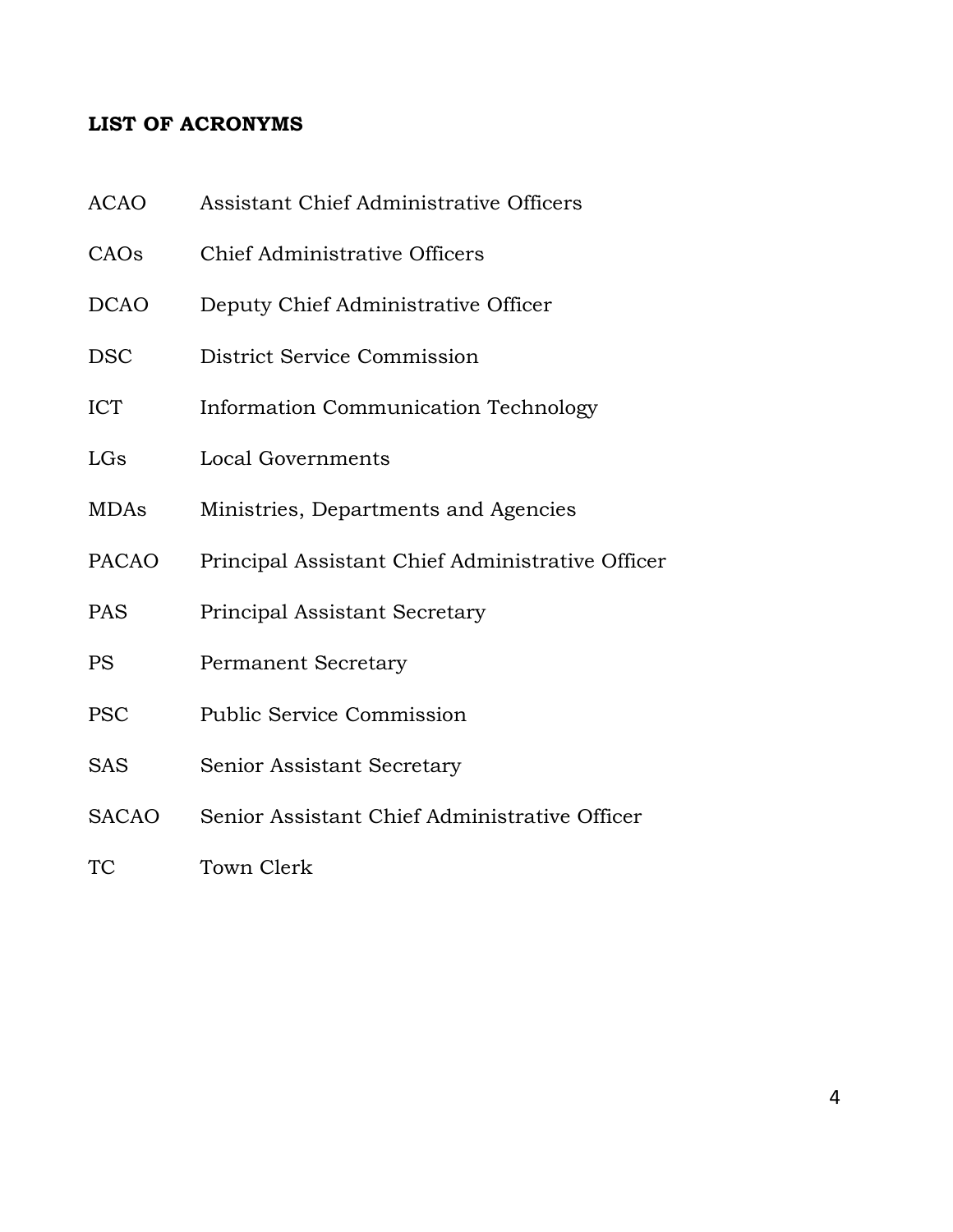#### <span id="page-4-0"></span>**LOCAL GOVERNMENTS**

<span id="page-4-1"></span>**Job Title: Chief Administrative Officer (CAO)** 

**Salary Scale:** U1SE

**Reports to:** District Chairperson

**Directly supervises:** Deputy Chief Administrative Officer

 Chief Finance Officer District Education Officer District Health Officer District Planner District Production Officer District Commercial Officer District Engineer District Natural Resources Officer District Community-Based Services Officer

**Job Purpose:** To head the District Public Service and provide strategic leadership in developing, reviewing, monitoring and implementation of policies, plans, strategies and programs of the Central Government and District Council; and provide for proper use and accountability of the District Council resources.

**Key Duties and Responsibilities**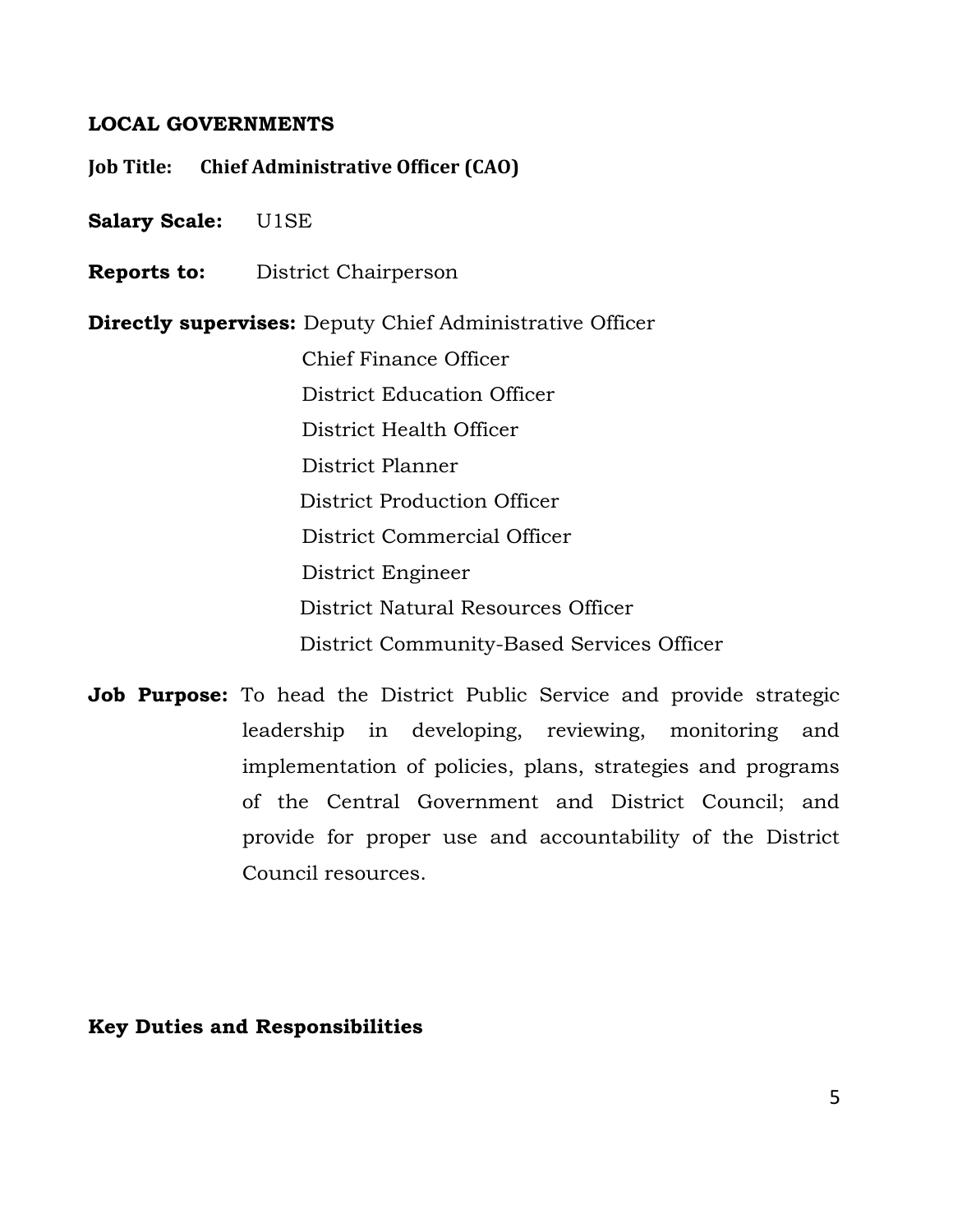- (i) Managing and guiding the implementation of all lawful Council and Central Government policies, plans and strategies, programs, ordinances and bye-laws;
- (ii) Guiding, supervising, monitoring and coordinating staff and activities of the District and lower Local Government Councils in the application of the relevant laws and policies;
- (iii) Promoting accountability and transparency in the management and delivery of Council's services in the District and adherence to Existing Financial Regulations and Guidelines;
- (iv) Promoting proper development, review and management of District Plans and strategies;
- (v) Supervising and coordinating the activities of all delegated services and the Officers rendering those services in the District;
- (vi) Promoting and enhancing collaboration linkages between the District Council and Central Government for effective implementation of Government policies and achievement of national objectives;
- (vii) Providing technical support and advice to the political leadership of the District to facilitate effective Council decision making process;
- (viii) Liaising with Resident District Commissioner to ensure maintenance of law, order and security in the District; and
- (ix) Promoting safe custody of all properties, documents and records of the Local Government Council.

#### **Job and Person Specifications**

**(a) Qualifications**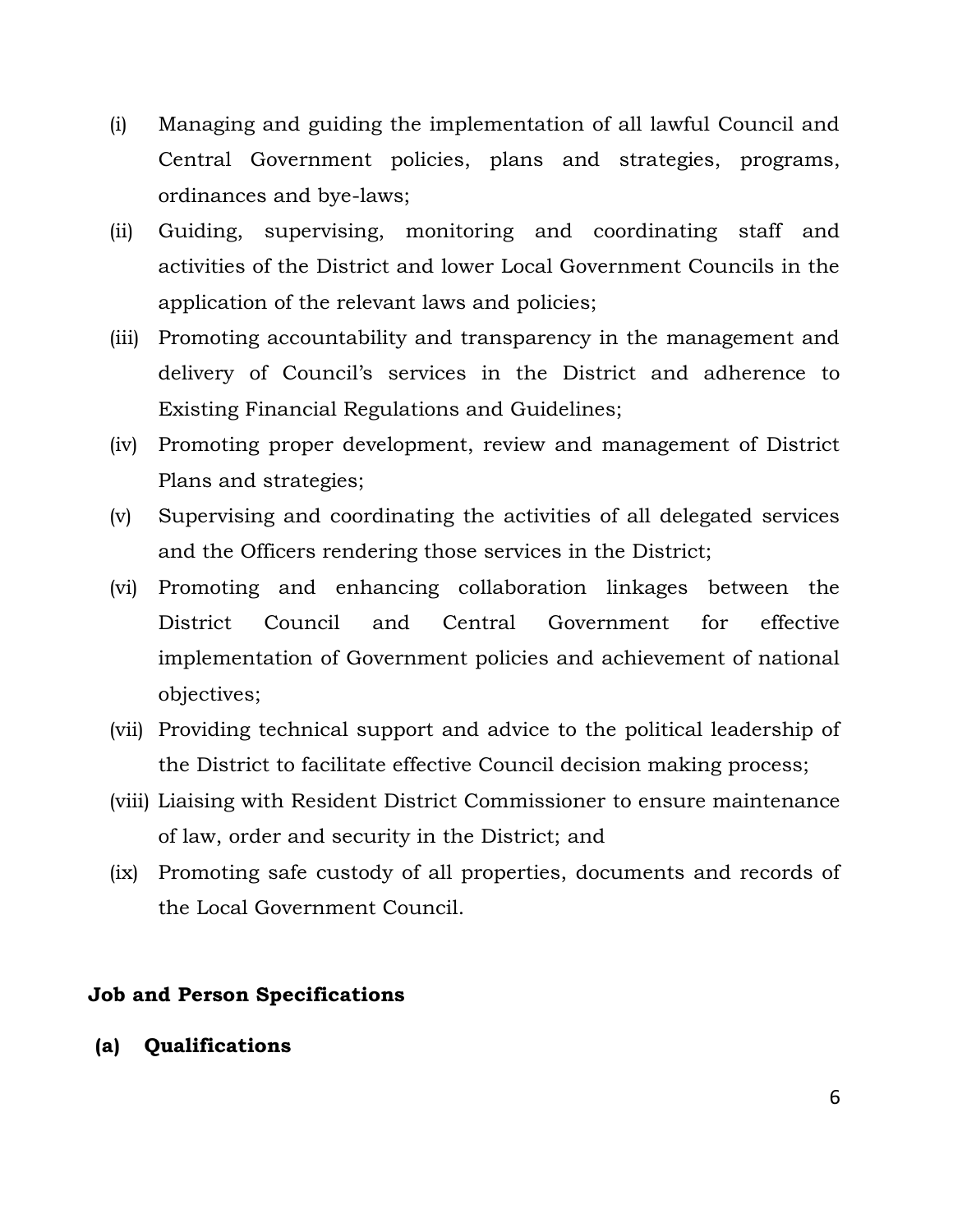- (i) An Honors Bachelor's Degree in Social Sciences, Development Studies, Social Work and Social Administration or Arts or Management or Law or Commerce (Management option) or Business Administration (Management option) from a recognized awarding Institution.
- (ii) Certificate in Administrative Officers' Law Course.
- (iii) Post Graduate Diploma in Public Administration and Management, Development Administration or any other relevant discipline from a recognized awarding Institution.
- (iv) Masters Degree in either Public Administration and Management or Public Sector Management or Human Resources Management or Development Studies or Management Studies or Finance and Accounting from a recognized awarding Institution.

# **(b) Experience:**

At least twelve (12) years working experience in the public service, three (3) of which should have been at the level of Deputy Chief Administrative Officer in Government or equivalent and relevant level of experience in administration from a reputable organization.

# **(c) Competences:**

# **(i)Technical**

- a) Planning, Organizing and Coordinating
- b) Management of Organizational Environment
- c) Strategic Thinking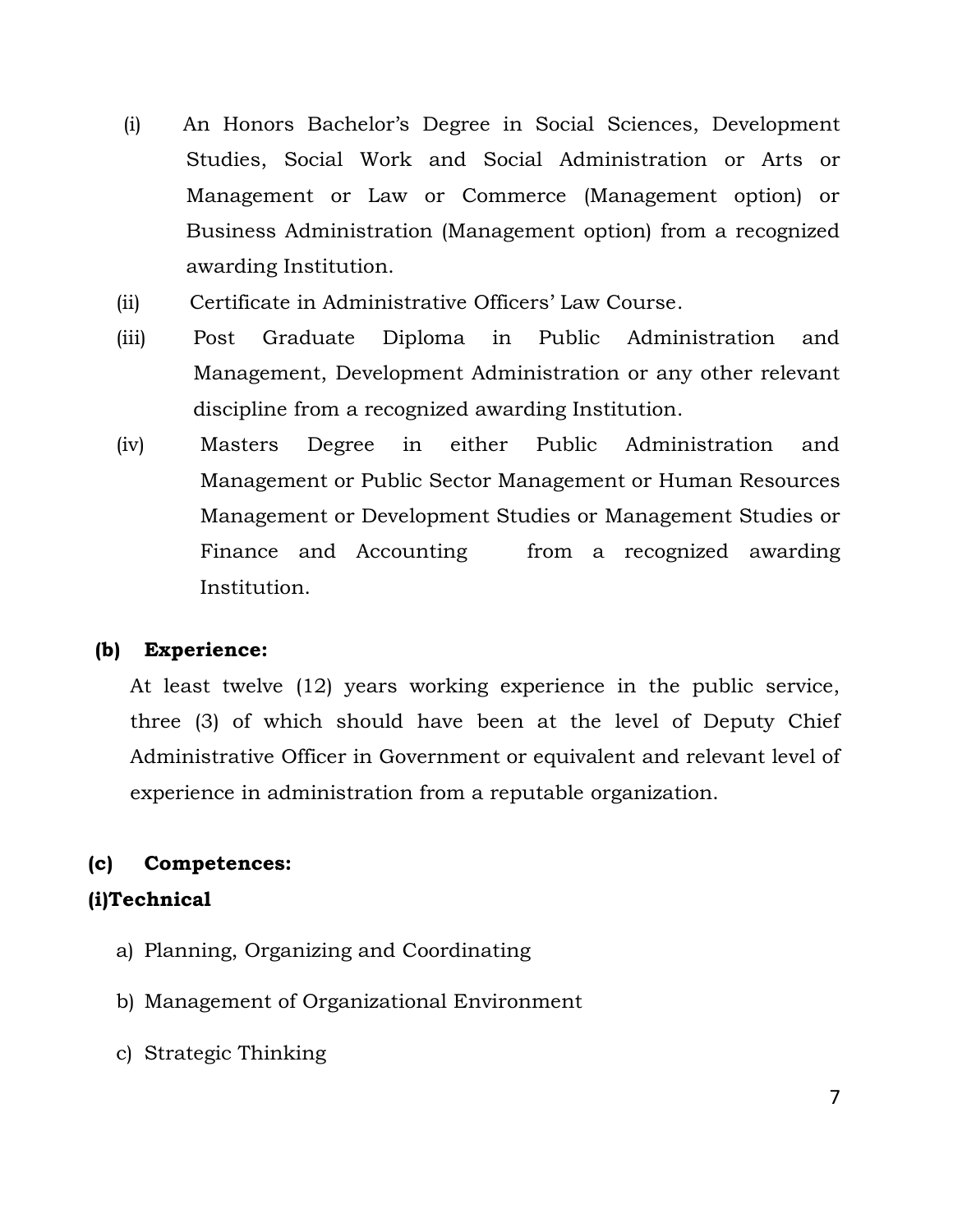- d) Human Resource Management
- e) Negotiation and Mediation

# **(i) Behavioral**

- a) Leadership and Team Work
- b) Accountability
- c) Public Relations and customer care
- d) Communicating Effectively
- e) Knowledge Management
- f) Ethics and Integrity
- g) Political acuity
- h) Innovativeness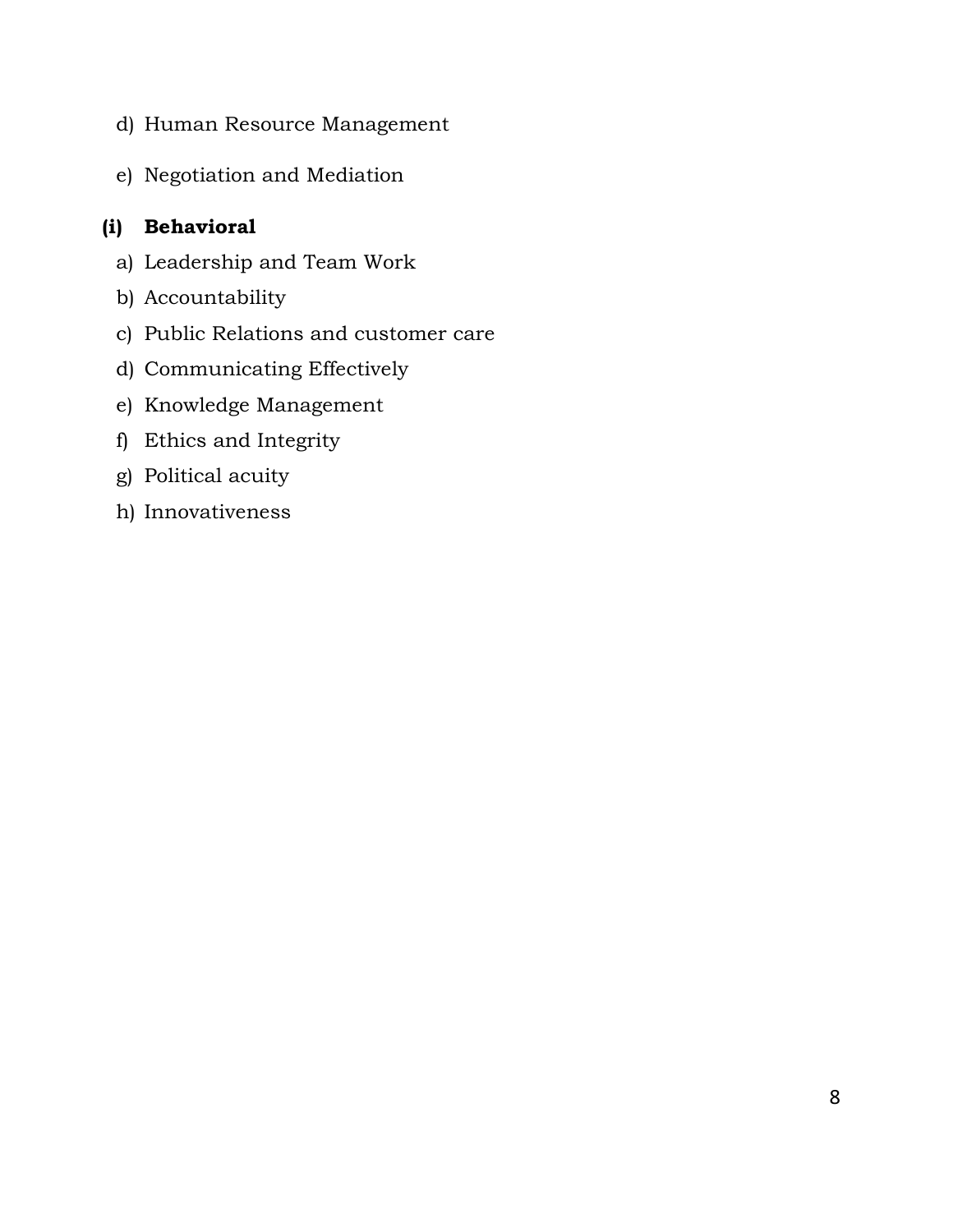<span id="page-8-0"></span>**Job Title: Deputy Chief Administrative Officer (D/CAO)**

**Salary Scale:** U1SE

**Reports to:** Chief Administrative Officer

**Directly supervises:** Principal Assistant Chief Administrative Officer

Principal Human Resources Officer Senior Records Officer

**Job Purpose:** To deputize for the Chief Administrative Officer in managing and coordinating the implementation of Government and Council Policies and laws for purpose of improving the welfare of the population in the District.

# **Key Duties and Responsibilities**

- (i) Providing administrative support services to the District Council and the technical Departments;
- (ii) Initiating and formulating District policies, plans, strategies and ordinances in liaison with other Heads of Department and Council Standing Committees;
- (iii) Supervising and coordinating proper management of the human resources in the District;
- (iv) Managing and providing efficient utilization and proper and timely accountability of all resources of the Administration and other Departments;
- (v) Carrying out the role of deputizing for the Chief Administrative Officer;
- (vi) Providing technical support and guidance to the technical departments on matters relating to administration;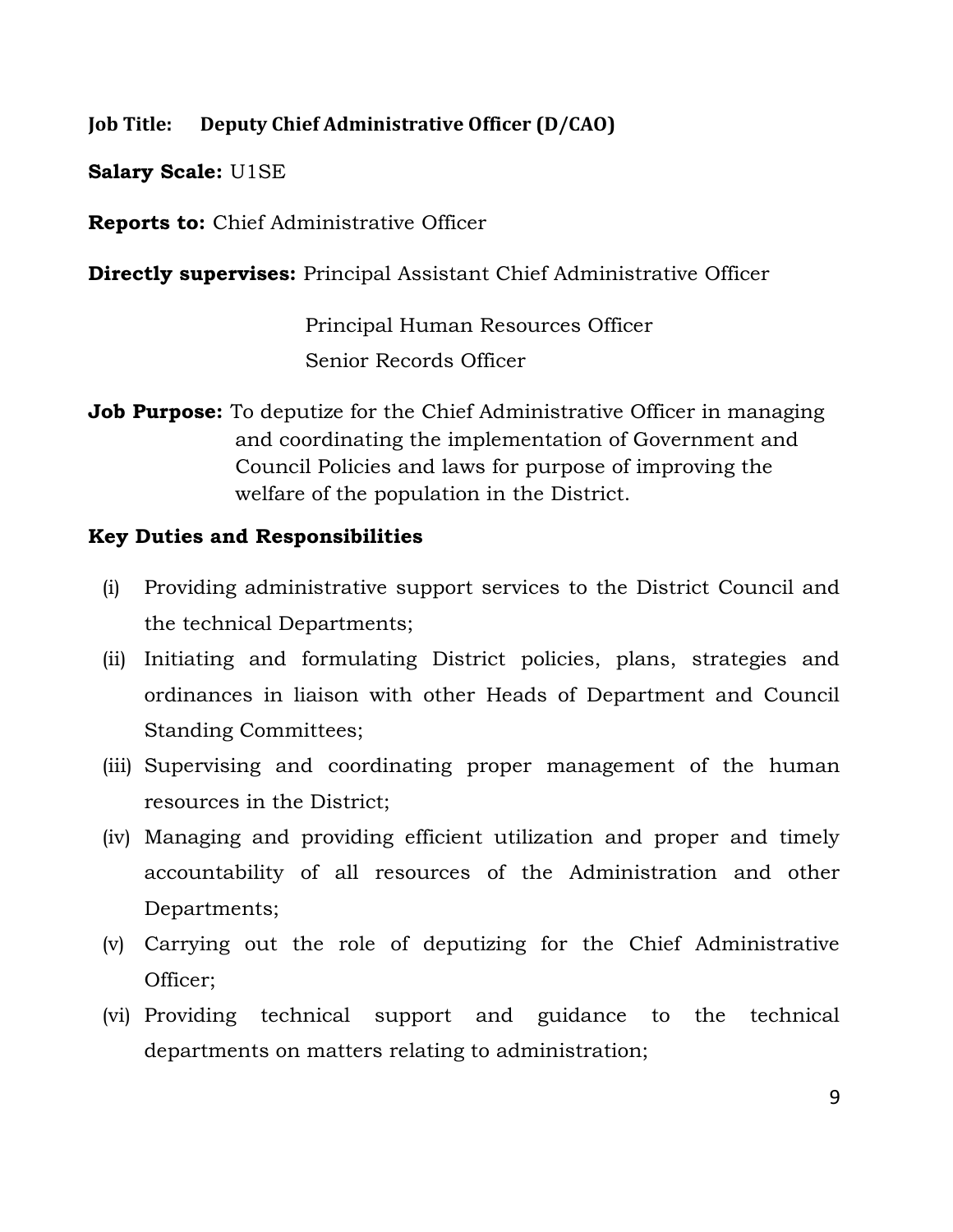- (vii) Coordinating and supervising the safe custody of Council properties and assets;
- (viii)Coordinating the production of District Development plans, work plans and budgets and annual and quarterly reports; and
- (ix) Supervising the upkeep and providing the safe custody of Council properties and assets.

#### **Job and Person Specifications**

#### **(a) Qualifications**

- (i) An Honors Bachelor's Degree in Social Sciences, Development Studies, Social Work and Social Administration or Arts or Management or Law or Commerce (Management option) or Business Administration (Management option) from a recognized awarding institution.
- (ii) Certificate in Administrative Officers' Law Course
- (iii) Post graduate Diploma in Public Administration and Management, Development Administration or any other related discipline from a recognized awarding Institution.
- (iv) A Master's Degree in either Public Administration or Management, Public Sector Management, Business Administration, Human Resource Management, Management Studies or a related field from a recognized awarding Institution.

#### **(b) Experience**:

At least twelve (12) years working experience, three (3) of which should have been gained at the level of Principal Assistant Secretary/ Principal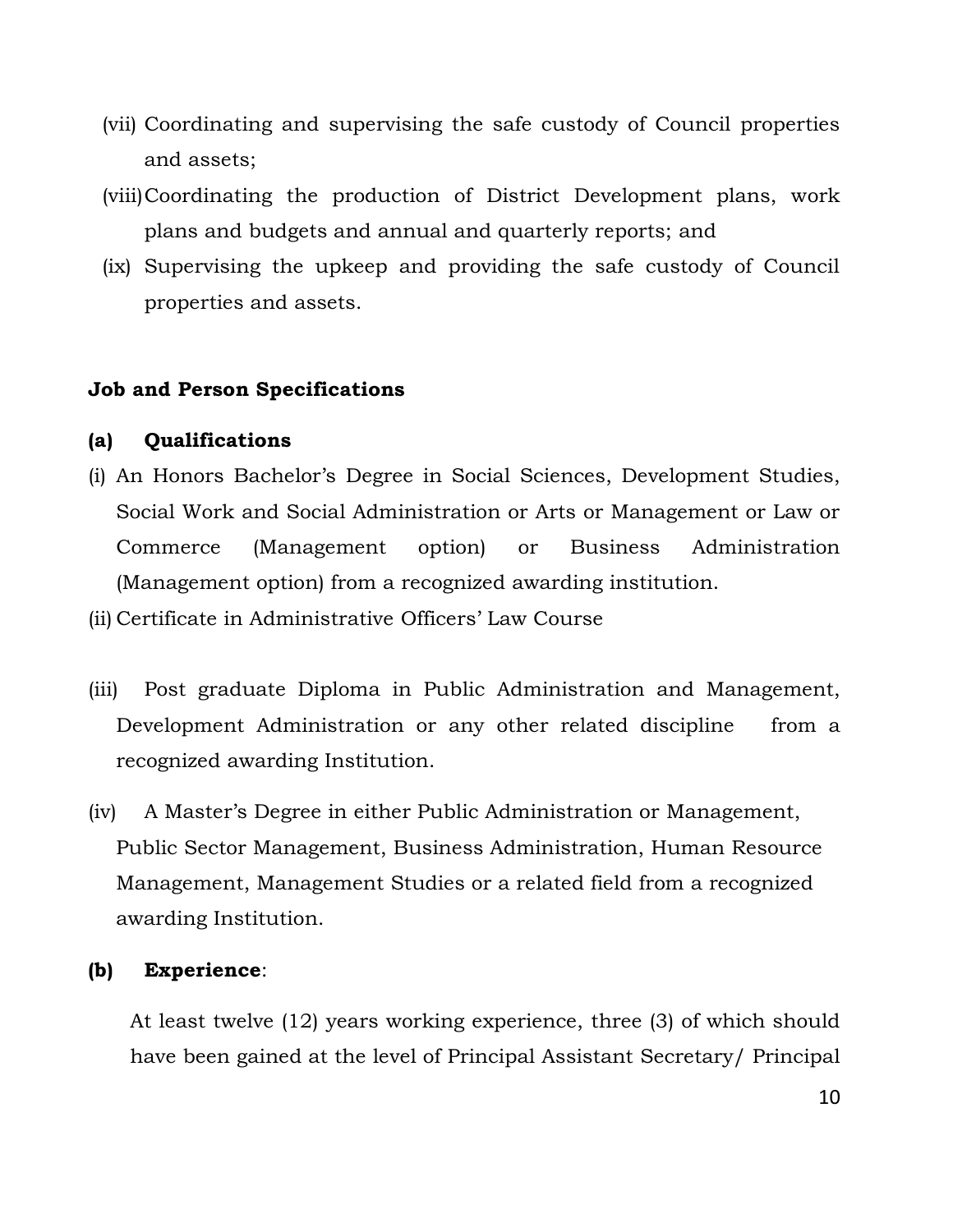Assistant Chief Administrative Officer in Government or equivalent and relevant level of experience in administration from a reputable organization.

# **(c) Competences:**

# **(i) Technical**

- a)Planning, Organizing and Coordinating
- b)Financial Management
- c) Human Resource Management
- d)Change Management
- e) Strategic thinking

# **(ii) Behavioral**

- (a) Accountability
- (b) Leadership
- (c) Results Orientation
- (d) Team work
- (e) Political accountability/ingenuity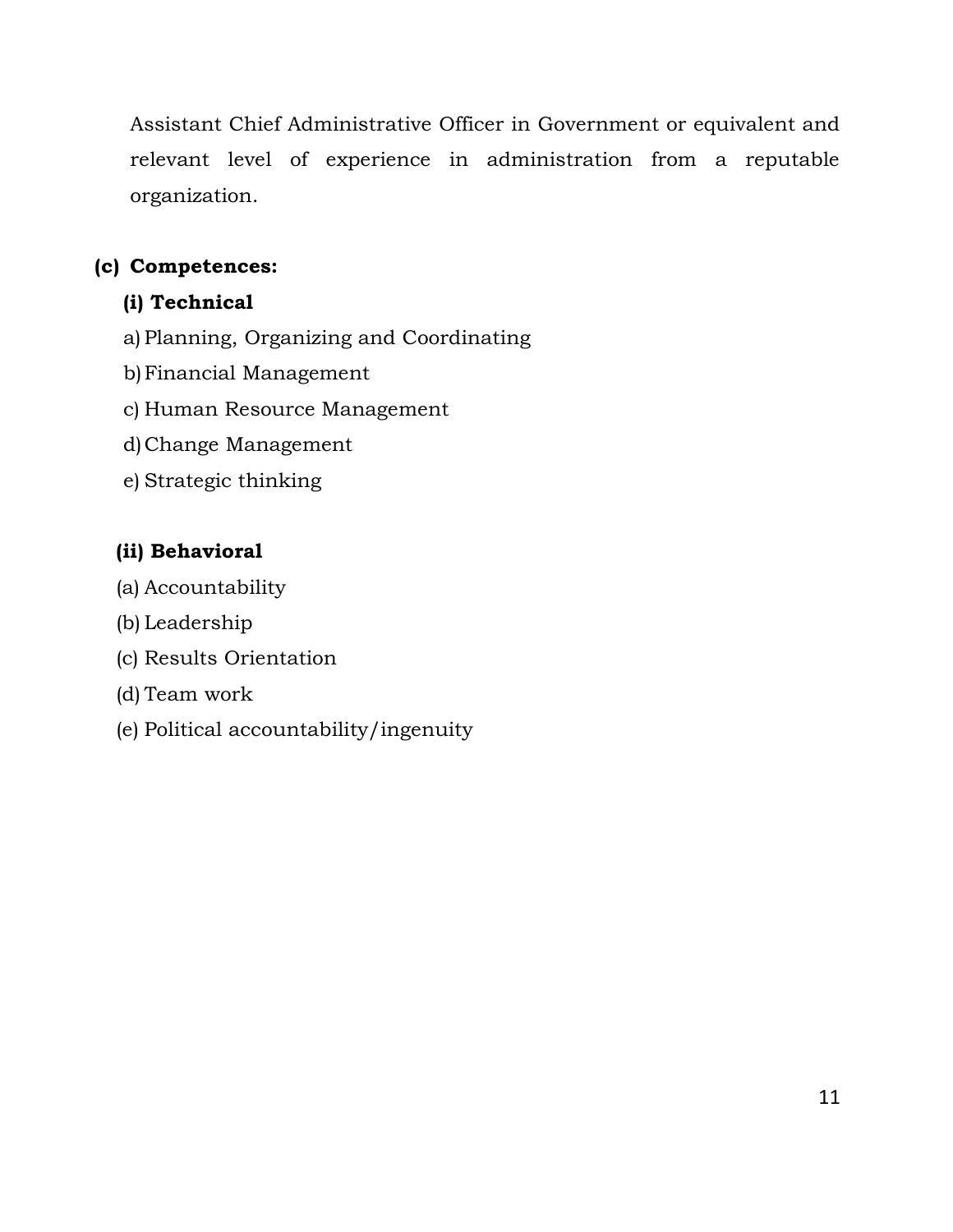# <span id="page-11-0"></span>**URBAN COUNCILS**

| <b>Job Title</b><br>÷.                      | <b>Town Clerk (Municipal Council)</b>             |
|---------------------------------------------|---------------------------------------------------|
| <b>Other Title</b><br>$\ddot{\bullet}$      | Chief Township Officer                            |
| <b>Salary Scale</b><br>$\ddot{\phantom{1}}$ | U1SE                                              |
| Reports to :                                | Mayor                                             |
| <b>Responsible for:</b>                     | Deputy Town Clerk (Deputy Chief Township Officer) |
|                                             | Principal Treasurer                               |
|                                             | Principal Engineer                                |
|                                             | Principal Education Officer                       |
|                                             | Principal Commercial Officer                      |
|                                             | Principal Medical Officer                         |
|                                             | <b>Principal Community Development Officer</b>    |
|                                             | Senior Internal Auditor                           |
|                                             | Senior Agriculture officer                        |
|                                             | Senior environment officer                        |
|                                             | Procurement officer                               |

#### **Job Purpose**

To manage, coordinate and provide strategic leadership on the development, interpretation and implementation of National Policies, programmes and Council bye-laws for the Municipal Council.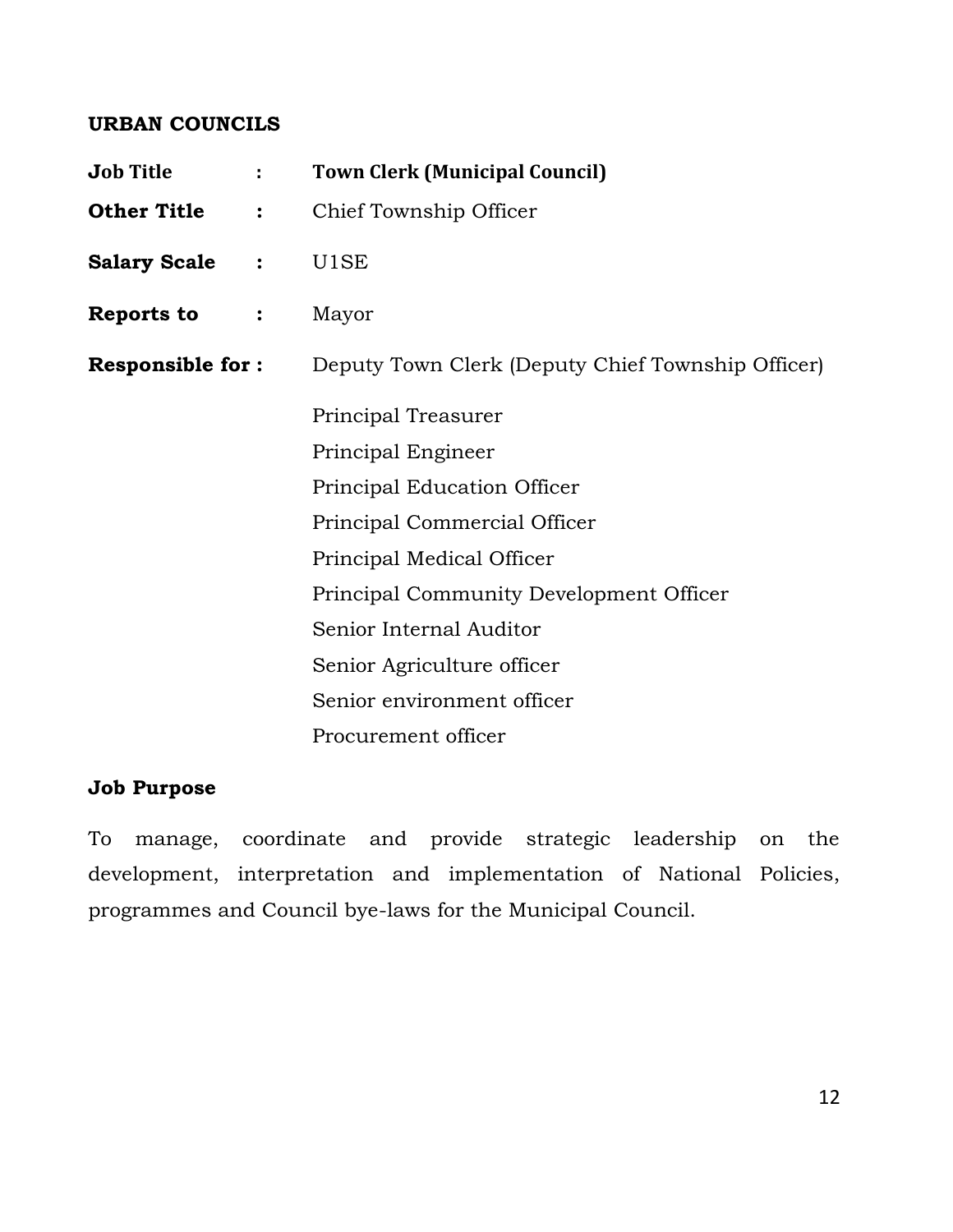#### **Key Duties and Responsibilities**

- (i) Managing, coordinating, monitoring and evaluating the implementation of national policies, programmes, Council decisions and projects in the Municipal Council;
- (ii) Advising Council on technical, administrative and legal matters pertaining to the management of the Municipal Council;
- (iii) Developing and Coordinating plans and budgets for municipal Council activities;
- (iv) Managing the acquisition, utilisation, maintenance and accountability for the human, financial and physical resources of the Municipal Council;
- (v) Supervising and evaluating performance of staff in the Municipal Council;
- (vi) Enhancing the collaboration linkages with other Local Councils and organisation both within and outside Municipal Council on matters pertaining to development;
- (vii) Assessing taxes and awarding licenses for operating business in the Municipal Council;
- (viii)Mobilising urban community for development purposes;
- (ix) Supporting proper physical planning for the Municipal Council and approval of structural plans; and
- (x) Developing and maintaining infrastructure in the Municipal Council including roads and buildings.

#### **Job and Person Specifications**

**(a) Qualifications**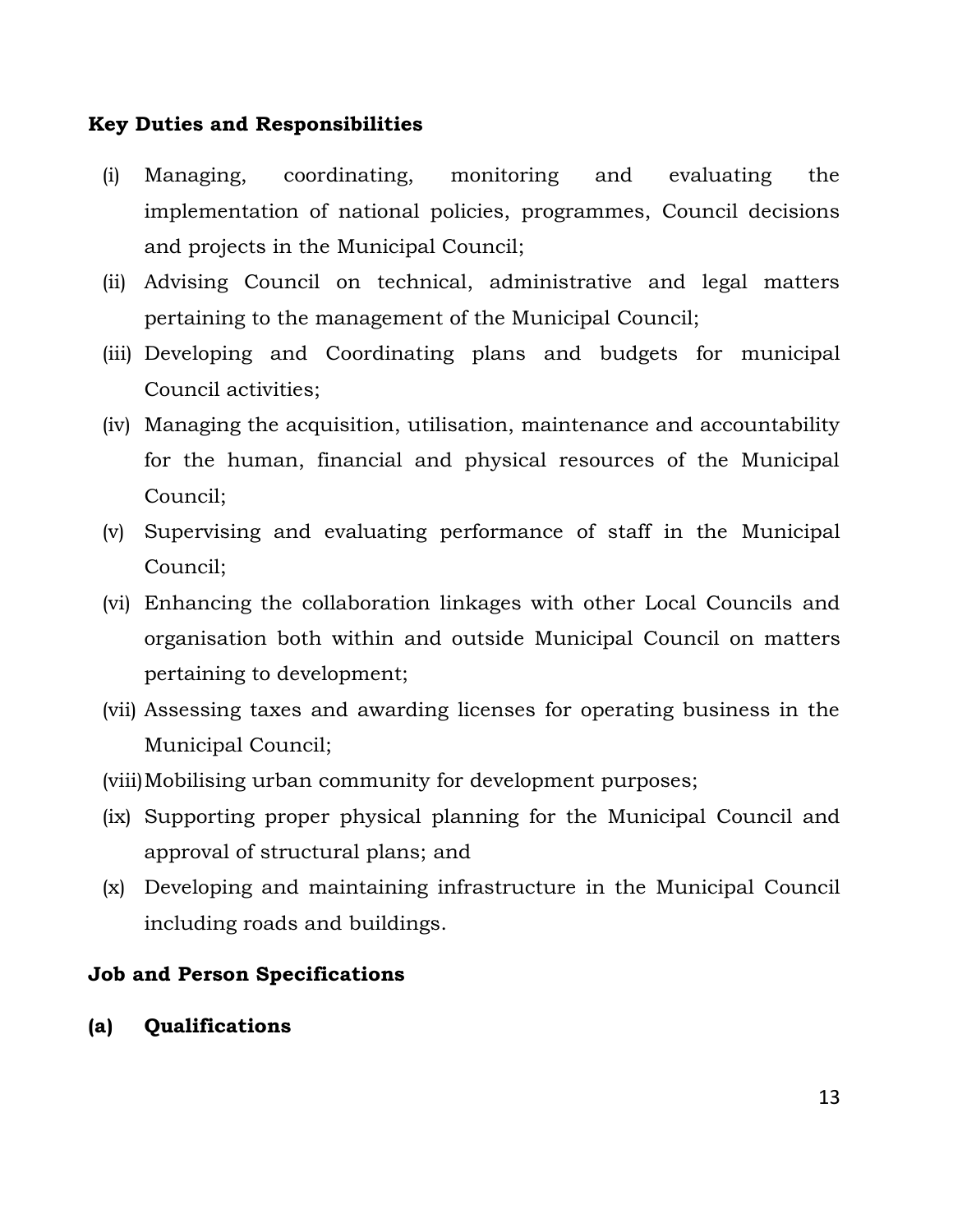- (i) An Honors Bachelors Degree in Social Sciences, Arts, Development Studies, Social Work and Social Administration or Law or Commerce (Management option) or Business Administration (Management option) or Management Science or Urban Planning and Management from a recognized awarding Institution;
- (ii) Certificate in Administrative Officers' Law Course.
- (iii) A Post Graduate Diploma in Public Administration and Management or Urban Planning and Management or Development Administration and any other related discipline from a recognized awarding Institution.
- (iv) A Master's degree in Public Administration, Public Sector Management, Management studies, Development studies or Business Administration from a recognized awarding Institution;

### **(b) Experience**

At least twelve (12) years of working experience three (3) of which should have been served at the level of Deputy Town Clerk (Municipal Council) or equivalent level of working experience from a reputable organization.

# **Competences**

#### **(i) Technical**

- a) Financial Management
- b) Planning, organizing and coordinating
- c) Management of Organizational Environment
- d) Strategic Thinking
- e) Human Resource Management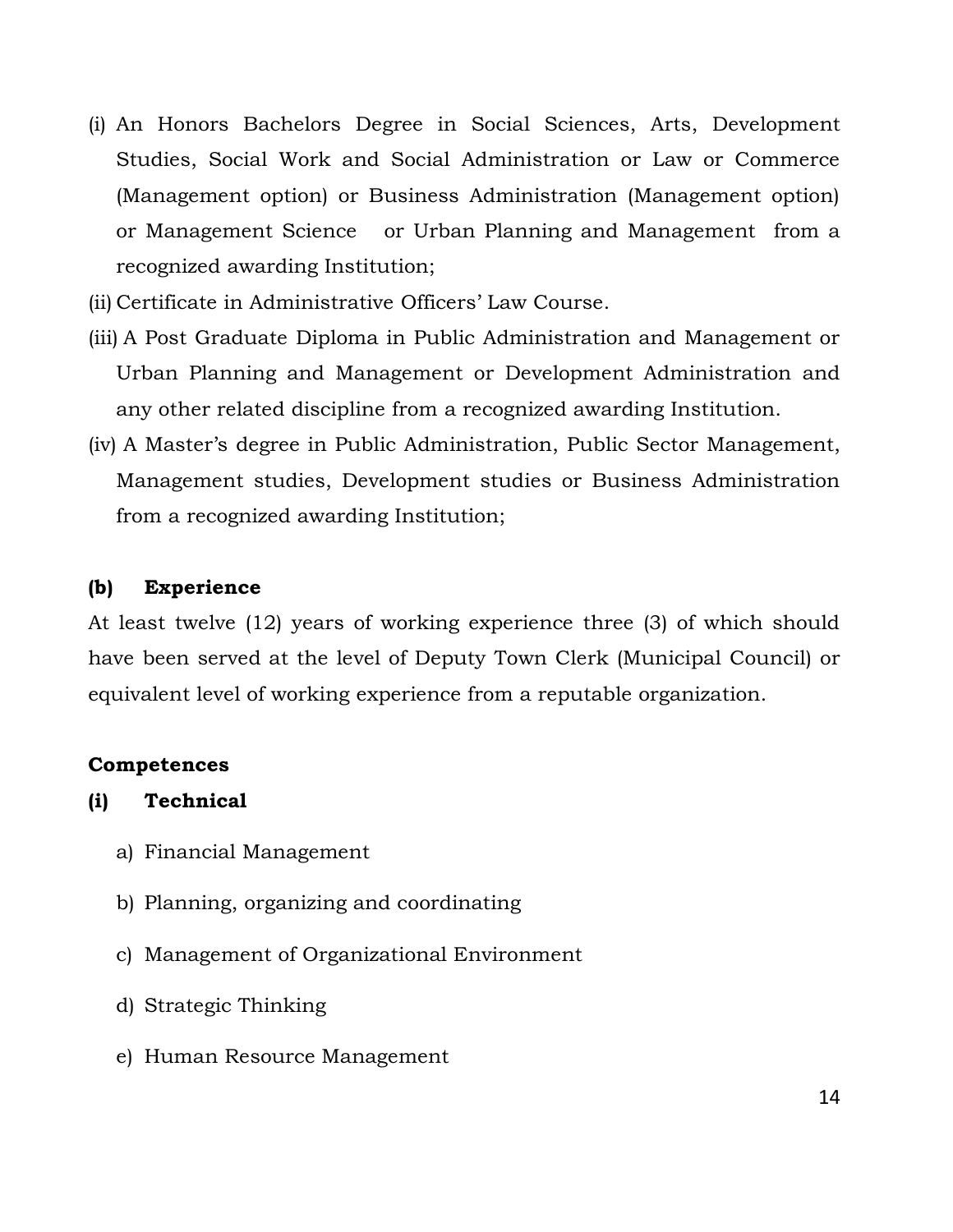# **(ii) Behavioral**

- a) Leadership and Team Work
- b) Accountability
- c) Public Relations and Customer Care
- d) Effective Communication
- e) Knowledge Management,
- f) Ethics and Integrity
- g) Political acuity
- h) Innovativeness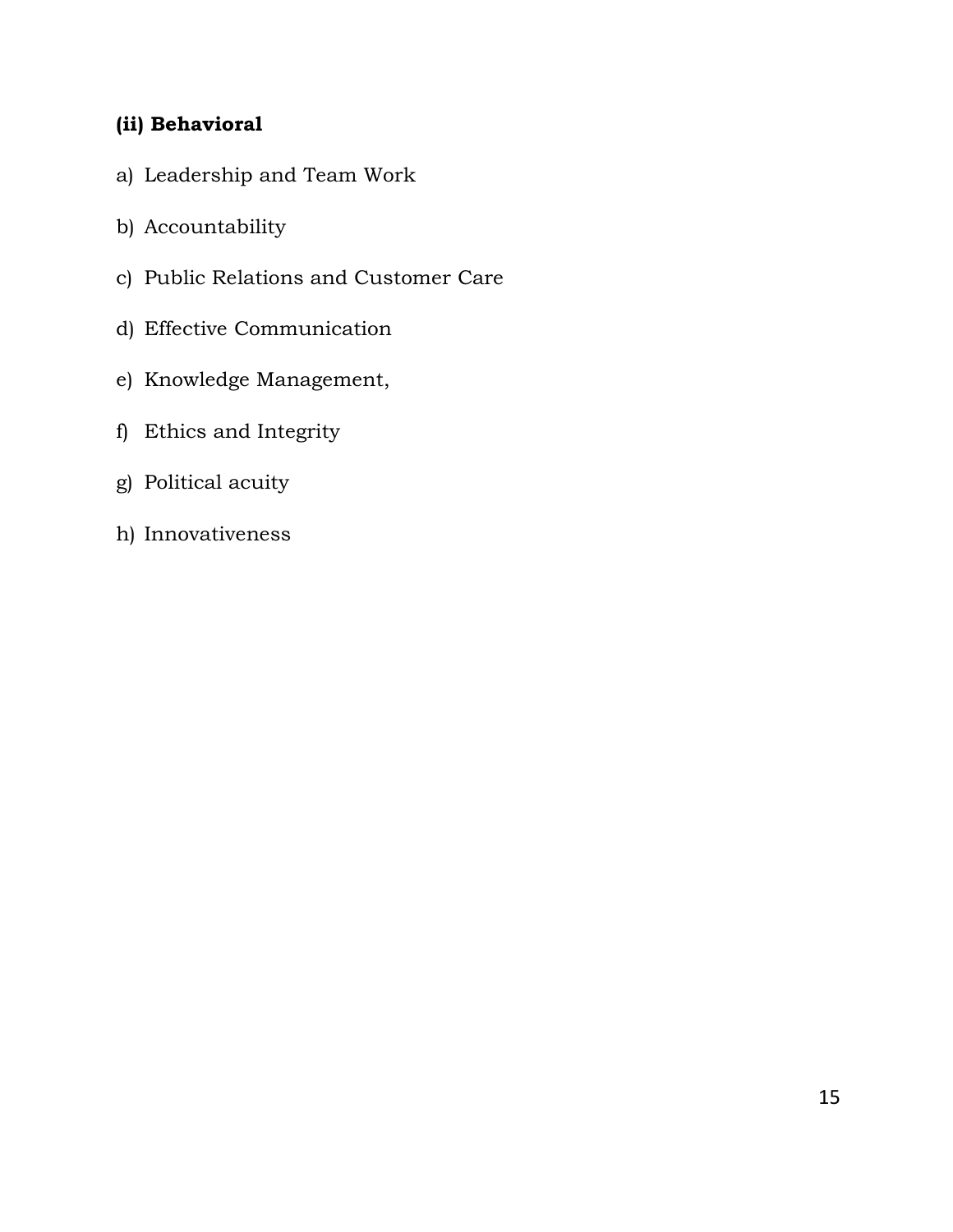# <span id="page-15-0"></span>**DISTRICT ADMINISTRATION DEPARTMENT**

<span id="page-15-1"></span>

| Post/Title                 | $\mathbb{R}^2$ | <b>Commissioner District Administration</b>                 |
|----------------------------|----------------|-------------------------------------------------------------|
| <b>Salary scale : UISE</b> |                |                                                             |
|                            |                | <b>Report to :</b> Director Local Government Administration |

**Directly Controls:** Assistant Commissioner, District Administration

### **Main Purpose**

To facilitate, guide, monitor and support supervise District Local Governments in the performance of their statutory functions.

### **Key Duties and Responsibilities**

- i. Supervising, guiding and mentoring Local Government to operate within the legal provisions.
- ii. Monitoring the professional staffing and establishment of LGs and the Statutory Bodies.
- iii. Carrying out Decentralization Policy Reviews and follow up on implementation of the recommendations.
- iv. Advocating, protecting and representing the interests of the Local Governments at the national level and other fora.
- v. Giving technical guidance to districts in the performance of their functions in the application of the relevant government budget.
- vi. Supervising, mentoring, monitoring and evaluating the performance of districts in all aspects of their operations.
- vii. Overseeing, guiding, supervising training of the LGs statutory bodies.
- viii. Initiating policies on local governance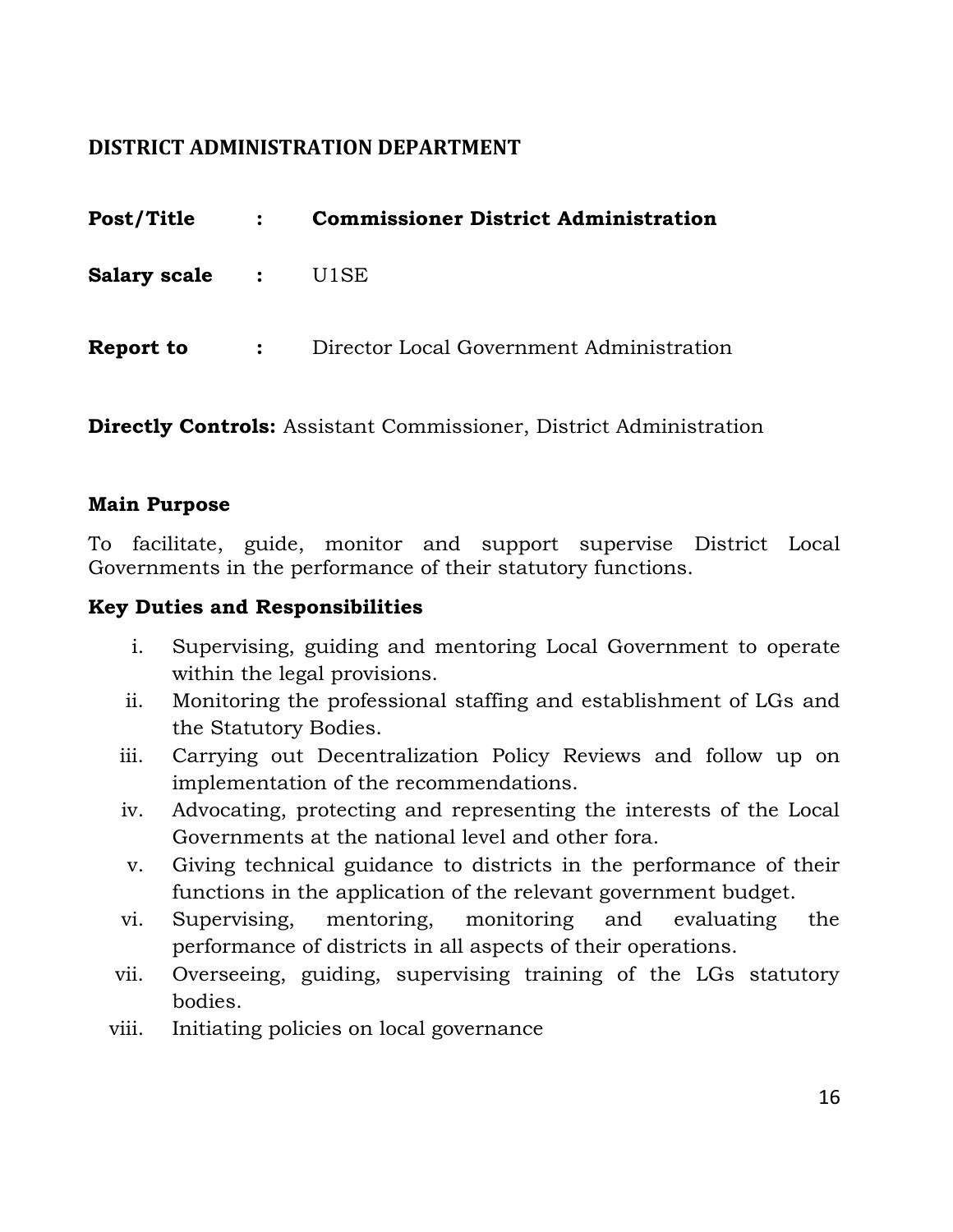- ix. Monitoring special projects in the districts to assess their progress and attainment of project objectives
- x. Following up the implementation of the LGs staff structures

# **Job and Person Specifications**

### **(a) Qualifications**

- i. An Honors Bachelor's Degree in An Honors Bachelor's Degree in either Arts or Social Science
- ii. Certificate in Administrative Officers' Law Course.
- iii. A Post Graduate Diploma in Public Administration and Management or Urban Planning and Management or Development Administration and any other related discipline from a recognized awarding Institution.
- iv. A Master's degree in Public Administration, Public Sector Management, Management studies, Development studies or Business Administration from a recognized awarding Institution

# **(b) Experience**

At least twelve (12) years of working experience three (3) of which should have been served at the level of Deputy Town Clerk (Municipal Council) or equivalent level of working experience from a reputable organization.

# **(c) Competences**

# **(i) Technical**

- a) Financial Management
- b) Planning, organizing and coordinating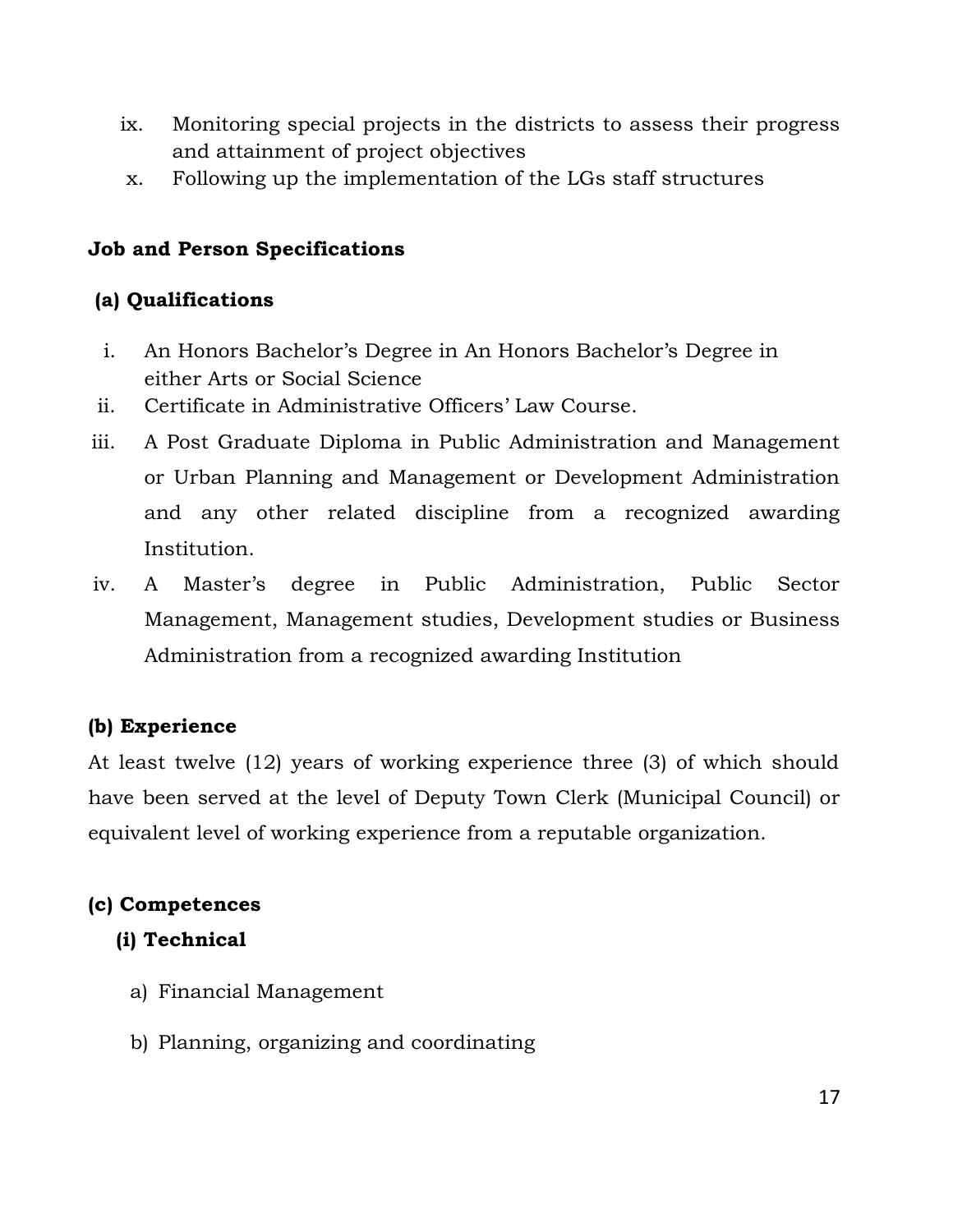- c) Management of Organizational Environment
- d) Strategic Thinking
- e) Human Resource Management

# **i. Behavioral**

- i. Leadership and Team Work
- ii. Accountability
- iii. Concern for quality and standards
- iv. Public Relations and Customer Care
- v. Knowledge Management,
- vi. Ethics and Integrity
- vii. Political acuity
- viii. Innovativeness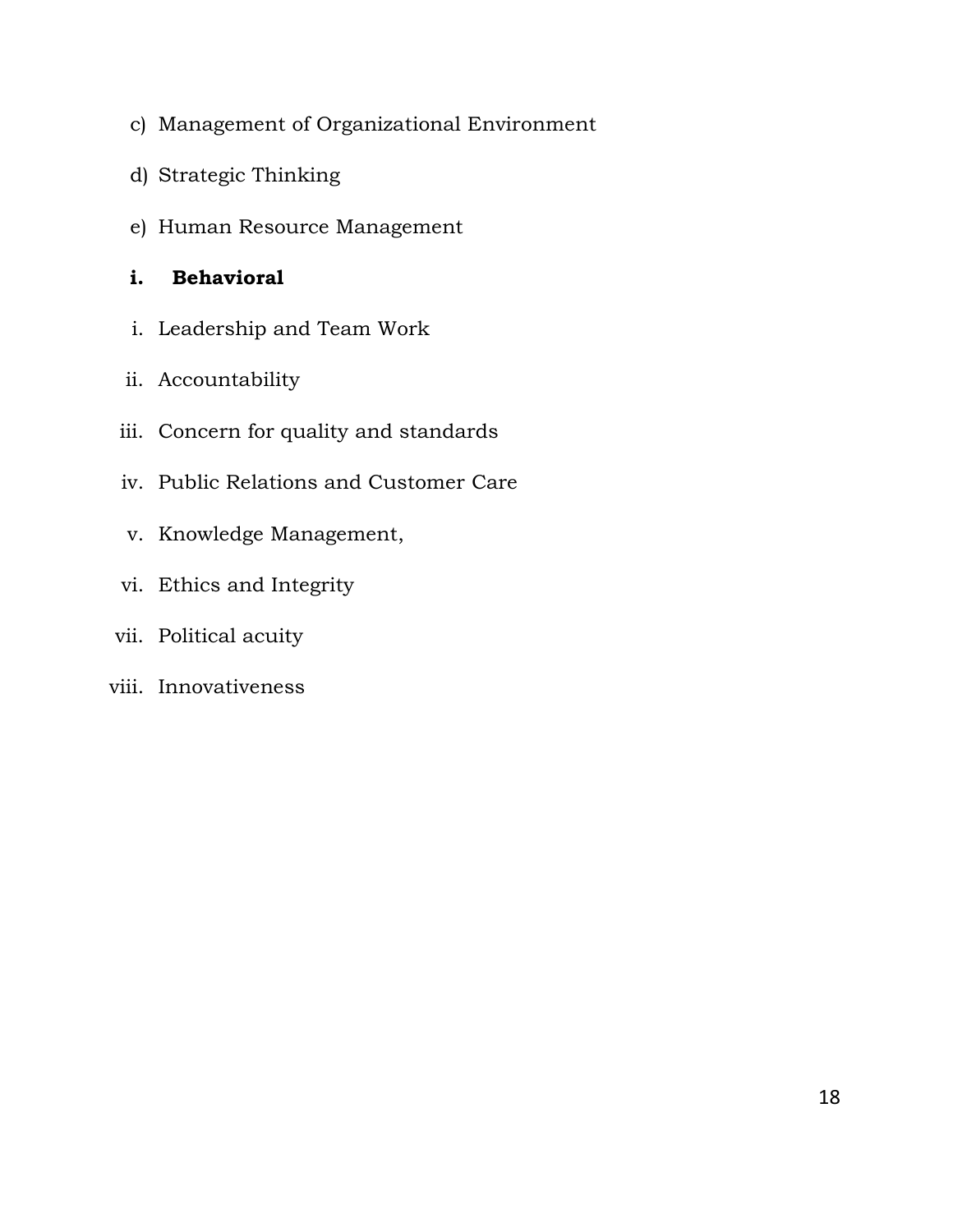#### <span id="page-18-0"></span>**Post/Title : Assistant Commissioner – District Administration**

**Salary scale :** U1

**Report to :** Commissioner, LG Administration

#### **Directly Controls :**

Principal Assistant Secretaries, LG Administration

#### **Main Purpose**

To assist in the guiding, monitoring and support supervision of District Local Governments in the performance of their statutory functions.

### **Key Duties and Responsibilities**

- i. Designing training and sensitization programmes for districts.
- ii. Supporting the full implementation of the decentralization process.
- iii. Preparing of the department reports
- iv. Undertaking field assessments of districts as assigned.
- v. Rendering appropriate technical advice to both public officers and members of the public.

#### **Person Specifications**

#### **a. Qutionsalifica**

- i. An Honors degree either in Arts or Social Sciences
- ii. Post Graduate Diploma or a Master Degree in Public Administration, Development Studies or Human Resource Management from a recognized university and
- iii. A Certificate Administrative Law

#### **b. Qualifications**

Nine (9) years' experience thee of which should have been served at the level of Principal Assistant Secretary in government or equivalent level from a reputable organization.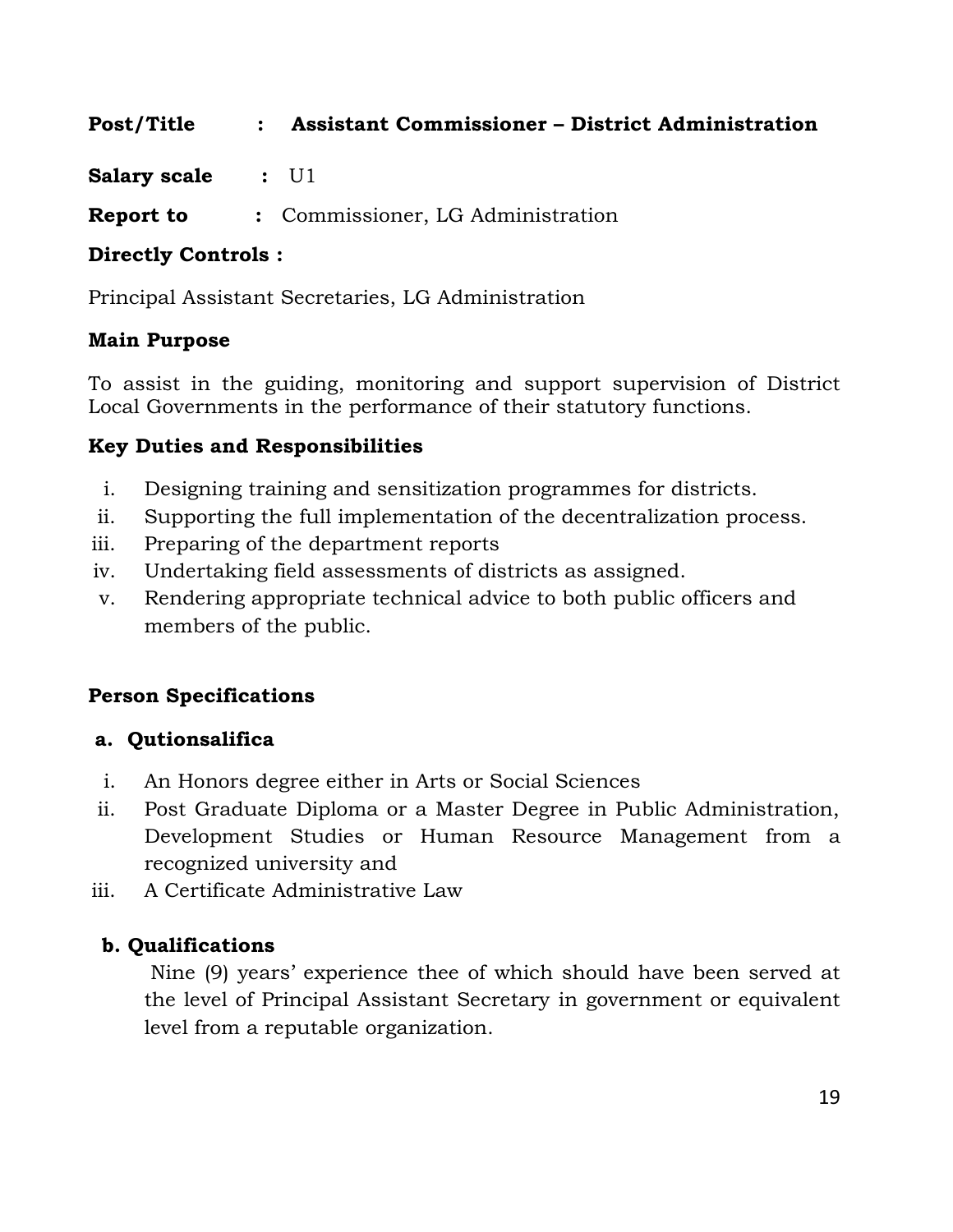### **(c) Competences**

# **(i) Technical**

- i. Financial Management
- ii. Planning, organizing and coordinating
- iii. Management of Organizational Environment
- iv. Strategic Thinking
- v. Human Resource Management

#### **ix. Behavioral**

- i. Leadership and Team Work
- ii. Accountability
- iii. Concern for quality and standards
- iv. Effective Communication
- v. Knowledge Management,
- vi. Ethics and Integrity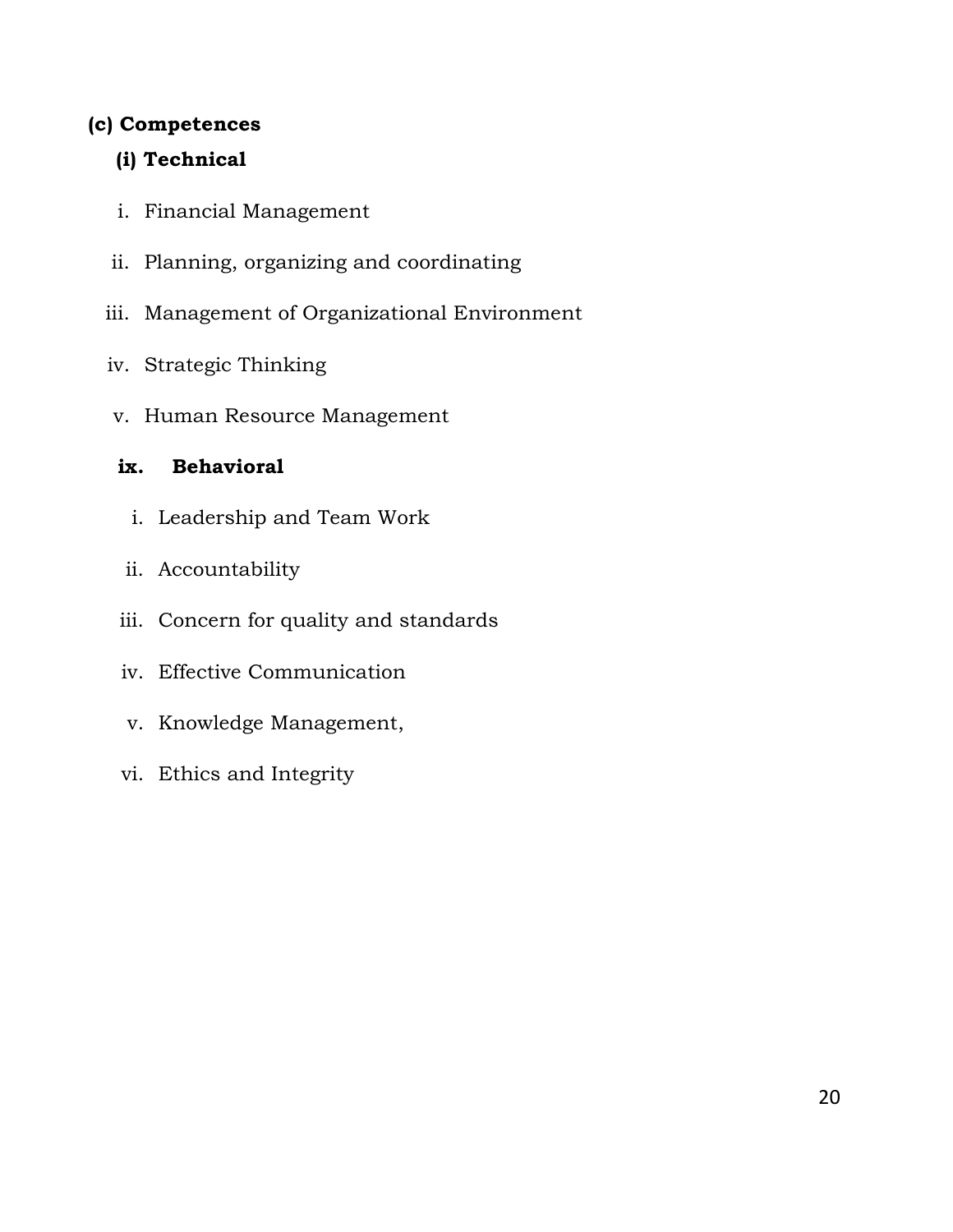### <span id="page-20-0"></span>**Post Title : Principal Assistant Secretary, District Administration**

**Salary scale :** U2

**Report to** : Assistant Commissioner, Local Government Administration

# **Directly controls**

Senior Assistant Secretary and Assistant Secretary

# **Main Purpose**

To co-ordinate and manage the planning, budgeting and field work to support the LGs.

# **Key Duties and Responsibilities**

- i. Prepare departmental work plans, budgets and reports
- ii. Preparing situational reports and giving feedback on projects.
- iii. Coordinating the study and analysis of District Development Programmes
- iv. Preparing and formulating of Development Support Programmes
- v. Carrying out field assignments including support supervision, monitoring and mentoring, training and other programmes.

# **Person Specifications**

# **a. Qualifications**

- i. An Honors degree either in Arts or Social Sciences, Commerce (Management option) plus
- ii. Post Graduate Diploma or a Master's Degree in Public Administration Development Studies or Human Resource Management from a recognized University
- iii. Certificate in Administrative Law

# **b. Experience**

Six (6) years' experience three of which should have been served at the level of Senior Assistant Secretary in government or equivalent level form a reputable organization,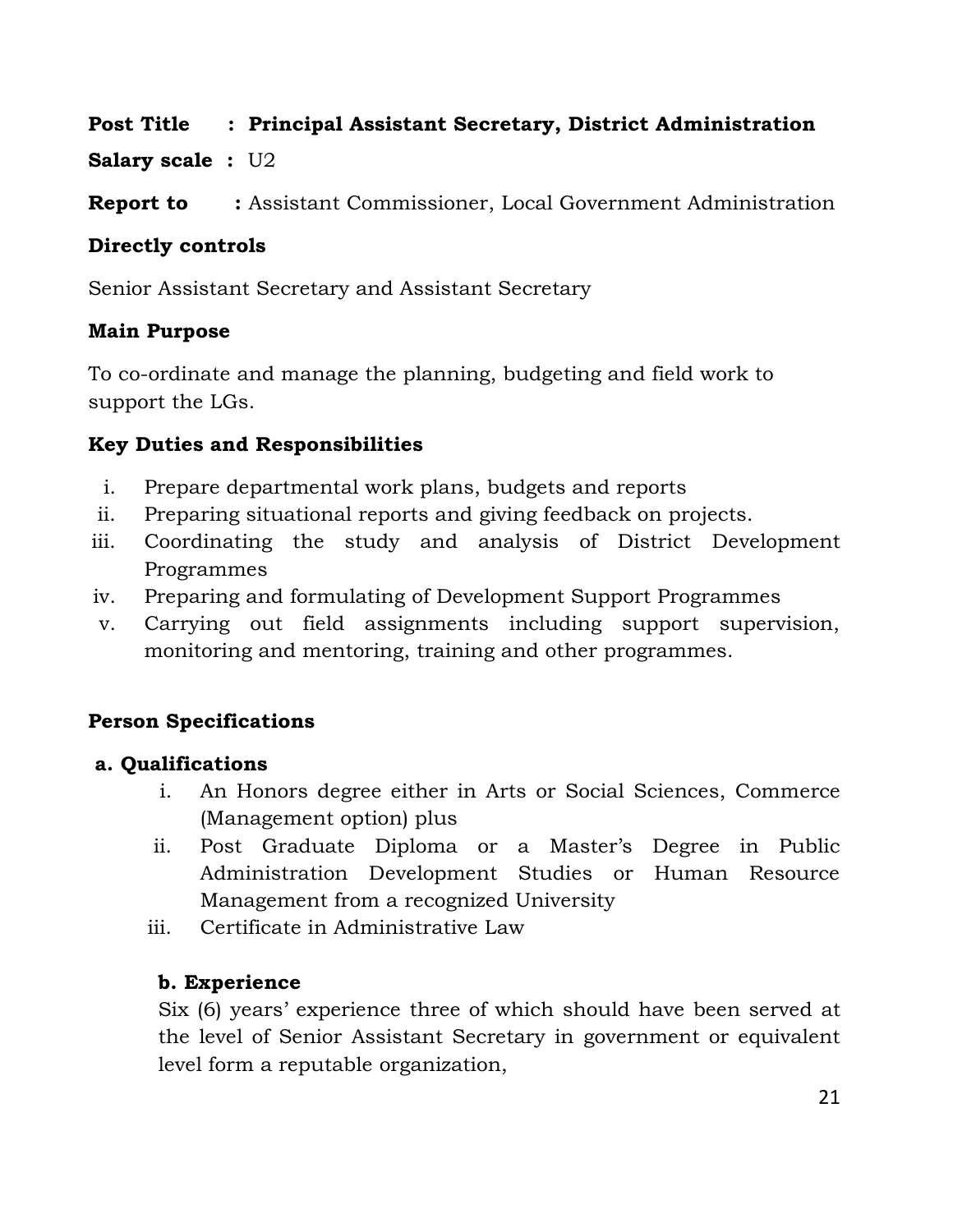### **(c) Competences**

# **(i) Technical**

- i. Financial Management
- ii. Planning, organizing and coordinating
- iii. Human Resource Management

#### **x. Behavioral**

- i. Team Work
- ii. Accountability
- iii. Concern for quality and standards
- iv. Effective Communication
- v. Ethics and Integrity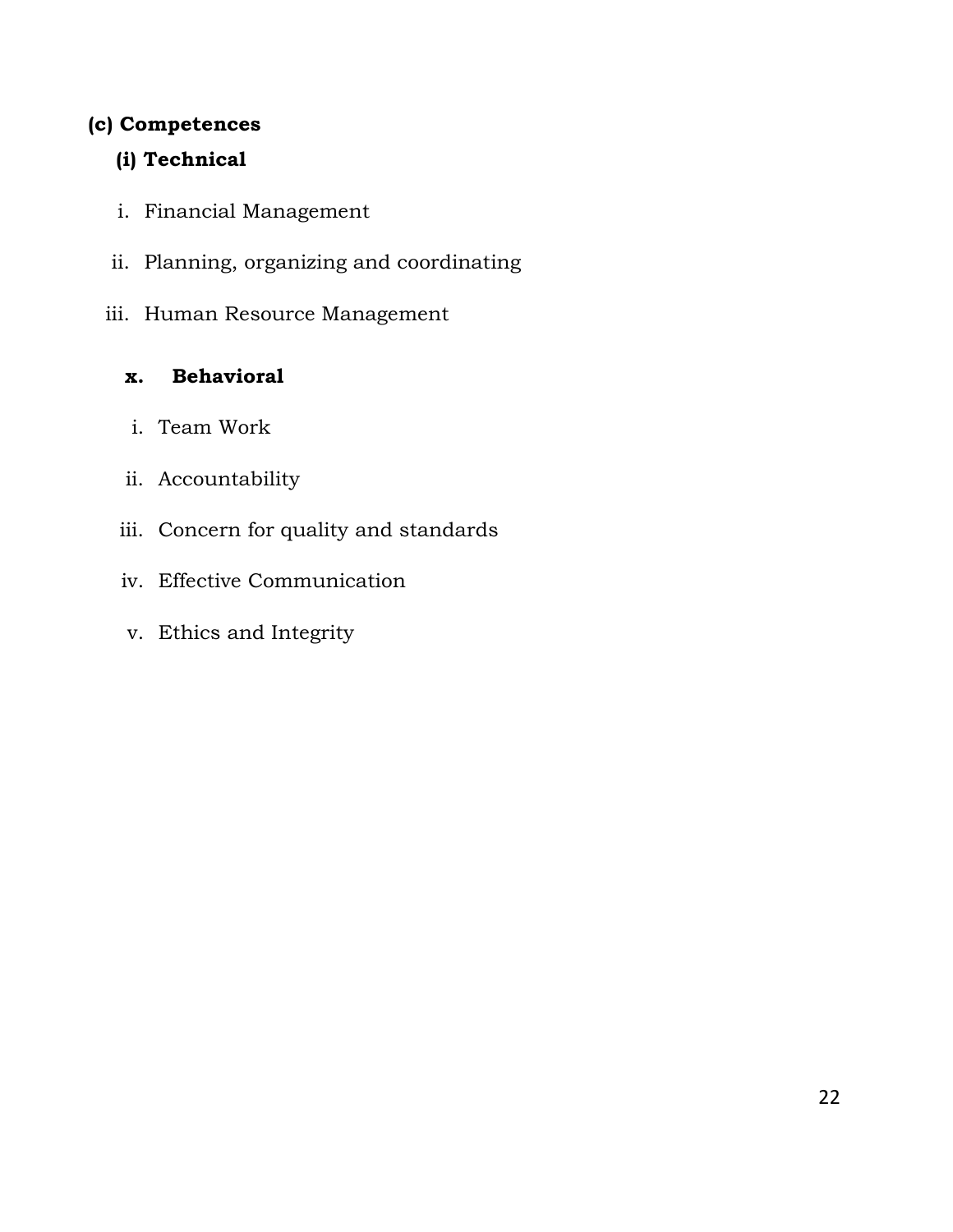<span id="page-22-0"></span>

| <b>Post Title</b>   | : Senior Assistant Secretary, District Administration |
|---------------------|-------------------------------------------------------|
| <b>Salary scale</b> | : U3                                                  |
| Report to           | : The Principal Assistant Secretary                   |

#### **Directly controls**

Assistant Secretary

### **Main Purpose**

To support in monitoring the operations of LGs and the utilization of support from other stakeholders and departments

### **Key Duties and Responsibilities**

- i. Assisting in the preparation of department work plans, budgets and reports.
- ii. Coordinating and preparing departmental meetings
- iii. Preparing situational reports and giving feedback on projects.
- iv. Coordinating he study and analysis of District Development Programmes.
- v. Preparing and formulation of Development Support Programmes .
- vi. Carrying out field assignments including support supervision, monitoring and mentoring, training and other programmes.

# **Person Specifications**

#### **a. Qualifications**

- i. An Honors degree either in Arts, Social Sciences or Commerce (Management option)
- ii. Post Graduate Diploma in Public Administration and a Certificate in Administrative Law are the requirements

#### **b. Experience**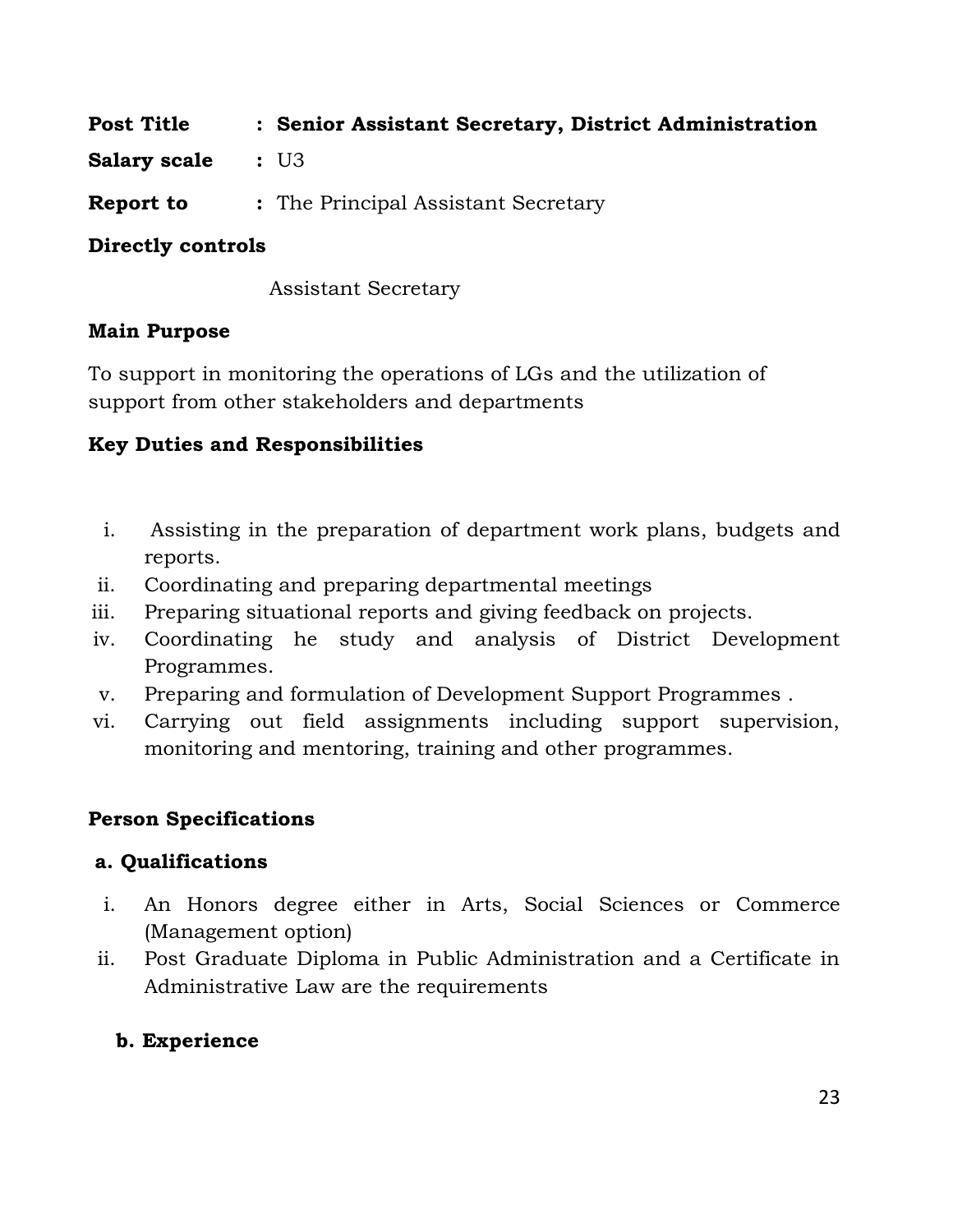Three (3) years' experience at the level of Assistant Secretary in government or equivalent level from a reputable organization.

### **(c) Competences**

# **(i) Technical**

- i. Financial Management
- ii. Planning, organizing and coordinating
- iii. Human Resource Management
- iv. Information Communication Technology (ICT)

# **(ii) Behavioral**

- i. Team Work
- ii. Accountability
- iii. Effective Communication
- iv. Ethics and Integrity
- v. Results orientation
- vi. Concern for quality and standards
- <span id="page-23-0"></span>vii. Time management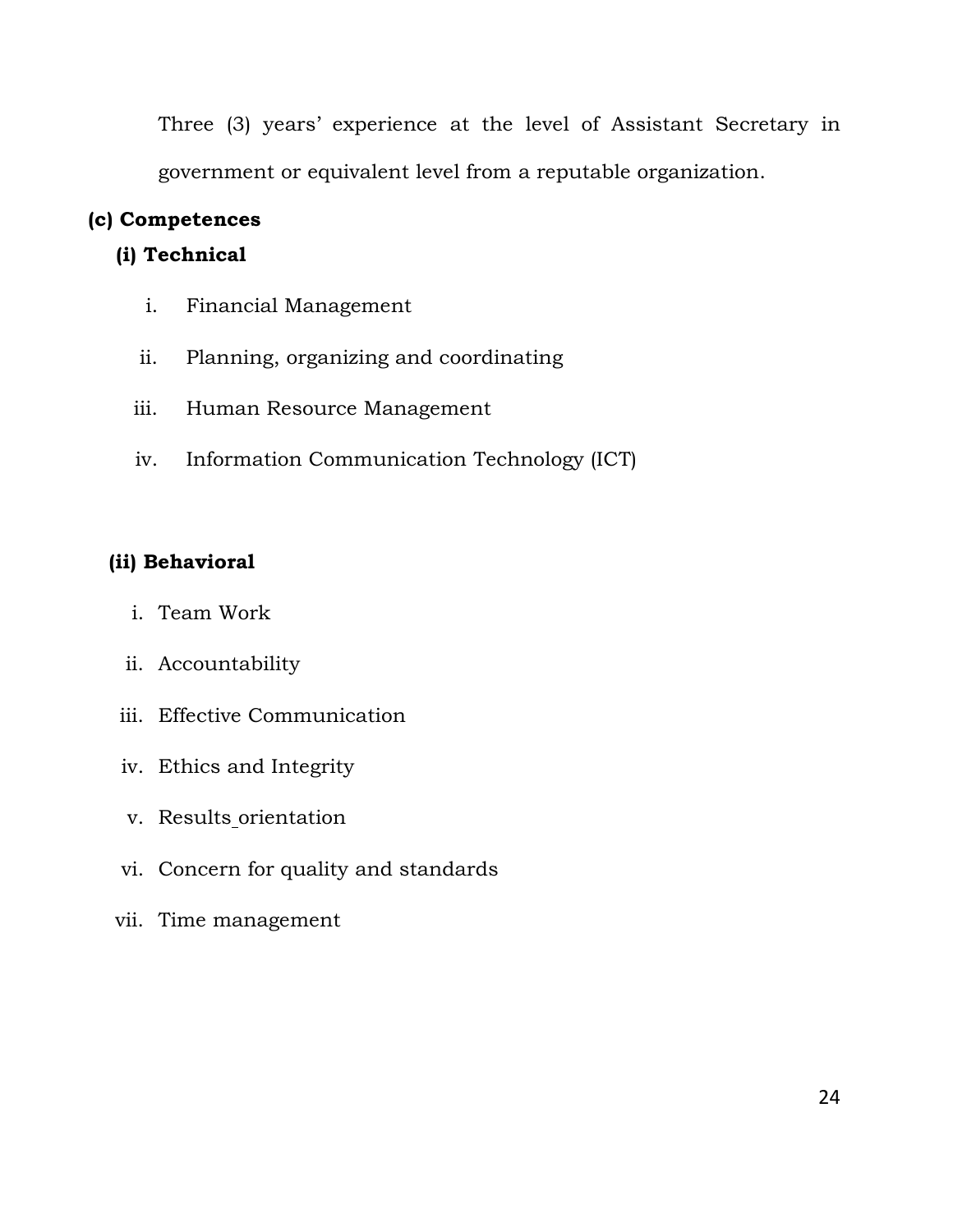| <b>Post Title</b> | $\mathbf{L}$                | <b>Assistant Secretary</b> |
|-------------------|-----------------------------|----------------------------|
| Salary scale :    |                             | U4 L                       |
| Report to         | $\mathbf{r}$ , $\mathbf{r}$ | Senior Assistant Secretary |

### **Main Purpose**

To manage the day to day running of the department, organizing the meetings and handling staff welfare issues.

# **Key Duties and Responsibilities**

- i. Programming and coordinating Departmental meetings
- ii. Managing for day-to-day administration of the department.
- iii. Managing support staff of the department
- iv. Assisting in the preparation of situational reports and giving feedback on projects.
- v. Assisting in the carrying out field assignments and programmes.

# **Person Specifications**

# **a. Qualifications**

An Honors degree either in Arts, Social Sciences, or Development Studies.

# **b. Competences**

# **(i) Technical**

- i. Financial Management
- ii. Planning, organizing and coordinating
- iii. Information Communication Technology (ICT)

#### **xi. Behavioral**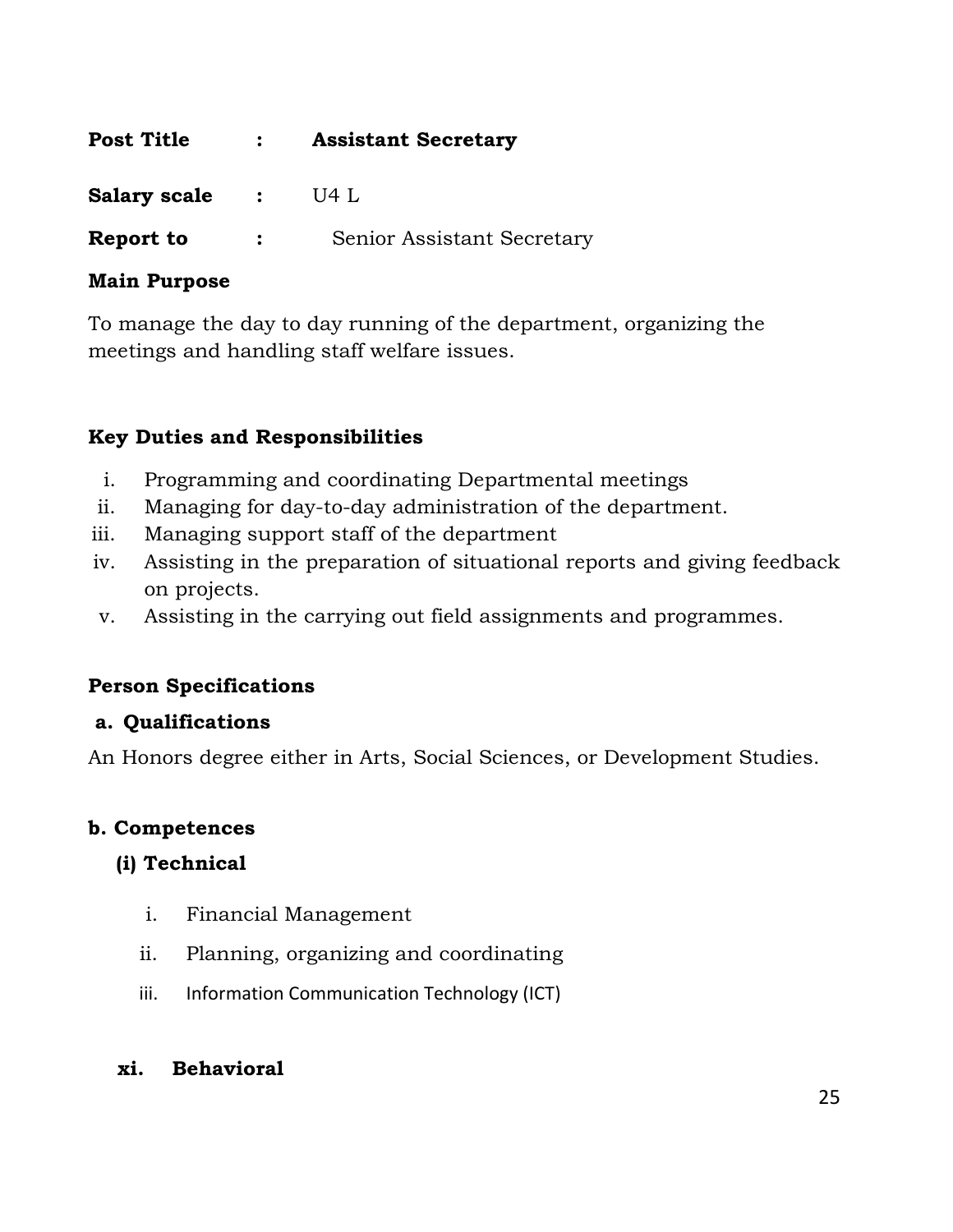- i. Team Work
- ii. Accountability
- iii. Effective Communication
- iv. Ethics and Integrity
- v. Results orientation
- vi. Concern for quality and standards
- vii. Time management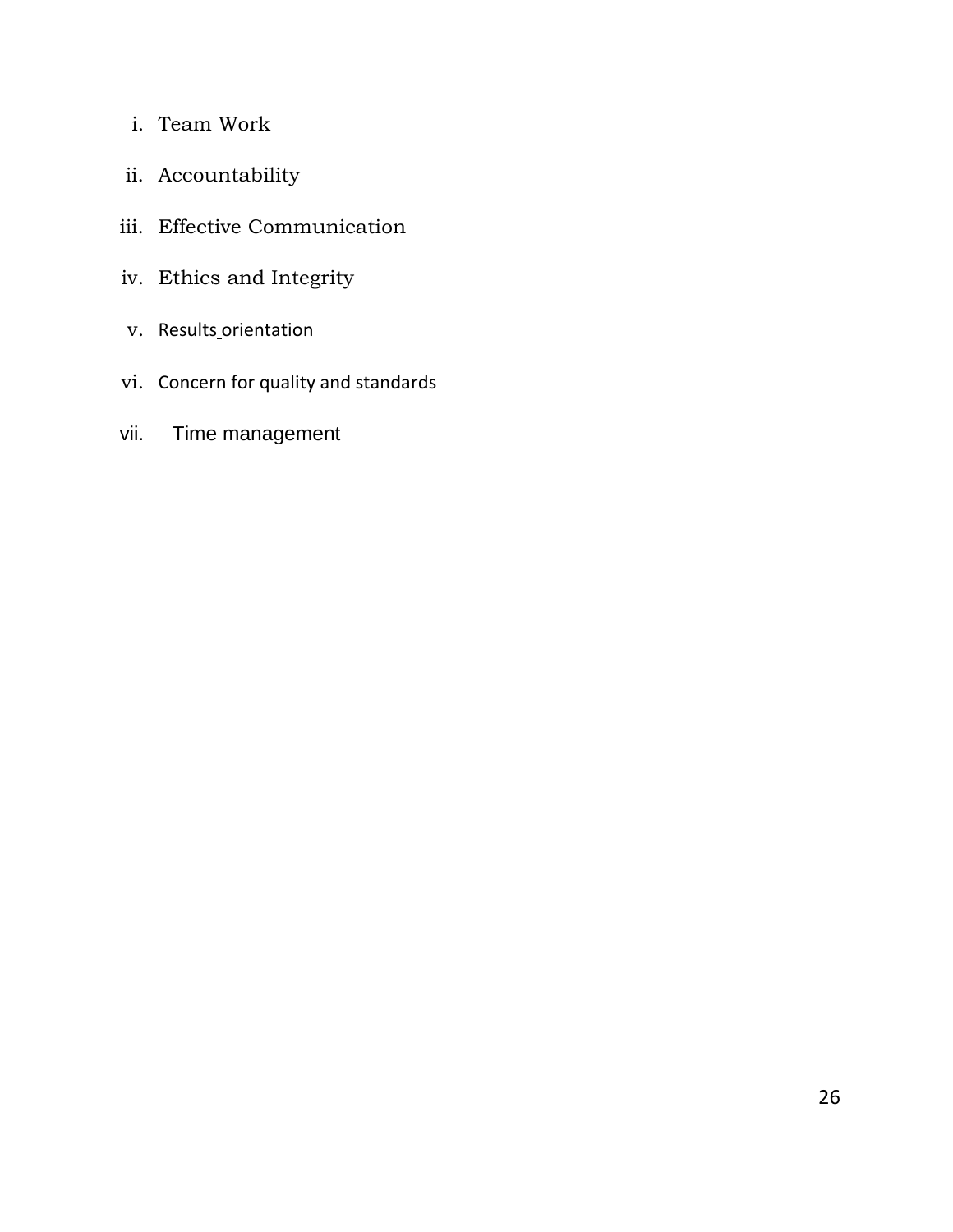# <span id="page-26-0"></span>**DIRECTORATE LOCAL GOVERNMENT INSPECTION**

<span id="page-26-1"></span>

| <b>Post Title</b>          | : Director Local Government Inspection |
|----------------------------|----------------------------------------|
| <b>Salary scale : UISE</b> |                                        |
| <b>Reports to</b>          | : Permanent Secretary                  |

#### **Directly Supervises**

Commissioner Local Governments District Inspection

Commissioner Local Governments Urban Inspection

#### **Main Purpose**

To provide the necessary guidance and support to the Local Governments through inspection, to ensure that they maintain performance and accountability standards

#### **Key Duties and Responsibilities**

- i. Advocating for, protecting and representing the interest of Local Administrations at the national level.
- ii. Giving technical guidance to Local Councils and urban authorities in the performance of their functions, and in the application of relevant Government statutes and policies.
- iii. Monitoring and evaluating the performance of Local Governments in all aspects of their operations.
- iv. Inspecting the Districts and Urban Administrations to ensure adherence to set procedures, regulations and provision of services, and utilization of resources.
- v. Assessing special projects of the District and Urban Administrations to determine their progress, and attainment of project objectives.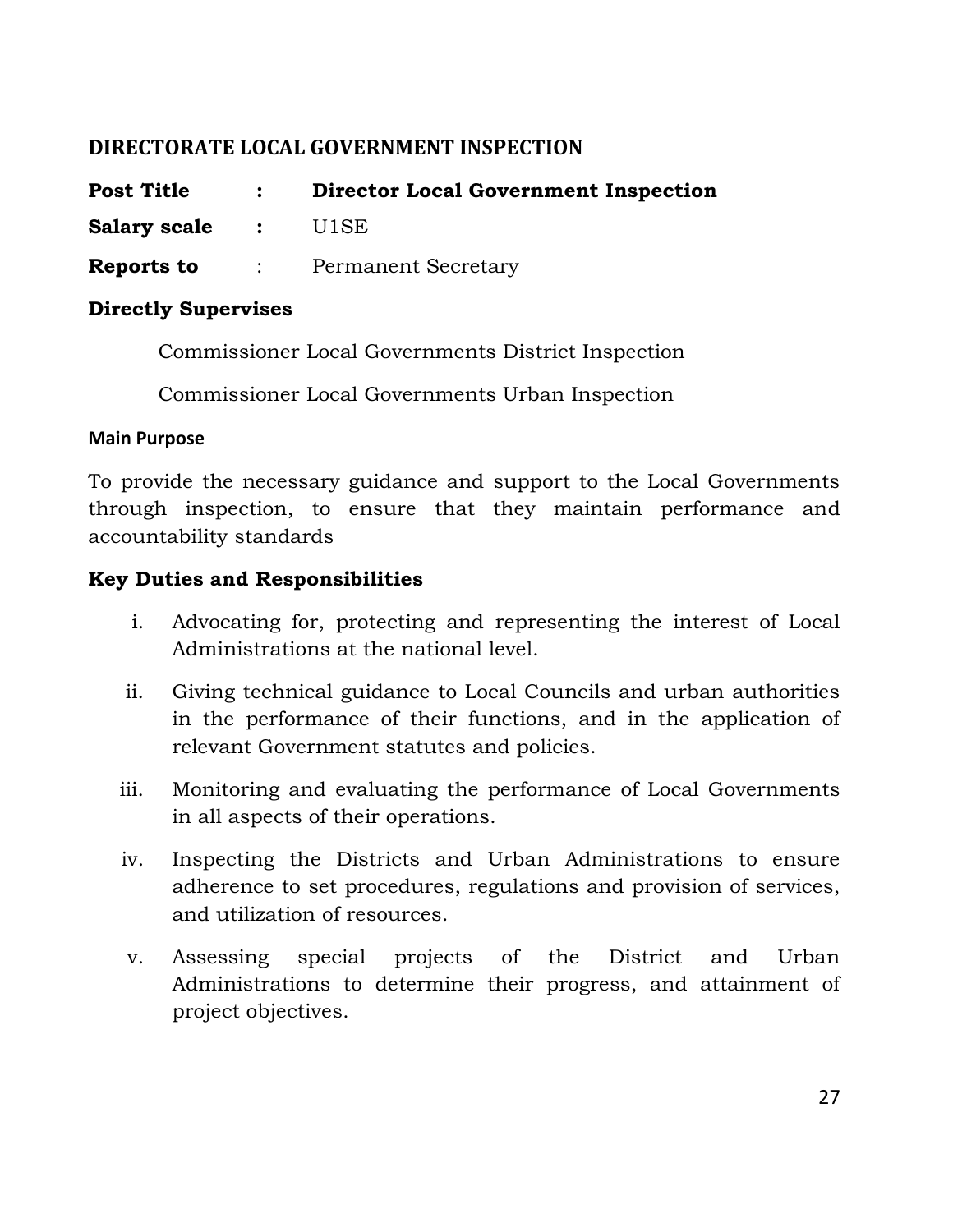- vi. Monitoring the effective delivery of decentralized services to the proper beneficiaries.
- vii. Monitoring the proper management and utilization of all resources by the Local Governments

#### **Person Specifications**

- i. **Qualifications** Bachelors' Degree in Commerce, Business Administration, Social Sciences or Management from a reorganized university or institution.
- ii. Certificate in Administrative Officers' Law Course.
- iii. Post graduate qualification in Public Administration, Financial Management, Local Governance or Development Studies or any other relevant discipline from a recognized University or Institution.
- iv. Masters' Degree in Commerce, Business Administration, Social Sciences, Public Administration, Public Sector Management, Development Studies, Management Studies or Finance and Accounting from a recognized University or Institution.

#### **b. Experience**

Twelve (12) years' experience, 3 of which should be at the level of head of department in government or form a reputable organization.

# **c. Competences**

#### **(i) Technical**

- i. Planning, Organizing and Coordinating
- ii. Financial Management
- iii. Human Resource Management
- iv. Change Management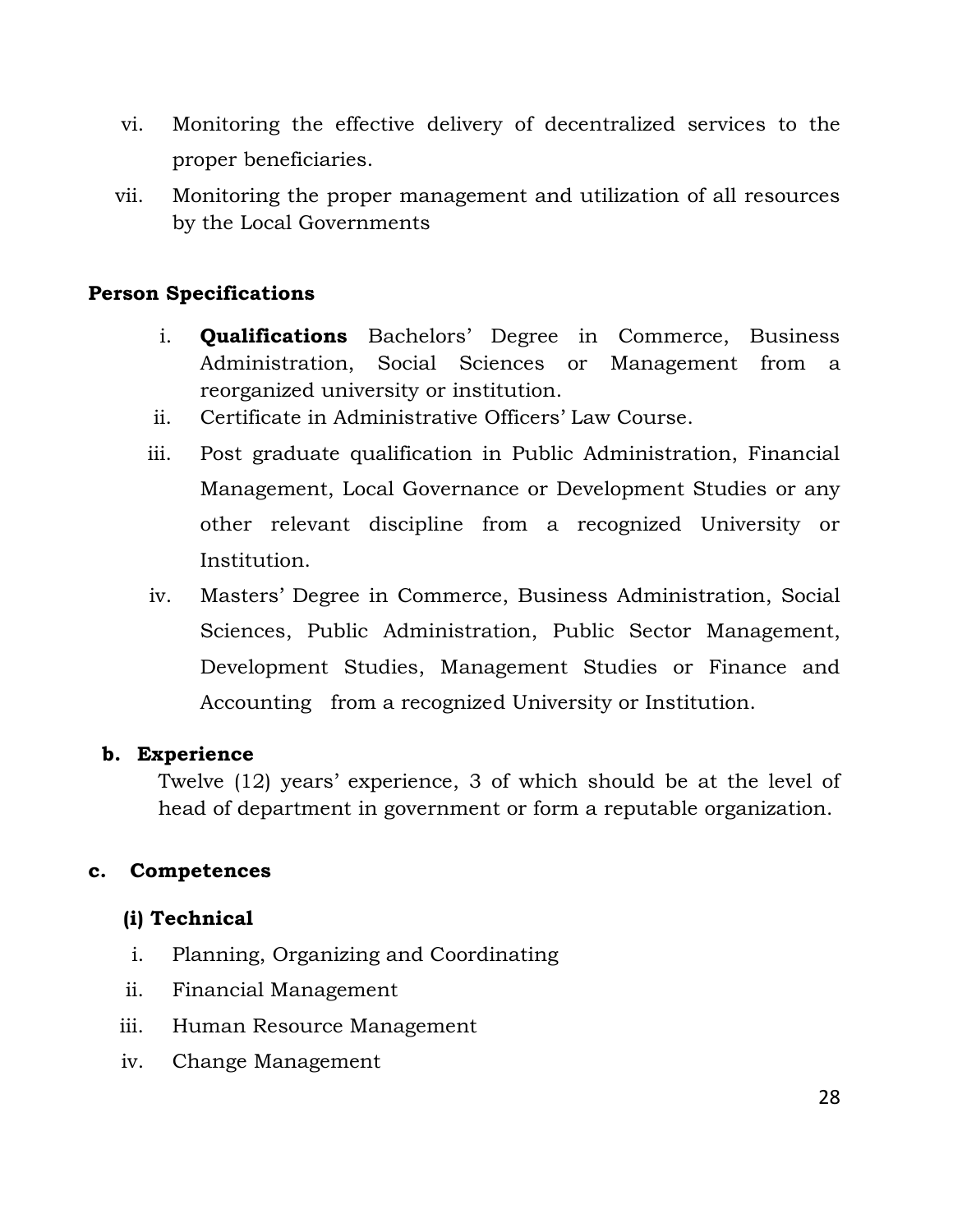v. Strategic thinking

# **(ii) Behavioral**

- i. Accountability
- ii. Leadership
- iii. Results Orientation
- iv. Concern for quality and standards
- v. Team work
- <span id="page-28-0"></span>vi. Political accountability/ingenuity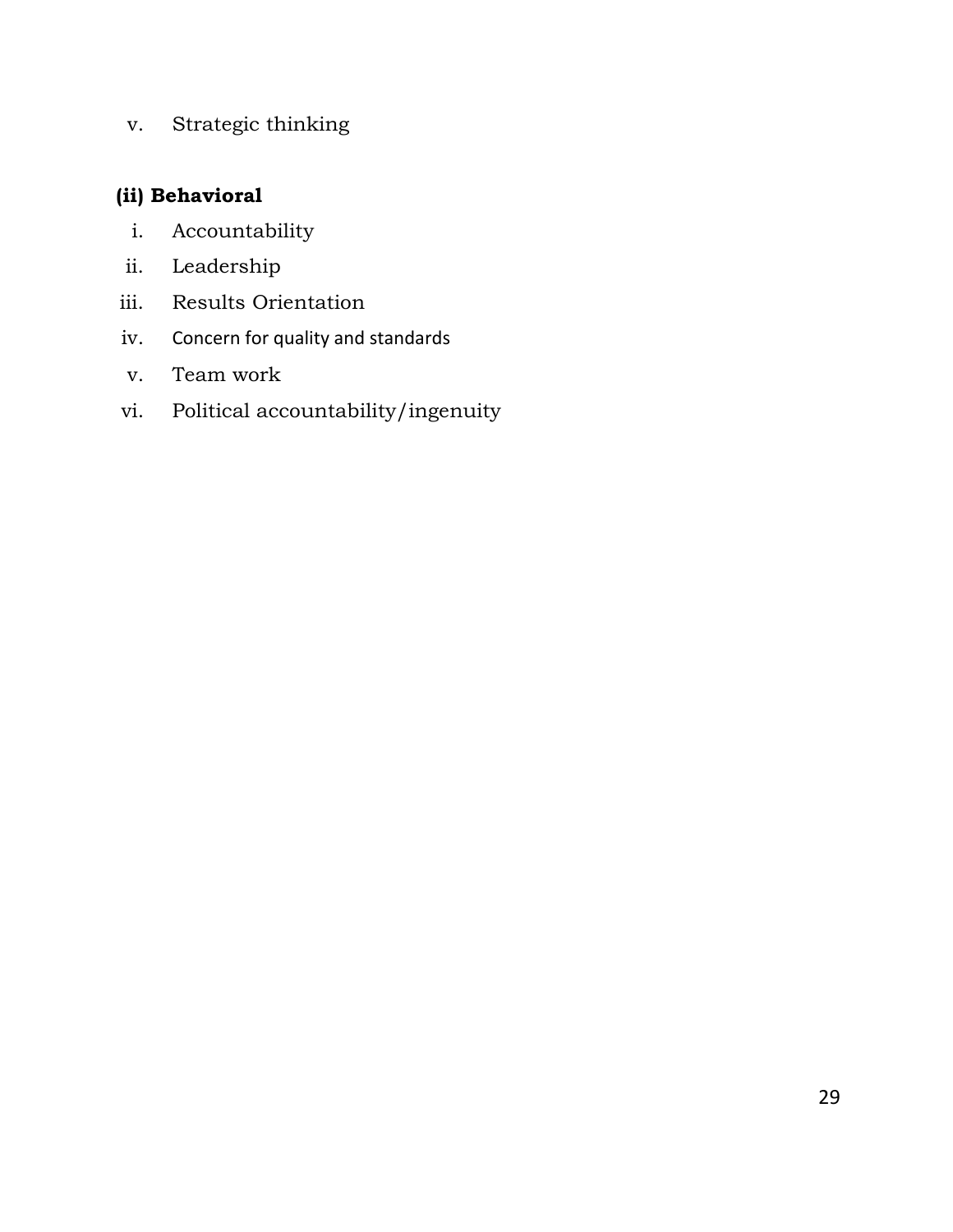# **LOCAL GOVERNMENT DISTRICT INSPECTION DEPARTMENT**

<span id="page-29-0"></span>

|                            | Post/Title : Commissioner, District Inspection                          |
|----------------------------|-------------------------------------------------------------------------|
| <b>Salary scale : UISE</b> |                                                                         |
|                            | <b>Reports to :</b> Director, Local Governments District and Inspection |

### **Directly controls**

Assistant commissioner, District Inspection

### **Main Purpose**

To oversee the effective and efficient performance of District Local Governments by inspecting, assessing and evaluating adherence to set policies, laws, regulations and procedures.

# **Key Duties and Responsibilities**

- i. Monitoring financial management standards in District Local Governments.
- ii. Preparing inspection and monitoring programmes.
- iii. Monitoring Local Governments' adherence to set guidelines during implementation of sectoral policies of line ministries.
- iv. Evaluating special projects in local governments to determine their progress and assess the attainment of value for money.
- v. Producing timely inspection and monitoring reports.
- vi. Managing departmental staff.

# **Person Specifications**

**a. Qualifications**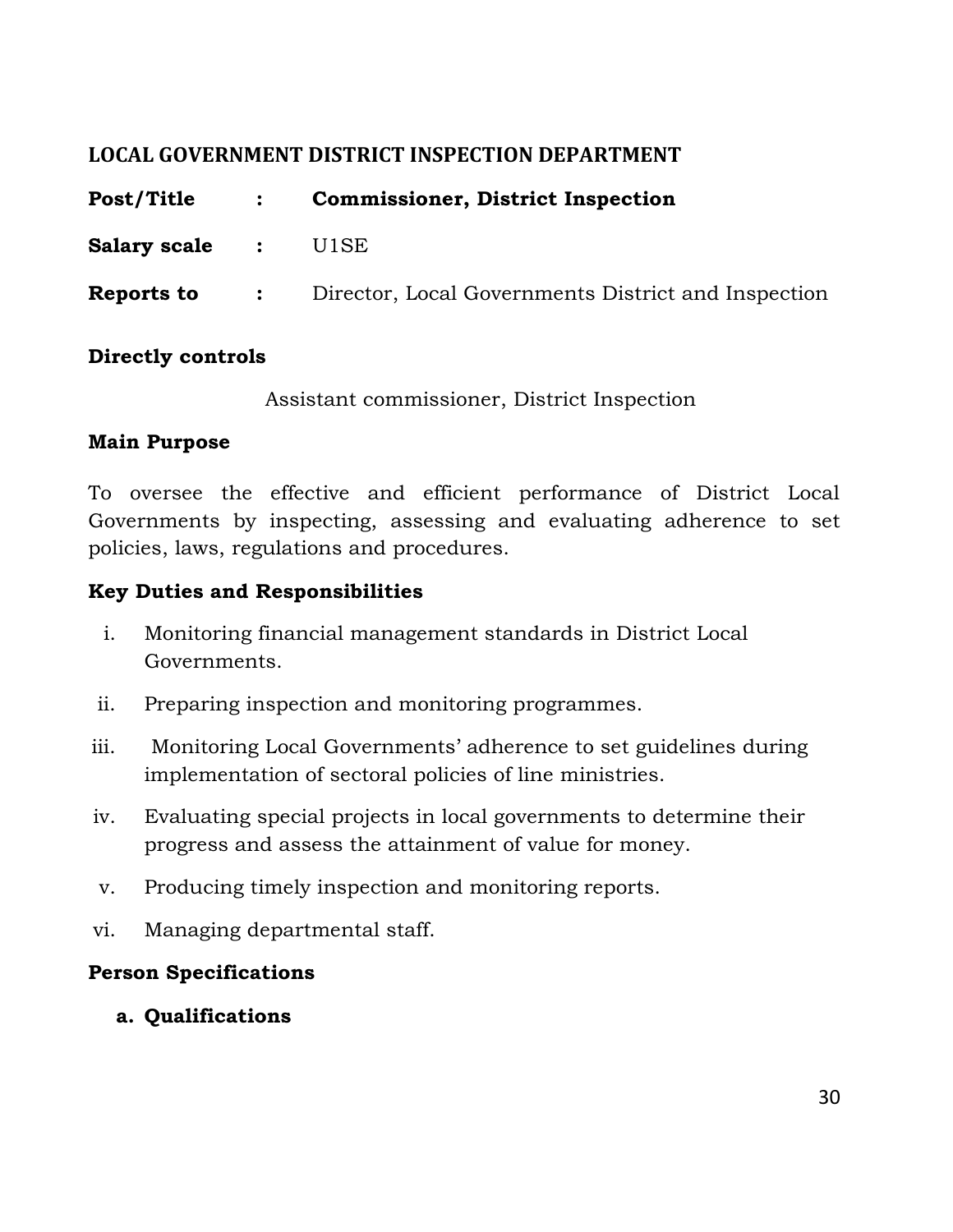- i. Bachelors' Degree in Commerce, Business Administration, Social Sciences or Management from a reorganized university or institution.
- ii. Certificate in Administrative Officers' Law Course.
- iii. Post graduate qualification in Public Administration, Financial Management, Local Governance or Development Studies or any other relevant discipline from a recognized University or Institution.
- iv. Masters' Degree in Commerce, Business Administration, Social Sciences, Public Administration, Public Sector Management, Development Studies, Management Studies or Finance and Accounting from a recognized University or Institution.

#### **b. Experience**

Twelve (12) years' working experience three of which experience, 3 of which should be at the level of Principal Officer in government or in a reputable organization.

#### **c. Competences**

#### **(i) Technical**

- i. Planning, Organizing and Coordinating
- ii. Financial Management
- iii. Human Resource Management
- iv. Change Management
- v. Strategic thinking

# **(ii) Behavioral**

i. Accountability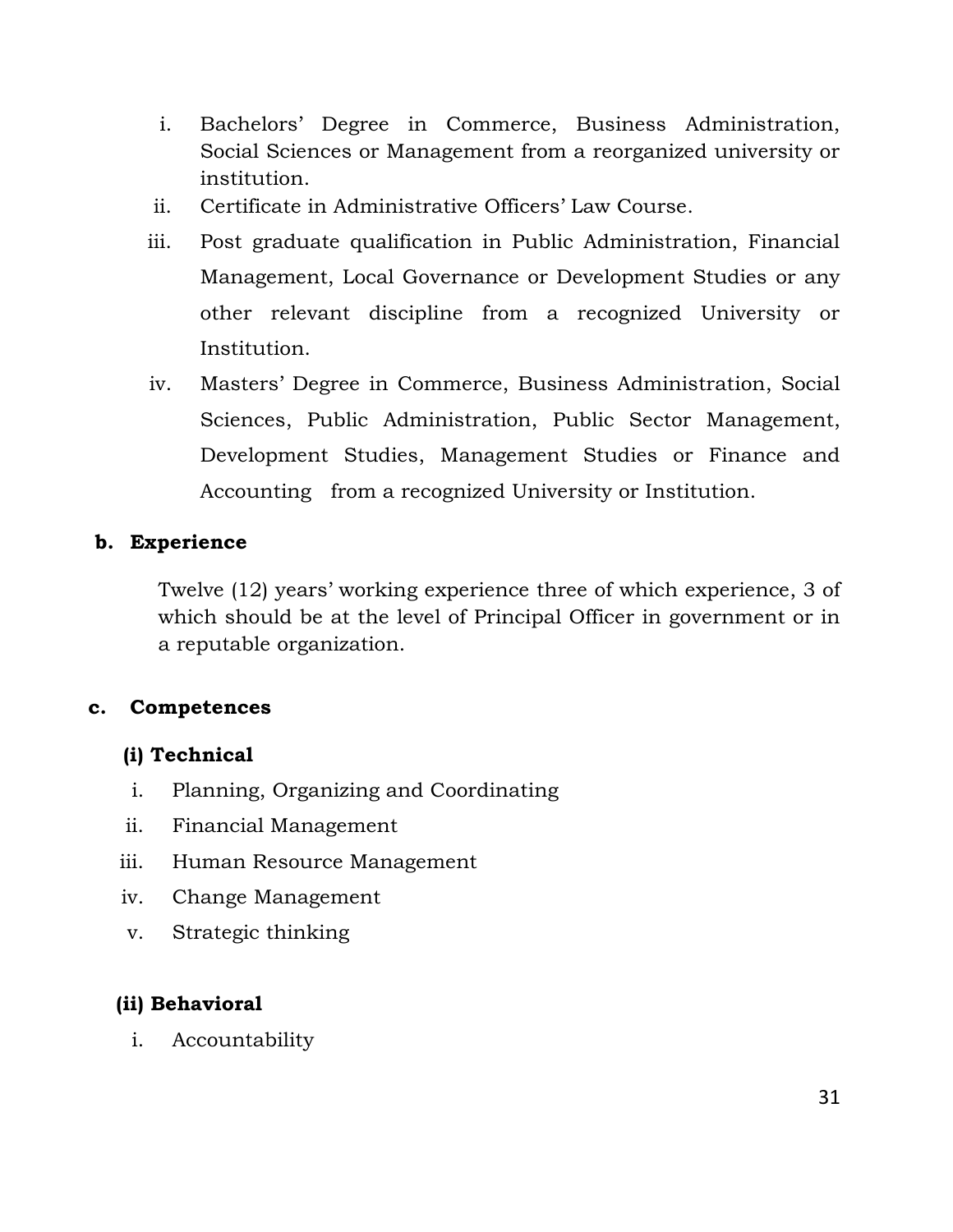- ii. Leadership
- iii. Results Orientation
- iv. Concern for quality and standards
- v. Team work
- vi. Political accountability/ingenuity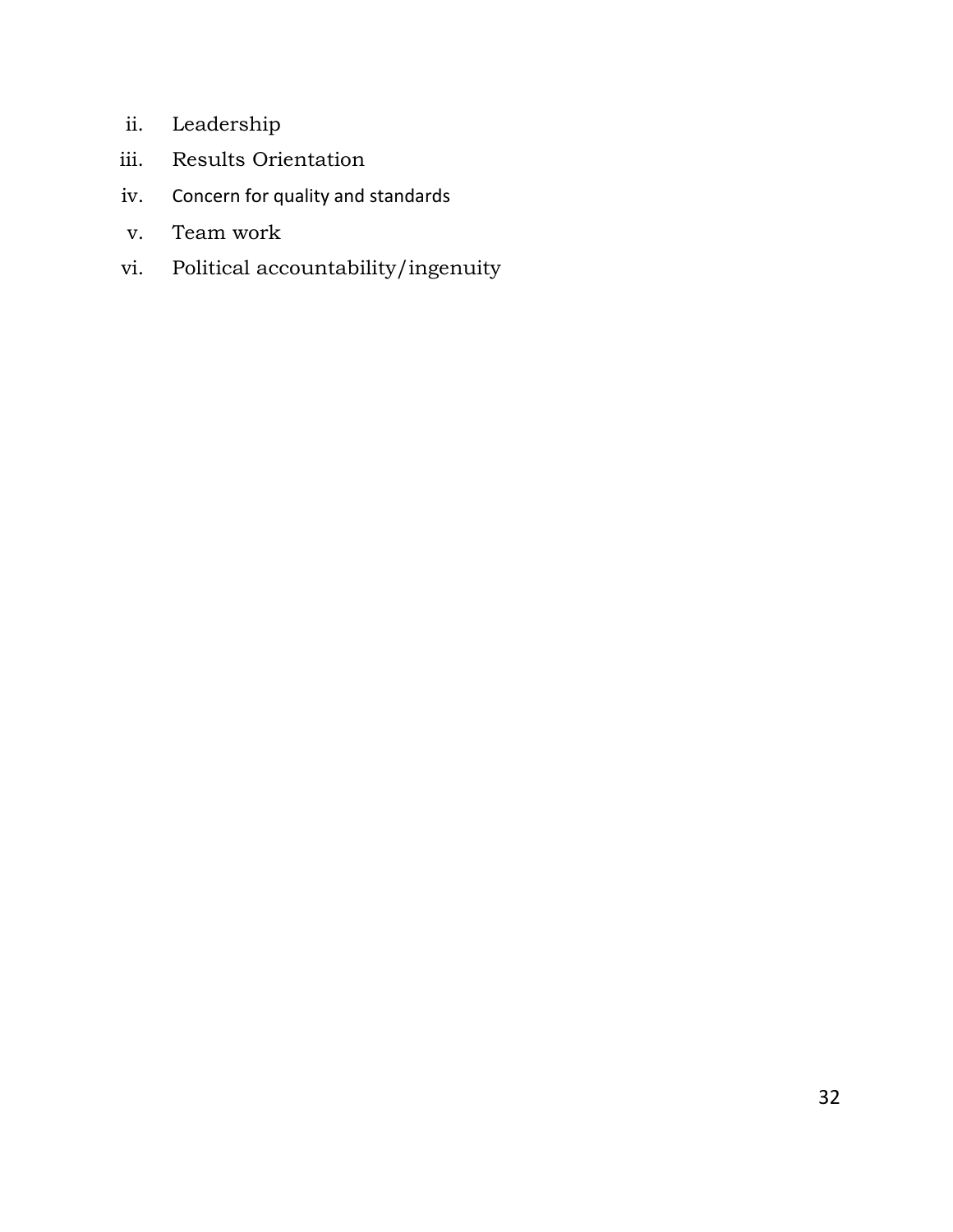<span id="page-32-0"></span>

| <b>Post Title</b>         | $\mathbf{r}$ | <b>Assistant Commissioner, District Inspection</b>   |
|---------------------------|--------------|------------------------------------------------------|
| <b>Salary scale : UIE</b> |              |                                                      |
|                           |              | <b>Reports to :</b> Commissioner District Inspection |

#### **Directly Supervises**

Principal Inspectors Districts

# **Main Purpose**

To monitor the effective and efficient performance of District Local Governments by inspecting, assessing and evaluating adherence to set policies, laws, regulations and procedures.

# **Key Duties and Responsibilities**

- i. Taking charge of the day-to-day management the inspection department
- ii. Assisting the Commissioner in coordinating and supervising a team of inspectors in the District inspection department
- iii. Monitoring Local Governments' adherence to set guidelines during implementation of sectoral policies of line ministries.
- iv. Inspecting financial management standards in District local Governments
- v. Producing periodic inspection reports
- vi. Assessing and evaluating the performance of the District Local Governments
- vii. Monitoring special projects in the District Local Government to attain value for money
- viii. Following the utilization of transferred funds from Central Governments, Donors, NGOs etc to District Local Governments
	- ix. Receiving periodic and situational reports from Local Governments assessments and tendering advice to the Commissioner for appropriate action.

# **Person Specifications**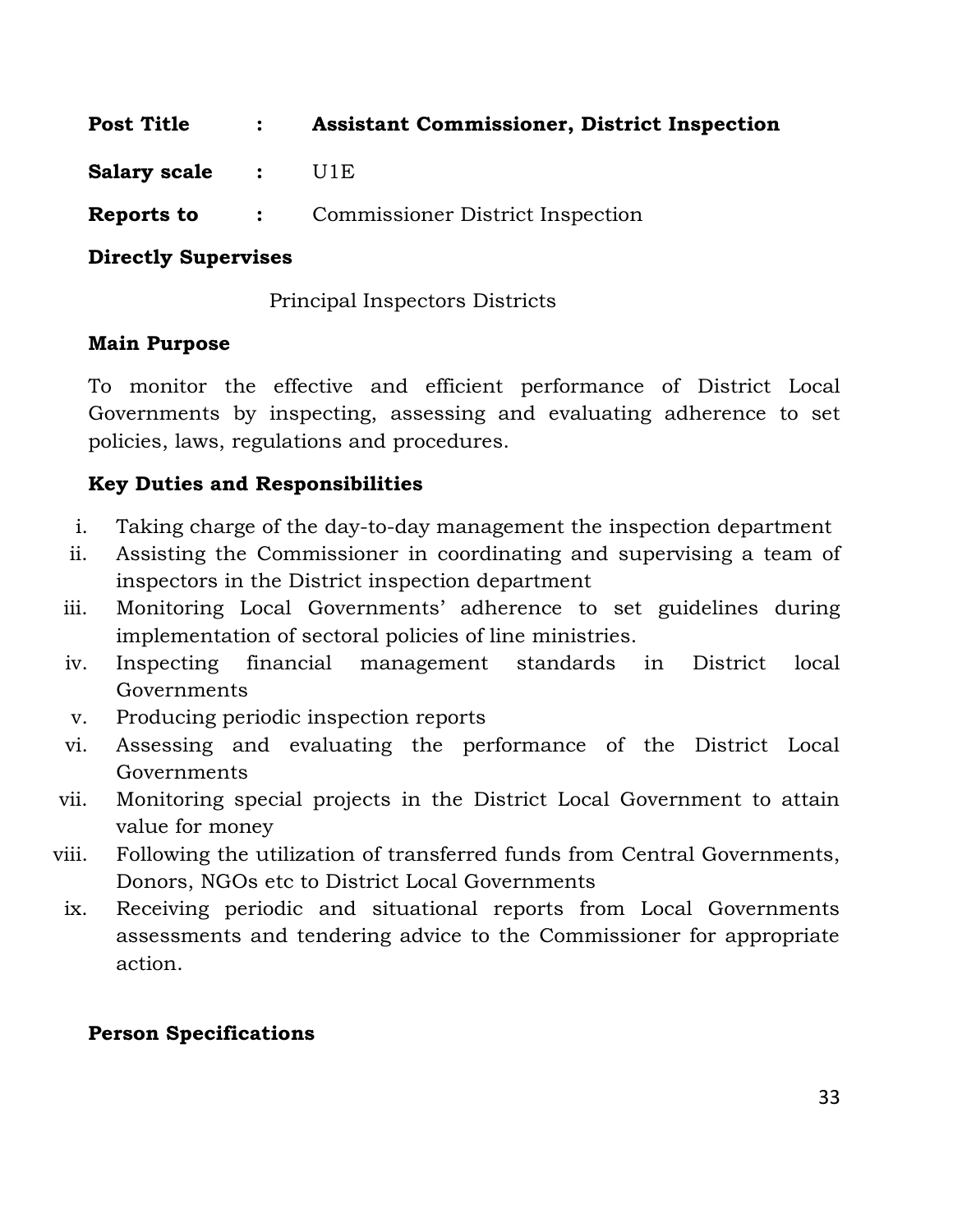#### **a. Qualifications**

- i. Bachelors' Degree in Commerce, Business Administration, Social Sciences or Management from a reorganized university or institution.
- ii. Certificate in Administrative Officers' Law Course.
- iii. Post graduate qualification in Public Administration, Financial Management, Local Governance or Development Studies or any other relevant discipline from a recognized University or Institution.
- iv. Masters' Degree in Commerce, Business Administration, Social Sciences, Public Administration, Public Sector Management, Development Studies, Management Studies or Finance and Accounting from a recognized University or Institution.

#### **b. Experience**

Nine (9) years' working experience three of which experience, 3 of which should be at the level of Principal Officer in government or in a reputable organization.

#### **c. Competences**

#### **(i) Technical**

- i. Planning, Organizing and Coordinating
- ii. Financial Management
- iii. Human Resource Management
- iv. Change Management
- v. Strategic thinking
- vi. Analytical skills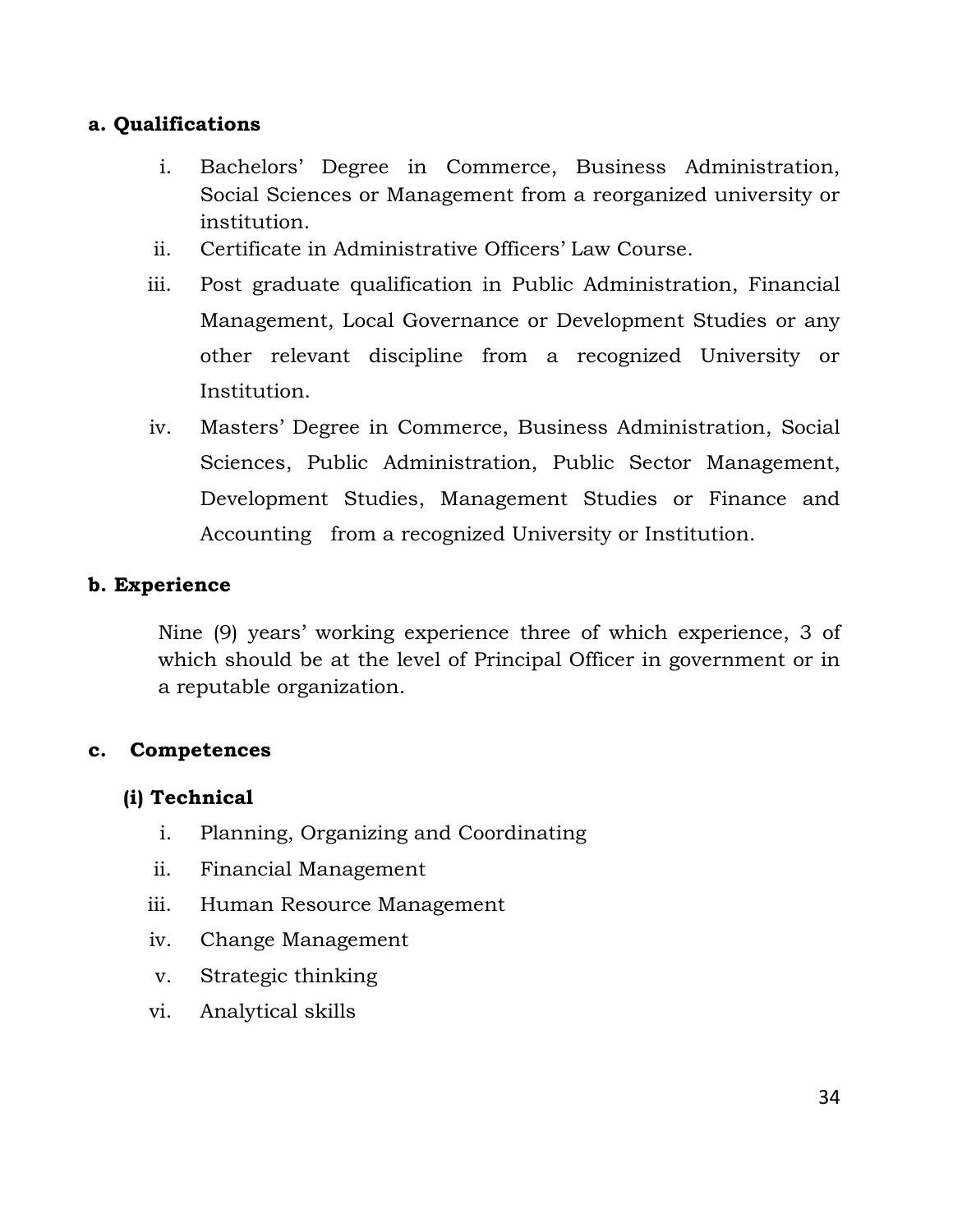# **(ii) Behavioral**

- i. Accountability
- ii. Leadership
- iii. Results Orientation
- iv. Concern for quality and standards
- v. Team work
- vi. Political accountability/ingenuity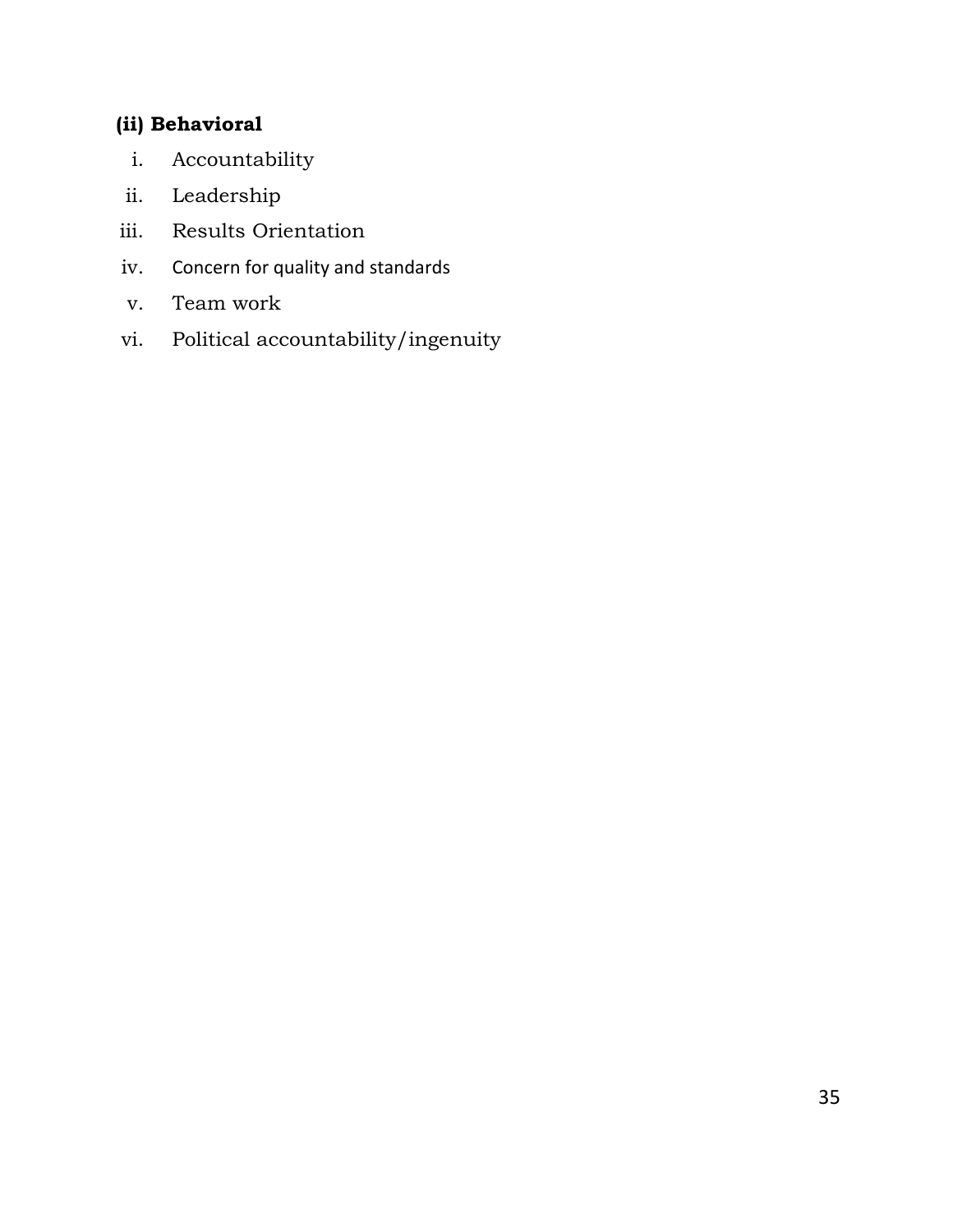<span id="page-35-0"></span>

| <b>Post Title</b>     | $\sim 1000$ km s $^{-1}$ | <b>Principal Inspector, District Inspection</b> |
|-----------------------|--------------------------|-------------------------------------------------|
| <b>Salary Scale :</b> |                          | - U2                                            |
| Reports To            |                          | : Assistant Commissioner, District Inspection   |

# **Directly Supervises**

Senior Inspector, District Inspection

### **Main Purpose**

To conduct inspections and evaluation of District Local Governments' performance to assess their adherence to set policies, laws, regulations and procedures.

# **Duties and Responsibilities**

- i. Drawing work plans and budgets for District Inspection Programmes.
- ii. Inspecting district and Sub Counties.
- iii. Tendering advice on taxation matters to district and Sub Counties.
- iv. Analysing and tendering advices on reports of Auditor General, IGG, District Public Accounts Committee, Contract Committee and District Service Commission.
- v. Tendering advice in evaluation for the creation of new Local Governments
- vi. Inspecting projects in the Local Governments to determine their progress and assess their value for money.
- vii. Facilitates in training programmes.
- viii. Providing technical support to Central Government and Donor funded programs being implemented in Local Governments.
- ix. Consolidate inspector's reports for the District and Sub Counties on monthly, quarterly and annual basis.

# **Person Specifications**

**a. Qualifications**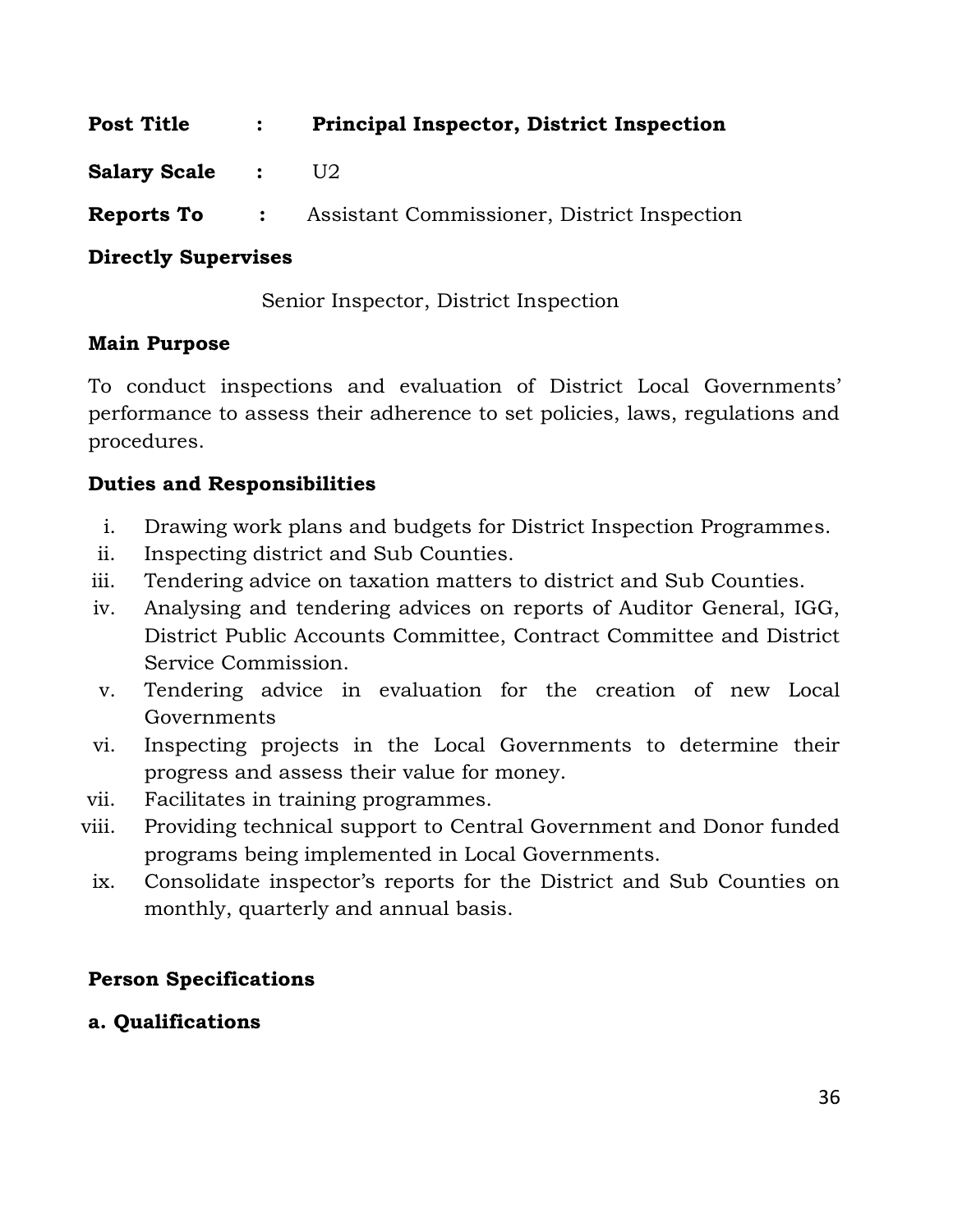- i. Bachelors' Degree in Commerce, Business Administration, Social Sciences or Management from a reorganized university or institution.
- ii. Certificate in Administrative Officers' Law Course.
- iii. Post graduate qualification in Public Administration, Financial Management, Local Governance or Development Studies or any other relevant discipline from a recognized University or Institution.

#### **b. Experience**

Six (6) years' working experience three of which experience, 3 of which should have been served at a Senior Inspector level in government or in a reputable organization.

#### **c. Competences**

#### **(i) Technical**

- i. Planning, Organizing and Coordinating
- ii. Financial Management
- iii. Project appraisal
- iv. Human Resource Management
- v. Analytical skills

- i. Accountability
- ii. Results Orientation
- iii. Concern for quality and standards
- iv. Team work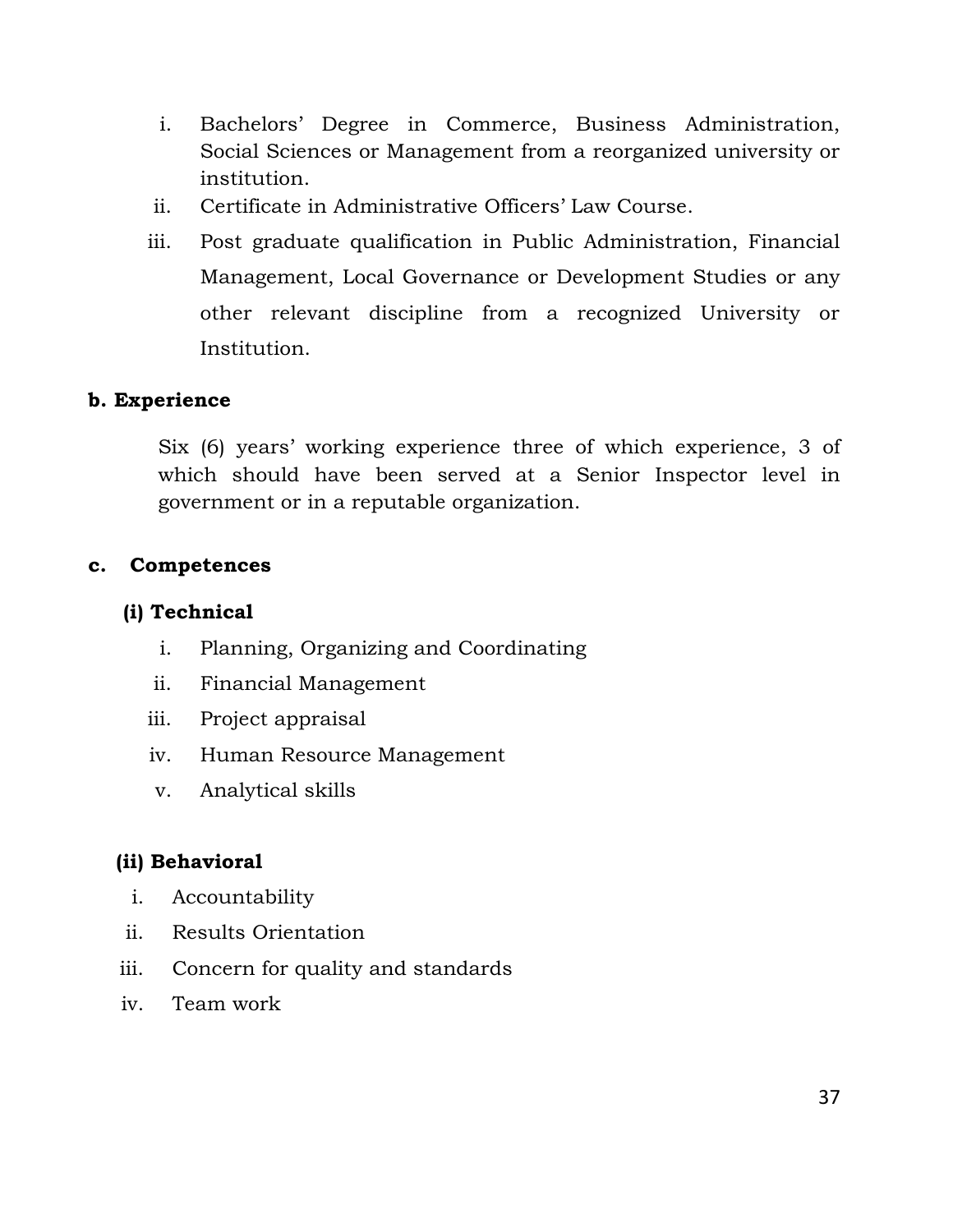## **LOCAL GOVERNMENT URBAN INSPECTION DEPARTMENT**

| <b>Post Title</b>          | $\mathbb{R}^n$ | <b>Commissioner, Urban Inspection</b>                     |
|----------------------------|----------------|-----------------------------------------------------------|
| <b>Salary scale : UISE</b> |                |                                                           |
|                            |                | <b>Reports to :</b> Director Local Governments Inspection |
| <b>Directly Supervises</b> |                |                                                           |

Assistant commissioner Urban Inspection

## **Main Purpose**

To oversee the effective and efficient performance of Urban Local Governments by carrying out inspections to assess and evaluate adherence to set policies, laws, regulations and procedures.

## **Key Duties and Responsibilities**

- i. Monitoring financial management standards in Urban Local Governments.
- ii. Preparing inspection and monitoring programmmes.
- iii. Monitoring Urban Local Governments' adherence to set guidelines during implementation of sectoral policies of line ministries.
- iv. Evaluating special projects in Urban Local Governments to determine their progress and assess the attainment of value for money.
- v. Producing Inspection and monitoring Reports in time.

## **Person Specifications**

## **a. Qualifications**

i. Bachelors' Degree in Commerce, Business Administration, Social Sciences or Management from a reorganized university or institution.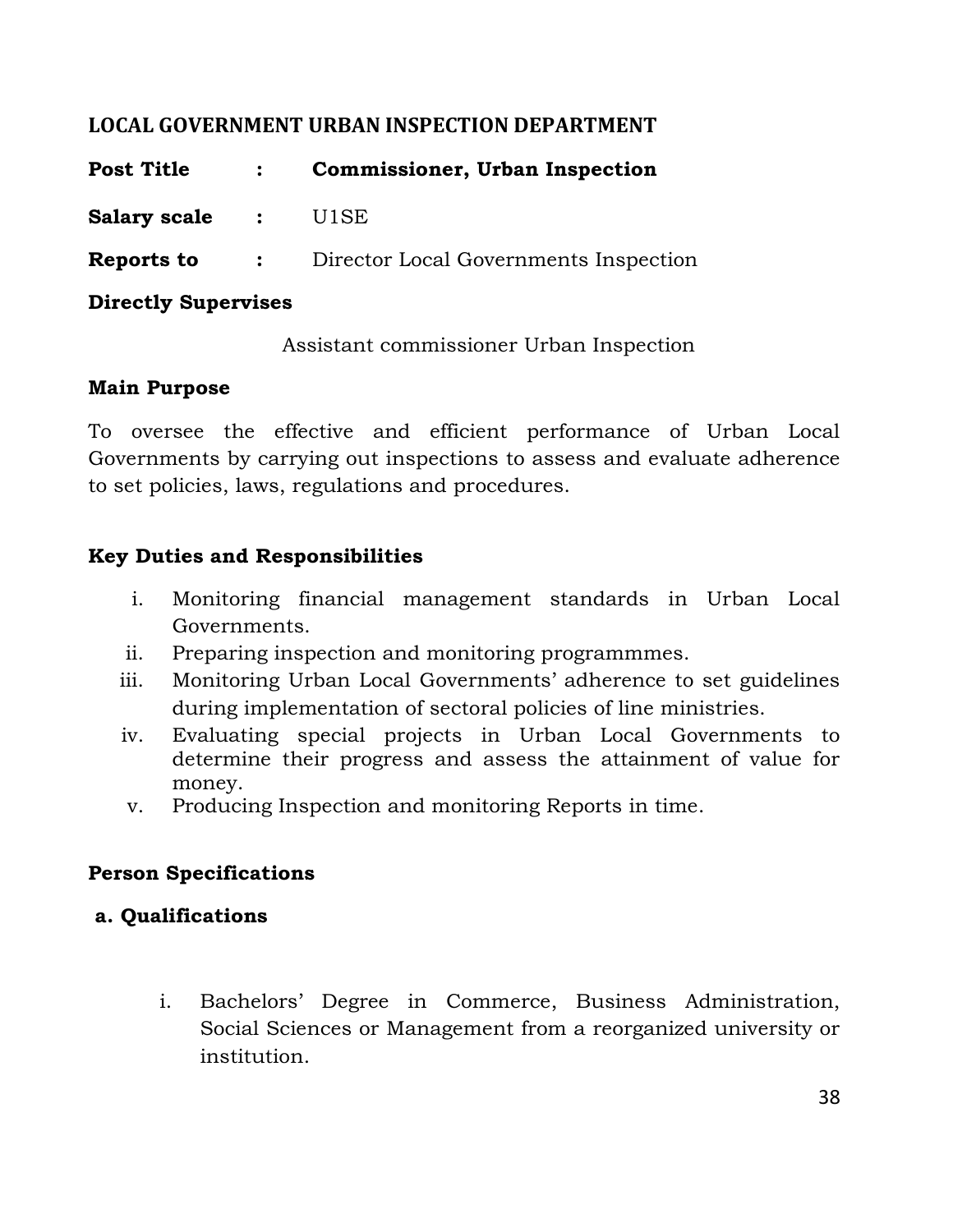- ii. Certificate in Administrative Officers' Law Course.
- iii. Post graduate qualification in Public Administration, Financial Management, Local Governance or Development Studies or any other relevant discipline from a recognized University or Institution.
- iv. Masters' Degree in Commerce, Business Administration, Social Sciences, Public Administration, Public Sector Management, Development Studies, Management Studies or Finance and Accounting from a recognized University or Institution.

## **b. Experience**

Twelve (12) years' working experience three of which experience, 3 of which should be at the level of Assistant Commissioner in government or in a reputable organization.

## **c. Competences**

## **(i) Technical**

- i. Planning, Organizing and Coordinating
- ii. Financial Management
- iii. Human Resource Management
- iv. Change Management
- v. Strategic thinking

- i. Accountability
- ii. Leadership
- iii. Results Orientation
- iv. Concern for quality and standards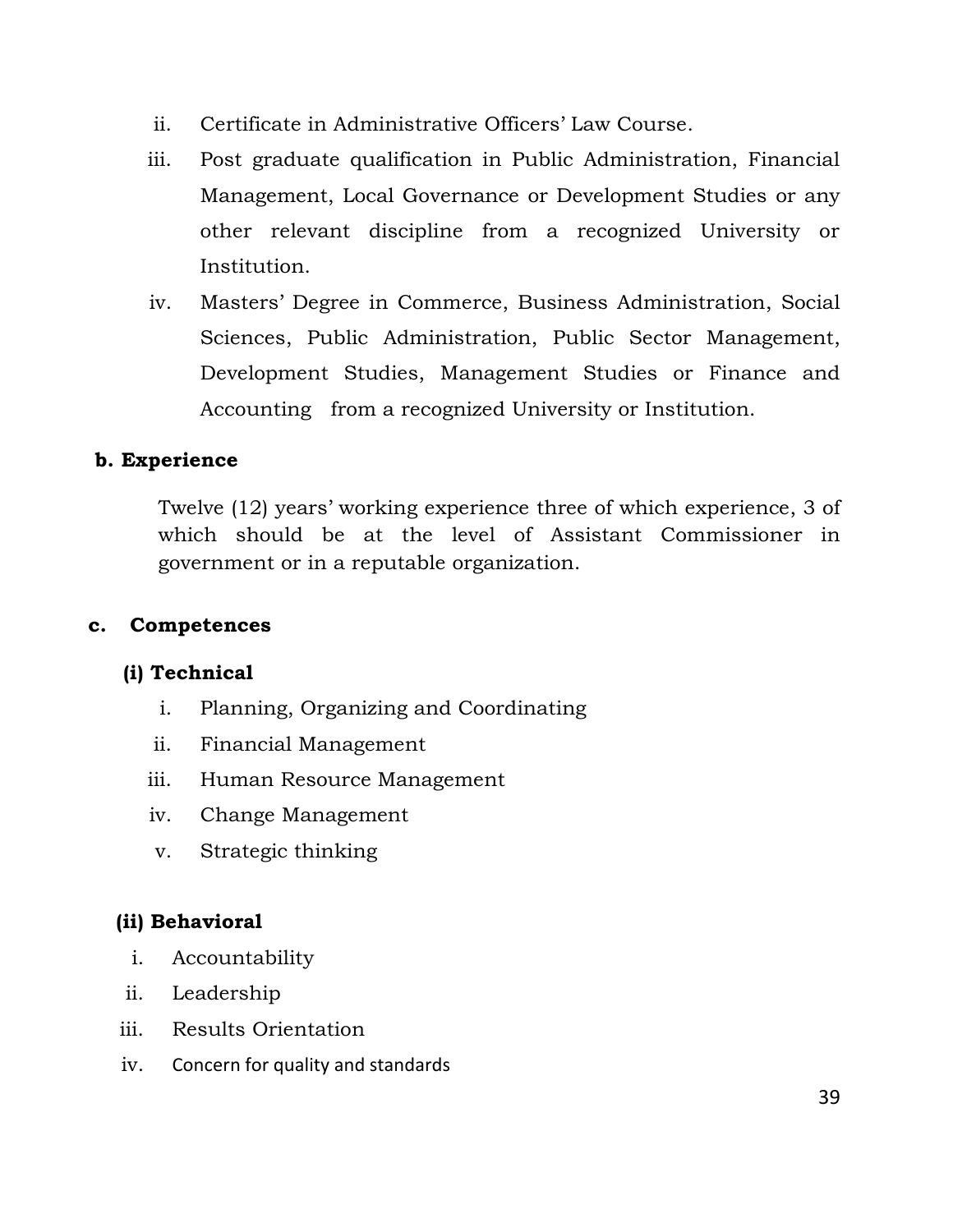- v. Team work
- vi. Political accountability/ingenuity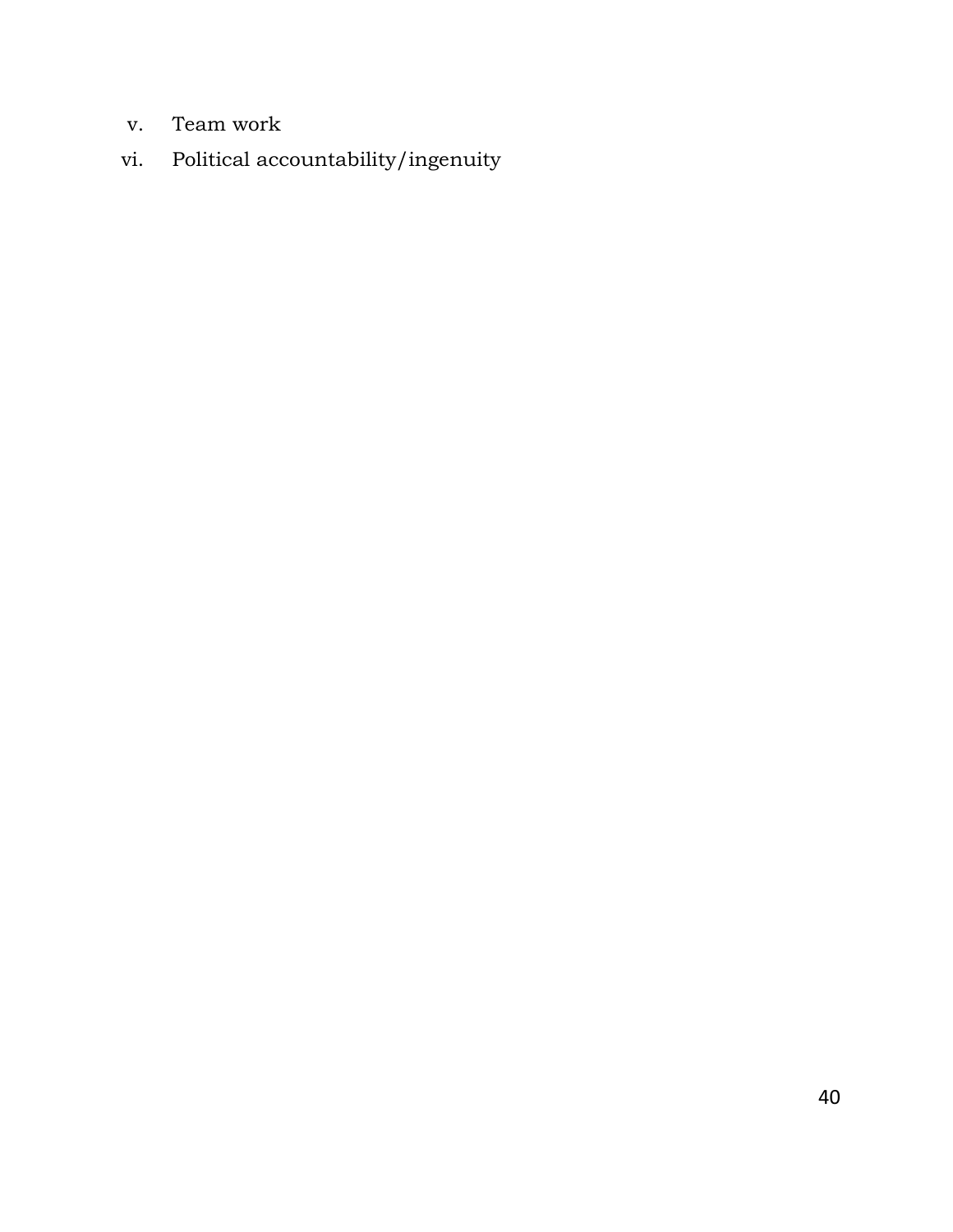| <b>Post Title</b>        | $\mathbf{L}$ | <b>Assistant Commissioner, Urban Inspection</b> |
|--------------------------|--------------|-------------------------------------------------|
| <b>Salary scale : U1</b> |              |                                                 |
| Reports to               |              | : Commissioner, Urban Inspection Department     |

## **Directly Supervises**

Principal Inspector (Urban)

## **Main Purpose**

To monitor the effective and efficient performance of Urban Local Governments by inspecting, assessing and evaluating adherence to set policies, laws, regulations and procedures.

## **Key Duties and Responsibilities**

- i. Coordinating management of the Urban Inspection department
- ii. Inspecting Financial Management standards in Urban Local Governments.
- iii. Producing periodic inspection reports.
- iv. Assessing and evaluating the performance of the Urban Local Governments.
- v. Monitoring Urban Local Governments' implement the Sectoral polices for adherence to given guidelines.
- vi. Evaluating special projects in the Urban Local Government to attain value for money.
- vii. Following the utilization of transferred funds from Central Governments, Donors, NGOs e.t.c to Urban Local Governments.
- viii. Receiving periodic and situational reports from Local Governments assessments and tendering advice to the Commissioner for appropriate action.
	- ix. Producing Inspection and monitoring Reports in time.
	- x. Managing staff.

## **Person Specifications**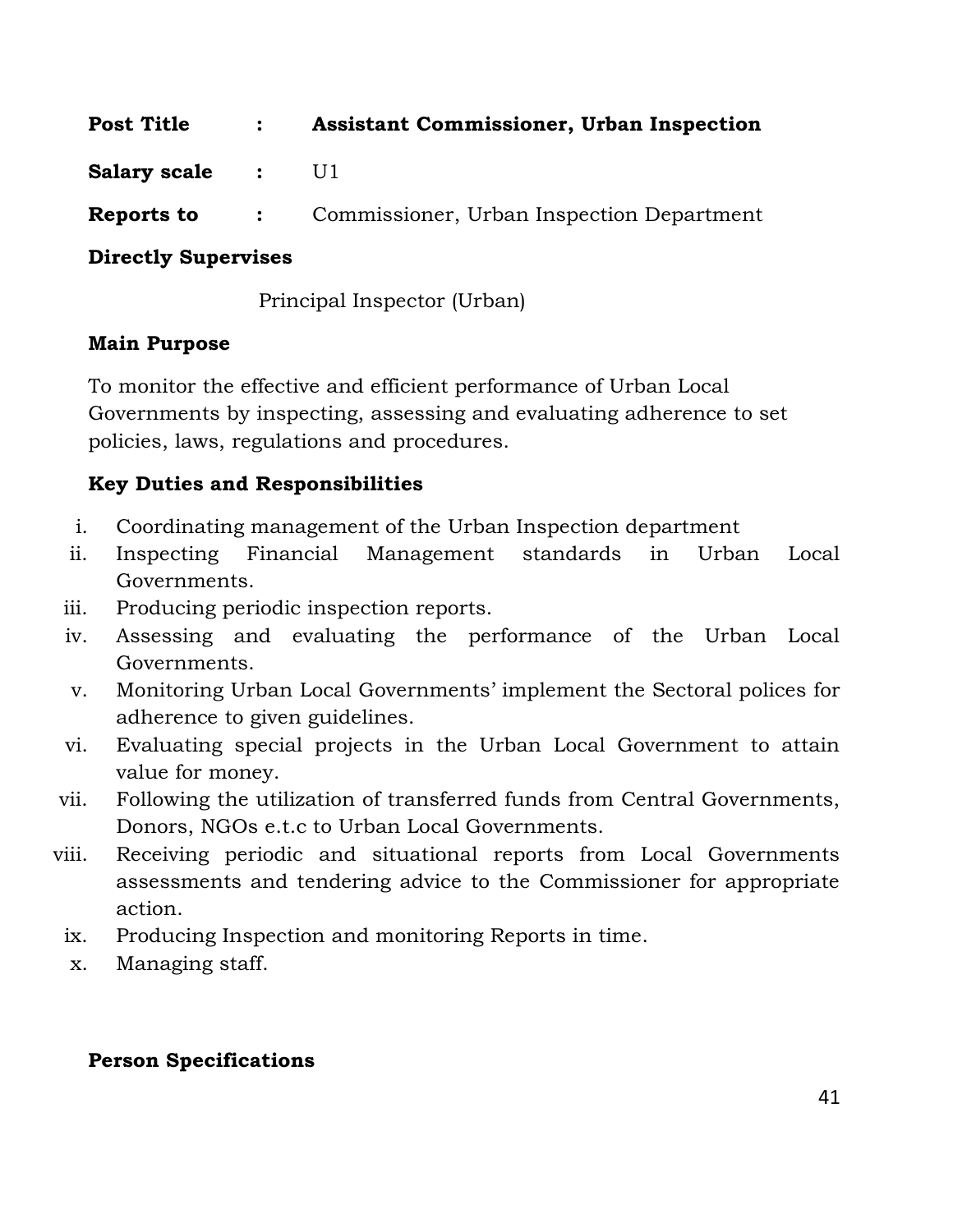## **a. Qualifications**

- v. Bachelors' Degree in Commerce, Business Administration, Social Sciences or Management from a reorganized university or institution.
- vi. Certificate in Administrative Officers' Law Course.
- vii. Post graduate qualification in Public Administration, Financial Management, Local Governance or Development Studies or any other relevant discipline from a recognized University or Institution.
- viii. Masters' Degree in Commerce, Business Administration, Social Sciences, Public Administration, Public Sector Management, Development Studies, Management Studies or Finance and Accounting from a recognized University or Institution.

#### **b. Experience**

Nine (9) years' working experience three of which experience, 3 of which should be at the level of Principal Officer in government or in a reputable organization.

#### **c. Competences**

#### **(i) Technical**

- i. Planning, Organizing and Coordinating
- ii. Financial Management
- iii. Human Resource Management
- iv. Change Management
- v. Strategic thinking
- vi. Analytical skills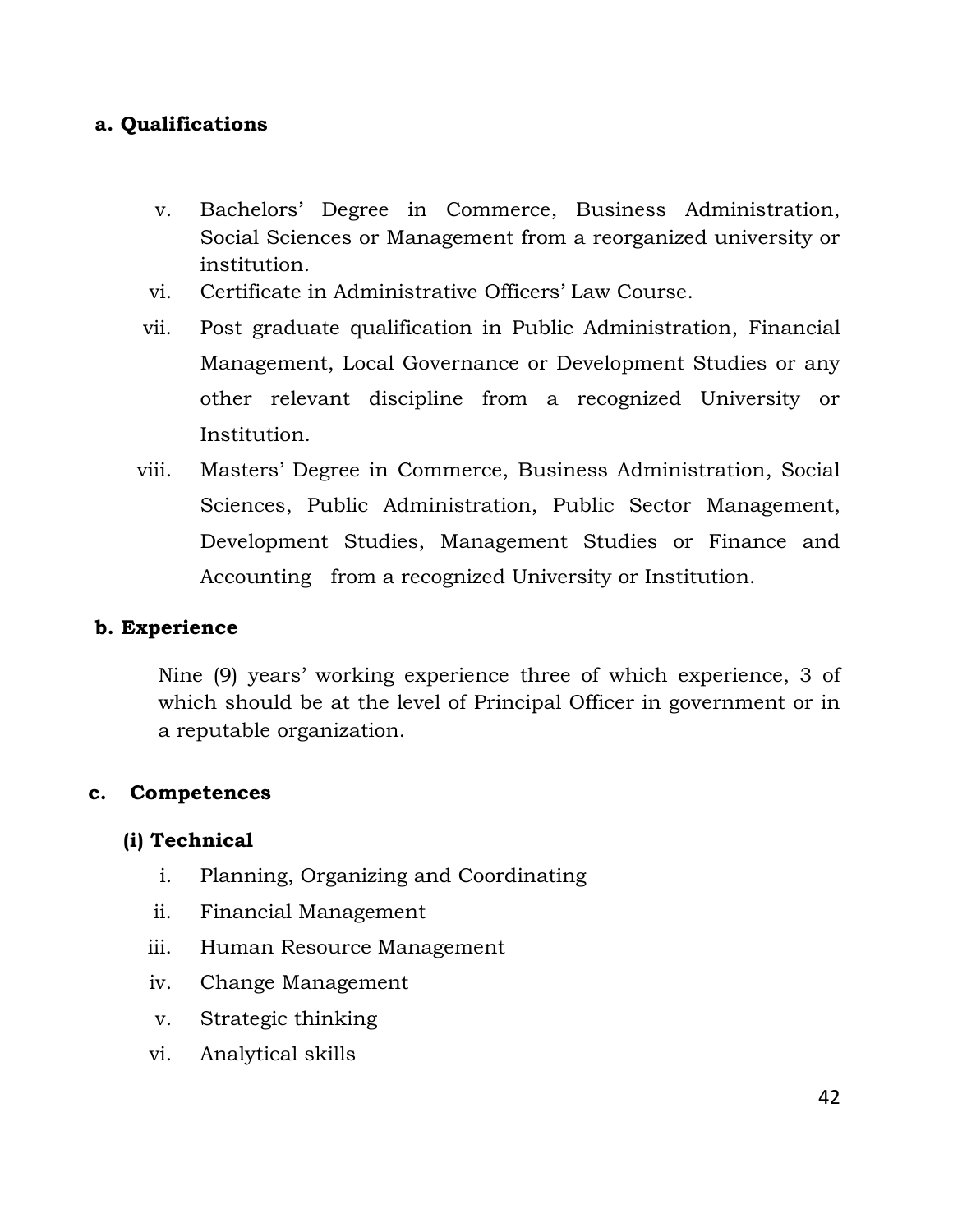- i. Accountability
- ii. Leadership
- iii. Results Orientation
- iv. Concern for quality and standards
- v. Team work
- vi. Political accountability/ingenuity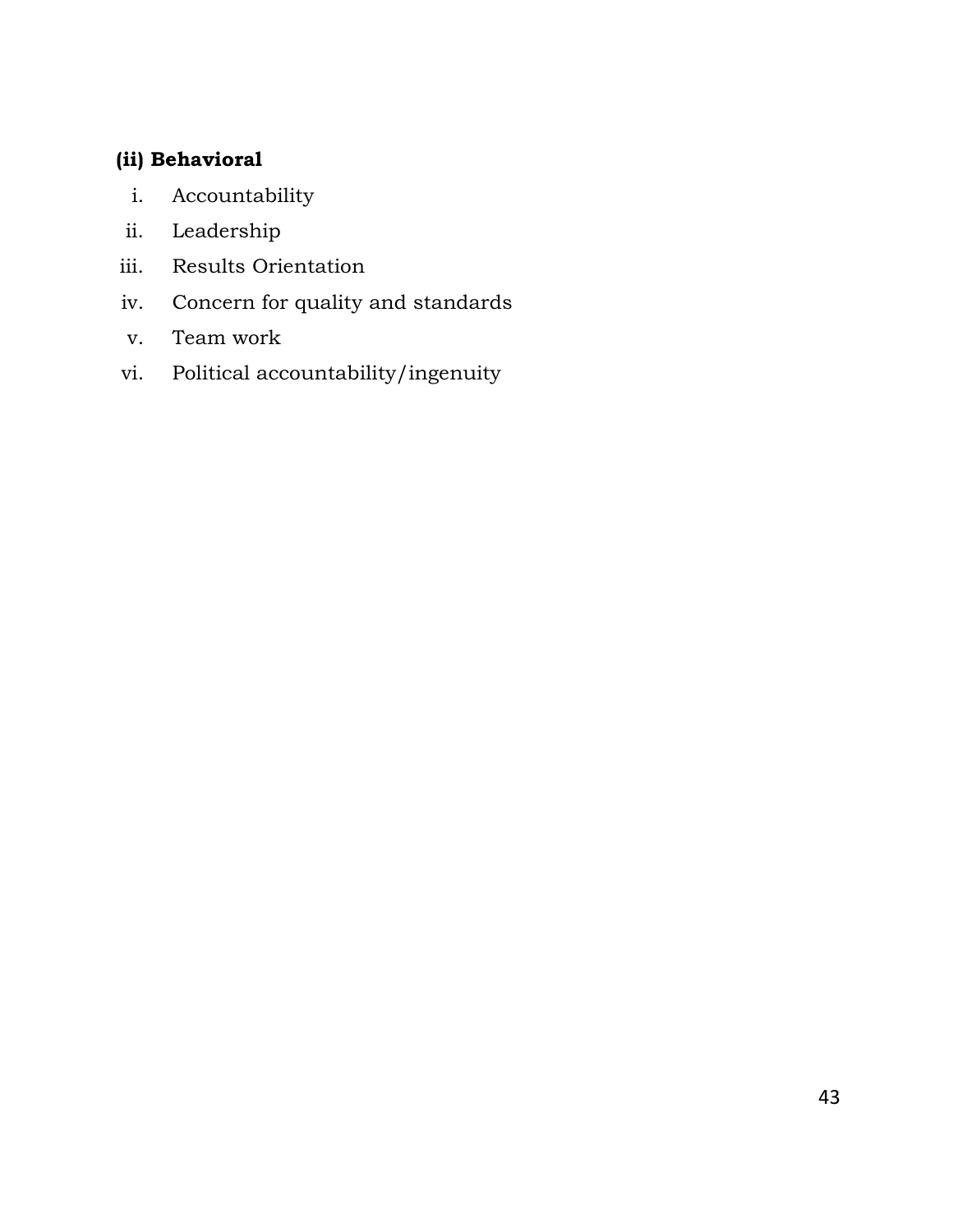| Post/Title            | $\mathbb{R}^n$ . The set of $\mathbb{R}^n$ | <b>Principal Inspector, Urban Inspection</b> |
|-----------------------|--------------------------------------------|----------------------------------------------|
| <b>Salary scale :</b> |                                            | - U 9.                                       |
| Reports to            | $\mathbf{H}$ . The set of $\mathbf{H}$     | Assistant Commissioner, Urban Inspection     |

#### **Directly Supervises**

Senior Inspector, Urban Inspection

## **Main Purpose**

To monitor the effective and efficient performance of Urban Local Governments by inspecting, assessing and evaluating adherence to set policies, laws, regulations and procedures.

## **Duties and Responsibilities**

- i. Drawing work plans and budgets for Urban Inspection Programme
- ii. Tendering advise on taxation matters.
- iii. Analysing and tendering advise on reports of Auditor General, IGG, District Public Accounts Committee, Contract Committee and District Service Commission,
- iv. Participates in Central Government and Donor funded programs being implemented in Local Governments.
- v. Consolidate inspector's reports for the Urban Councils on monthly, quarterly and annual basis.
- vi. Inspecting Financial Management standards in Urban Local Governments to determine their progress and assess their value for money,
- vii. Monitoring Urban Local Governments' implement the Sectoral polices for adherence to given guidelines.
- viii. Evaluating special projects in the Urban Local Government to attain value for money.
- ix. Following the utilization of transferred funds from Central Governments, Donors, NGOs e.t.c to Urban Local Governments.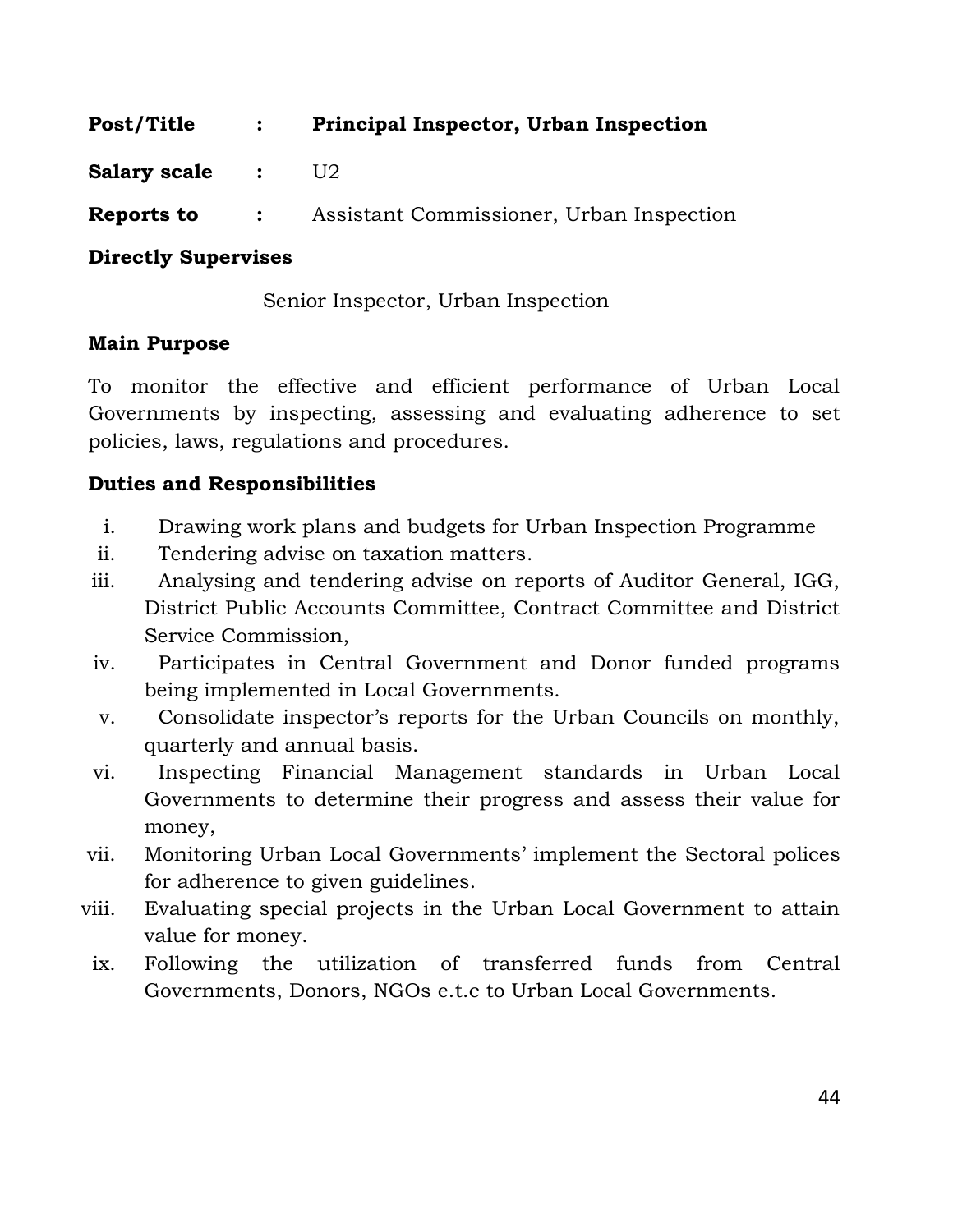x. Receiving periodic and situational reports from Local Governments assessments and tendering advice to the Commissioner for appropriate action.

## **Person Specifications**

## **a. Qualifications**

- i. Bachelors' Degree in Commerce, Business Administration, Social Sciences or Management from a reorganized university or institution.
- ii. Certificate in Administrative Officers' Law Course.
- iii. Post graduate qualification in Public Administration, Financial Management, Local Governance or Development Studies or any other relevant discipline from a recognized University or Institution.
- iv. Masters' Degree in Commerce, Business Administration, Social Sciences, Public Administration, Public Sector Management, Development Studies, Management Studies or Finance and Accounting from a recognized University or Institution.

## **b. Experience**

Nine (9) years' working experience three of which experience, 3 of which should be at the level of Principal Officer in government or in a reputable organization.

## **c. Competences**

## **(i) Technical**

- i. Planning, Organizing and Coordinating
- ii. Financial Management
- iii. Human Resource Management
- iv. Change Management
- v. Analytical skills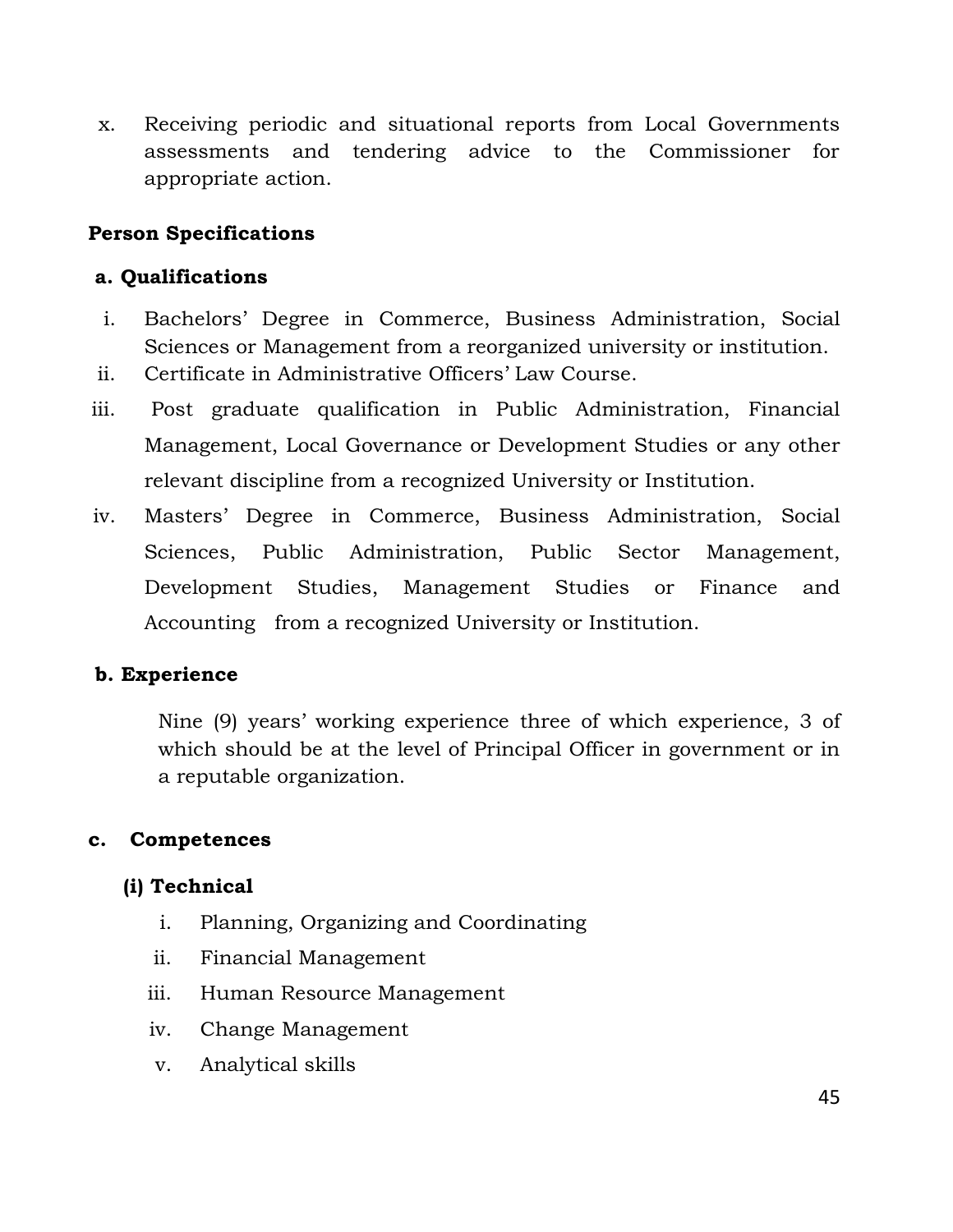- i. Accountability
- ii. Leadership
- iii. Results Orientation
- iv. Concern for quality and standards
- v. Team work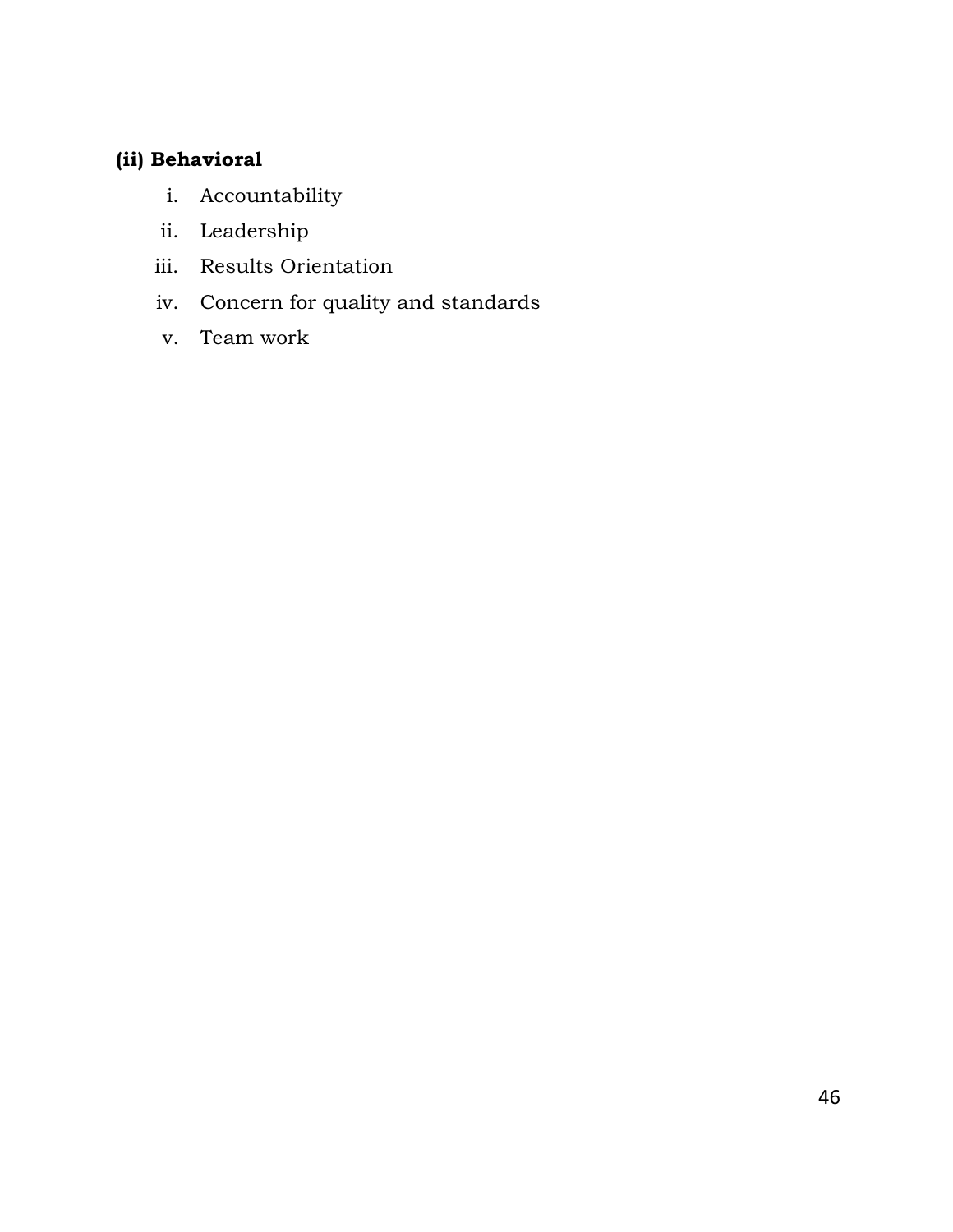| Post/Title<br>$\mathbf{H}$               |  | Senior Inspector, Urban Inspection            |
|------------------------------------------|--|-----------------------------------------------|
| Salary scale :                           |  | U3                                            |
|                                          |  | <b>Reports to :</b> Principal Urban Inspector |
| <b>Directly controls</b> Urban Inspector |  |                                               |

#### **Main Purpose**

To inspect Urban Local Governments for adherence to set policies, laws, regulations and procedures.

## **Duties and Responsibilities**

- i. Inspecting and monitoring Financial Management standards in Local Governments
- ii. Tendering advice to Local Governments as per the laid down Laws and Regulations
- iii. Following up on Local Governments Contracts.
- iv. Preparing monthly, quarterly and annual inspection and monitoring reports of Local Governments.
- v. Advising Local Governments and other authorities where corrective action should be taken.
- vi. Assisting in Development investments of Local Governments for Donors and those being handled in the Ministry for Local Government.
- vii. Assisting in Local Government training programs.
- viii. Supporting inspection and monitoring of projects to assess their attainment of value for money.

## **Person Specifications**

#### **a. Qualifications**

Bachelors' Degree in Commerce, Business Administration, Social Sciences or Management from a reorganized university or institution.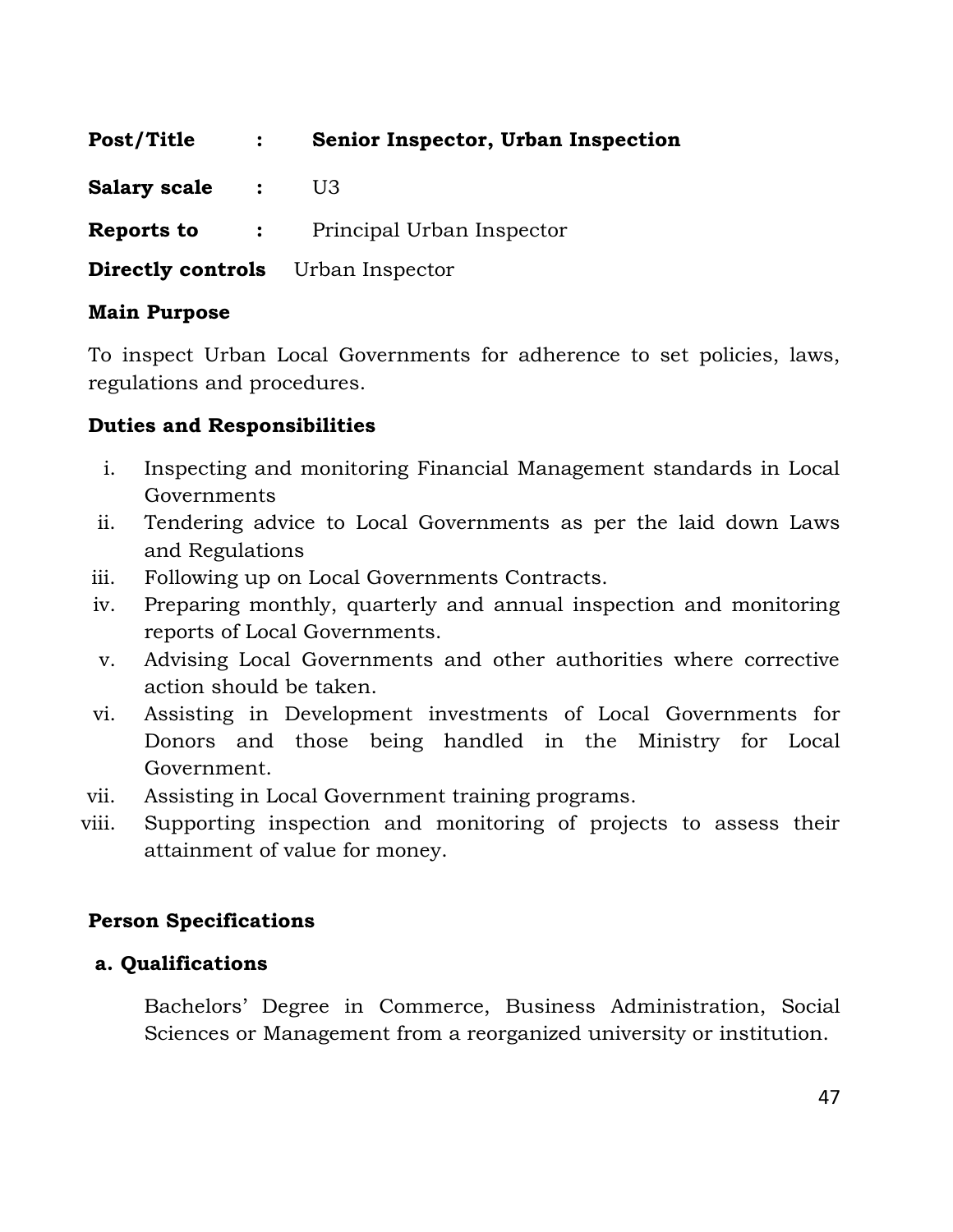#### **b. Experience**

Six (6) years' working experience three of which experience, 3 of which should be Officer level in government or in a reputable organization.

## **c. Competences**

## **(i) Technical**

- i. Planning, Organizing and Coordinating
- ii. Financial Management
- iii. Change Management
- iv. Analytical skills

- i. Accountability
- ii. Leadership
- iii. Results Orientation
- iv. Concern for quality and standards
- v. Team work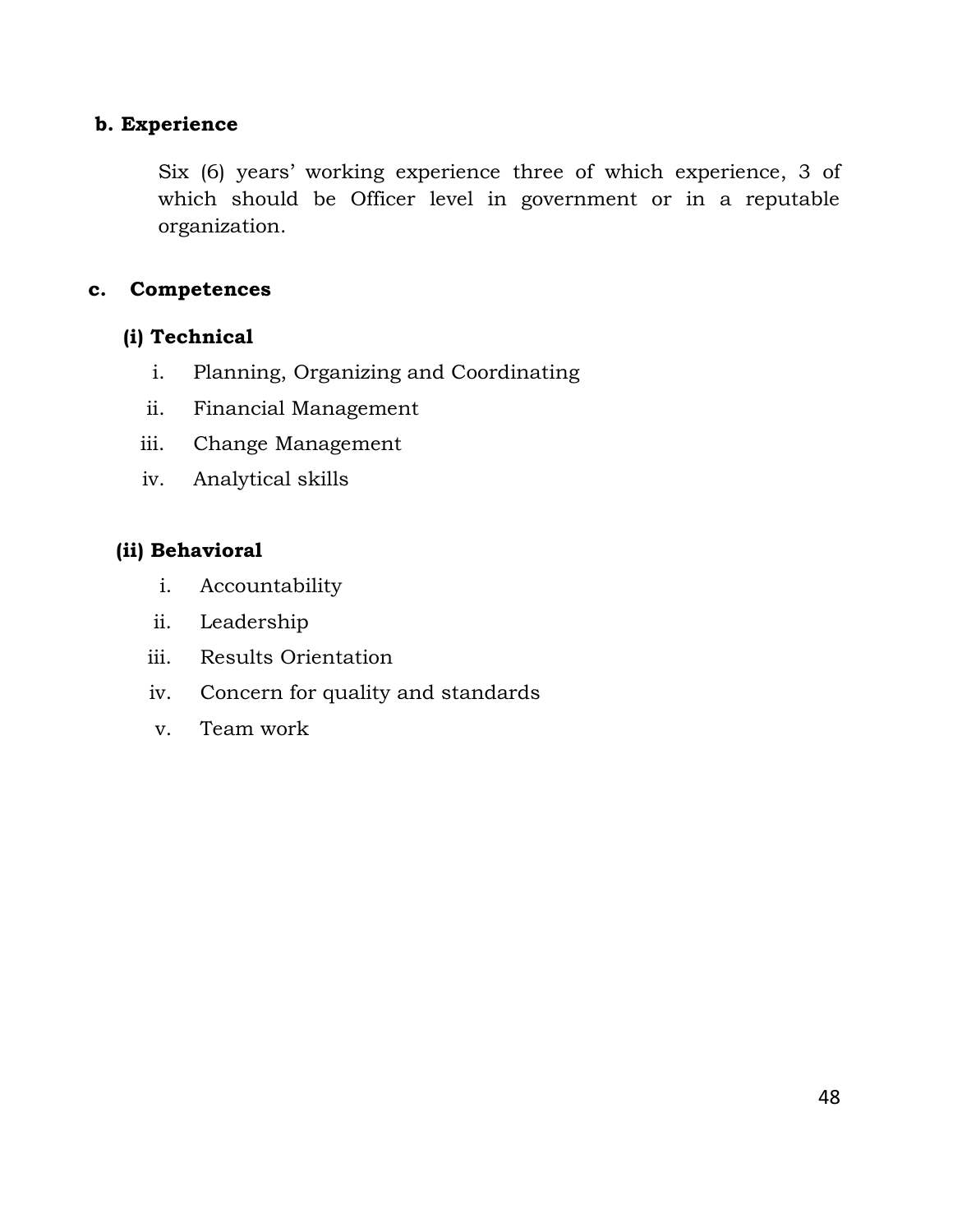## **DIRECTORATE OF ADMINISTRATION**

| <b>Post/Title :</b>        |  | <b>Director, Local Governments Administration</b> |
|----------------------------|--|---------------------------------------------------|
| <b>Salary scale : UISE</b> |  |                                                   |
|                            |  | <b>Reports to : Permanent Secretary</b>           |
| <b>Directly Supervises</b> |  |                                                   |

Commissioner, Local Governments Districts Administration Commissioner, Local Governments Urban Administration Commissioner, Local Councils Development

## **Main Purpose**

To provide the necessary administrative guidance and support to the Local Governments and Local Councils to maintain performance standards and administrative efficiency

## **Key Duties and Responsibilities**

- i. Coordinating and providing administrative support to Local Governments.
- ii. Advocating for protection and representing the interests of Local Governments Administration at the national level.
- iii. Giving technical guidance to Local Councils and Urban authorities in the performance of their functions, and in the application of relevant Government statutes and policies.
- iv. Monitoring and evaluating the performance of local authorities in all aspects of their operations.
- v. Overseeing special projects of the District and Urban Administrations to determine their progress, and attainment of project objectives.
- vi. Advocating for Local Governments Administration at the national level.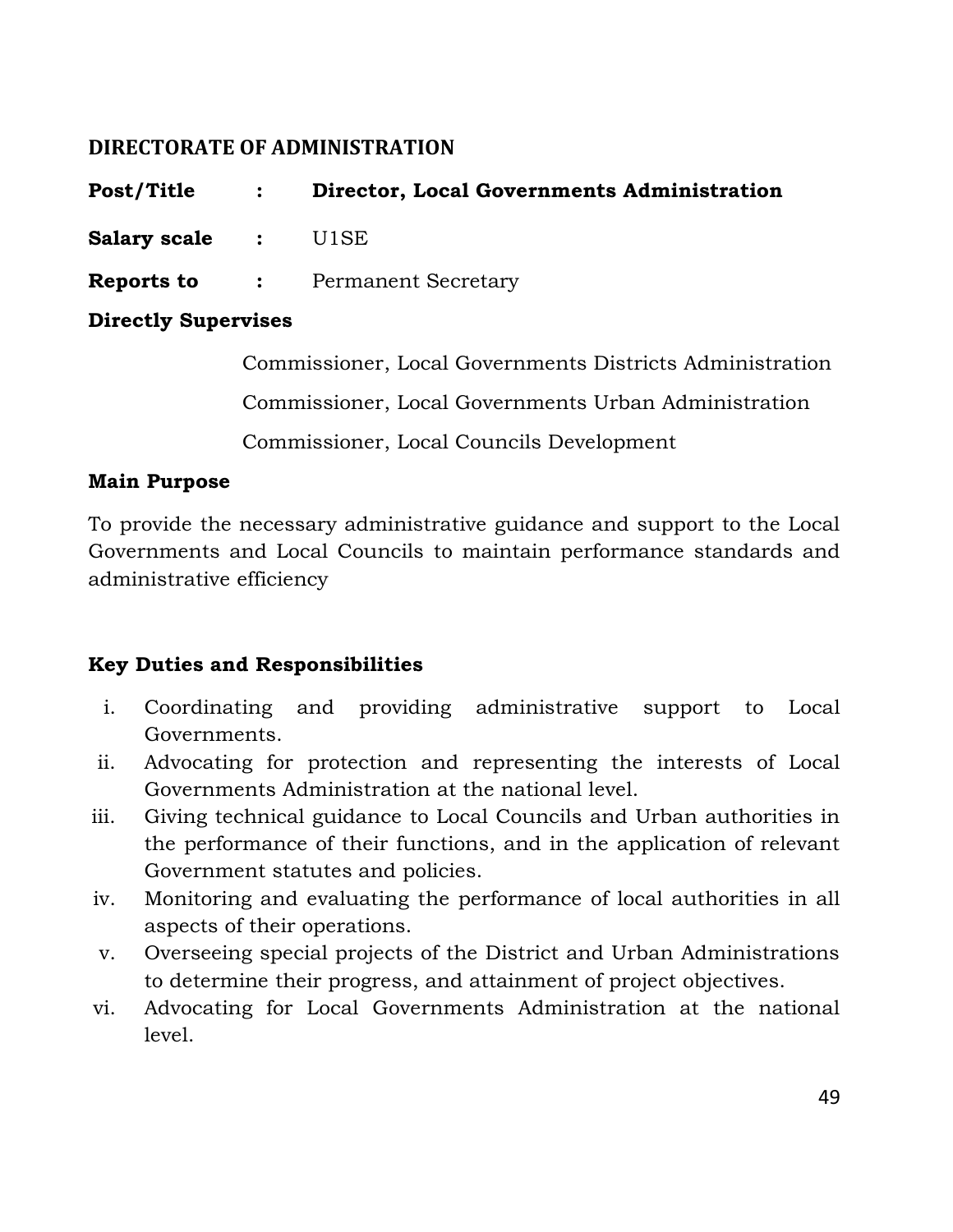- vii. Coordinating and rendering administrative support to Local Governments
- viii. Overseeing the effective implementation of the Government's Decentralization Policies for effective and strong Local Councils
- ix. Overseeing the proper management and utilization of all resources by the Local Governments.
- x. Overseeing the effective delivery of decentralized service to the proper beneficiaries.

## **Person Specifications**

#### **a. Qualifications**

- (i) Bachelors' Degree in Social Sciences, Commerce, Business Administration or Management from a reorganized university or institution.
- (ii) Certificate in Administrative Officers' Law Course.
- (iii) Post graduate qualification in Public Administration, Financial Management, Local Governance or Development Studies or any other relevant discipline from a recognized University or Institution.
- (iv) Masters' Degree in Commerce, Business Administration, Social Sciences, Public Administration, Public Sector Management, Development Studies, Management Studies or Finance and Accounting from a recognized University or Institution.

## **c. Experience**

Twelve (12) years' experience, 3 of which should be at the level of head of department in government or form a reputable organization.

## **c. Competences**

## **(i) Technical**

- (i) Planning, Organizing and Coordinating
- (ii) Financial Management
- (iii) Human Resource Management
- (iv) Change Management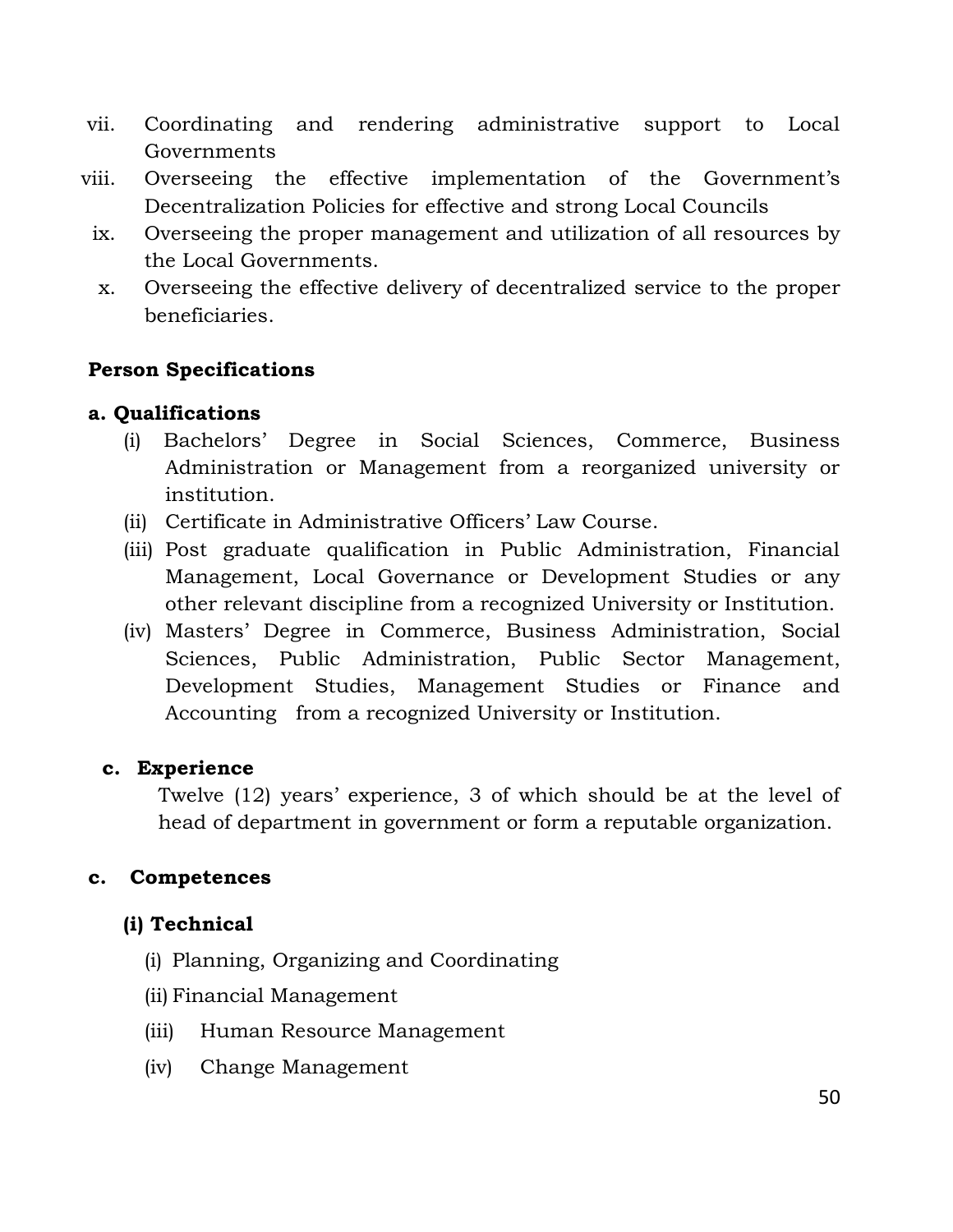(v) Strategic thinking

- (i) Accountability
- (ii) Leadership
- (iii) Results Orientation
- (iv) Concern for quality and standards
- (v) Team work
- (vi) Political accountability/ingenuity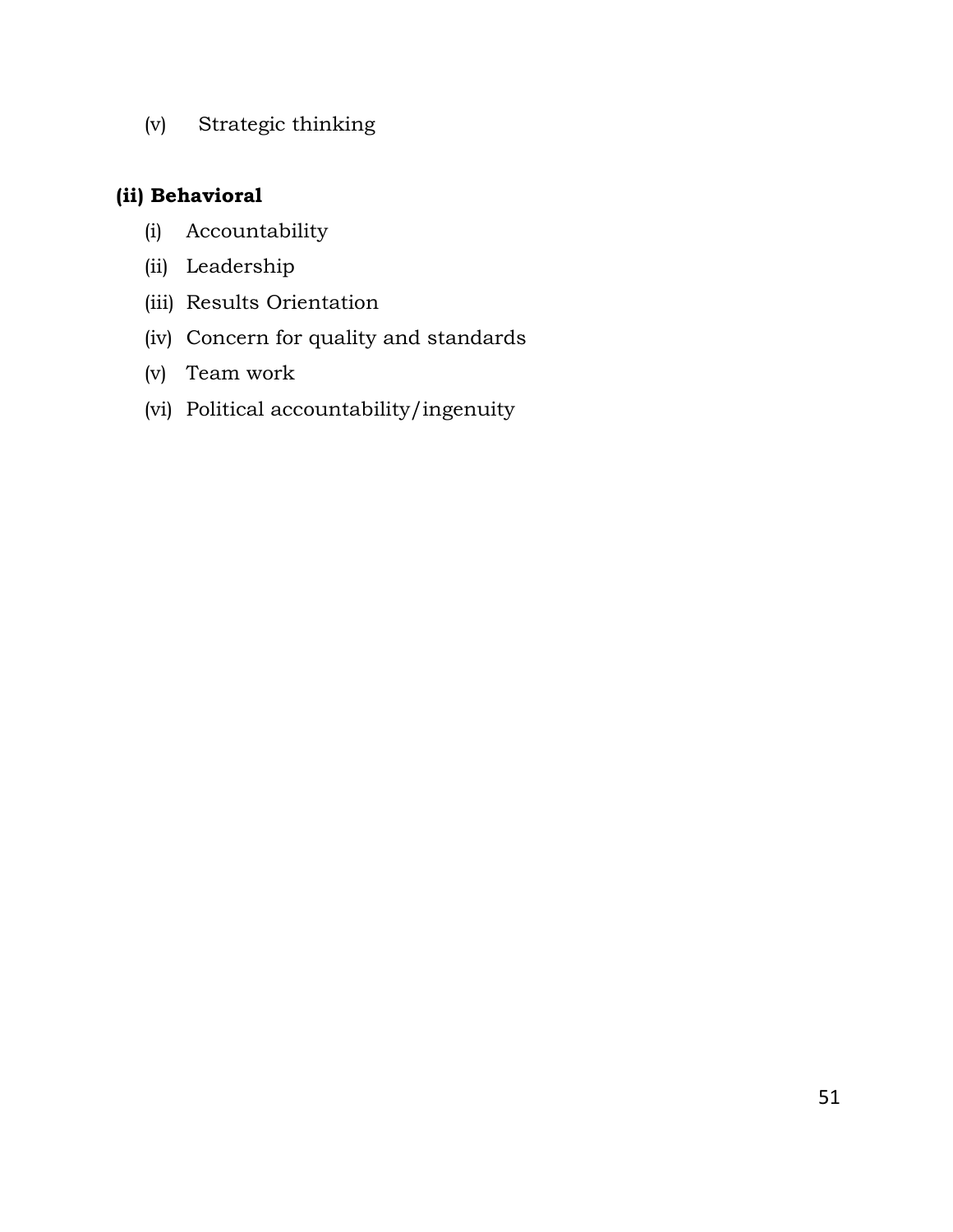#### *URBAN ADMINISTRATION DEPARTMENT*

## **Post Title : Commissioner, Urban Administration and Management**

**Salary scale** : U1SE

**Report to** : Director Local Government Administration

#### **Directly Supervises**

Assistant Commissioner, Urban Administration and Management

#### **Main Purpose**

To monitor, guide and provide support supervision to Urban Local Government Administrations and their staff

## **Key Activities**

- i. Budgeting and developing training and sensitization programmes for Urban Administration Staff
- ii. Advocating, protecting and representing the interests of the Urban Local Governments at the national level and other fora.
- iii. Giving technical guidance to Urban Councils in the performance of their functions in the application of the relevant government budget and legal provisions.
- iv. Supervising, mentoring, monitoring and evaluating the performance of Urban Councils in all aspects of their operations.
- v. Overseeing, guiding, supervising training of the Urban Local Governments statutory bodies.
- vi. Generating and analyzing reports
- vii. Initiate policies on local governance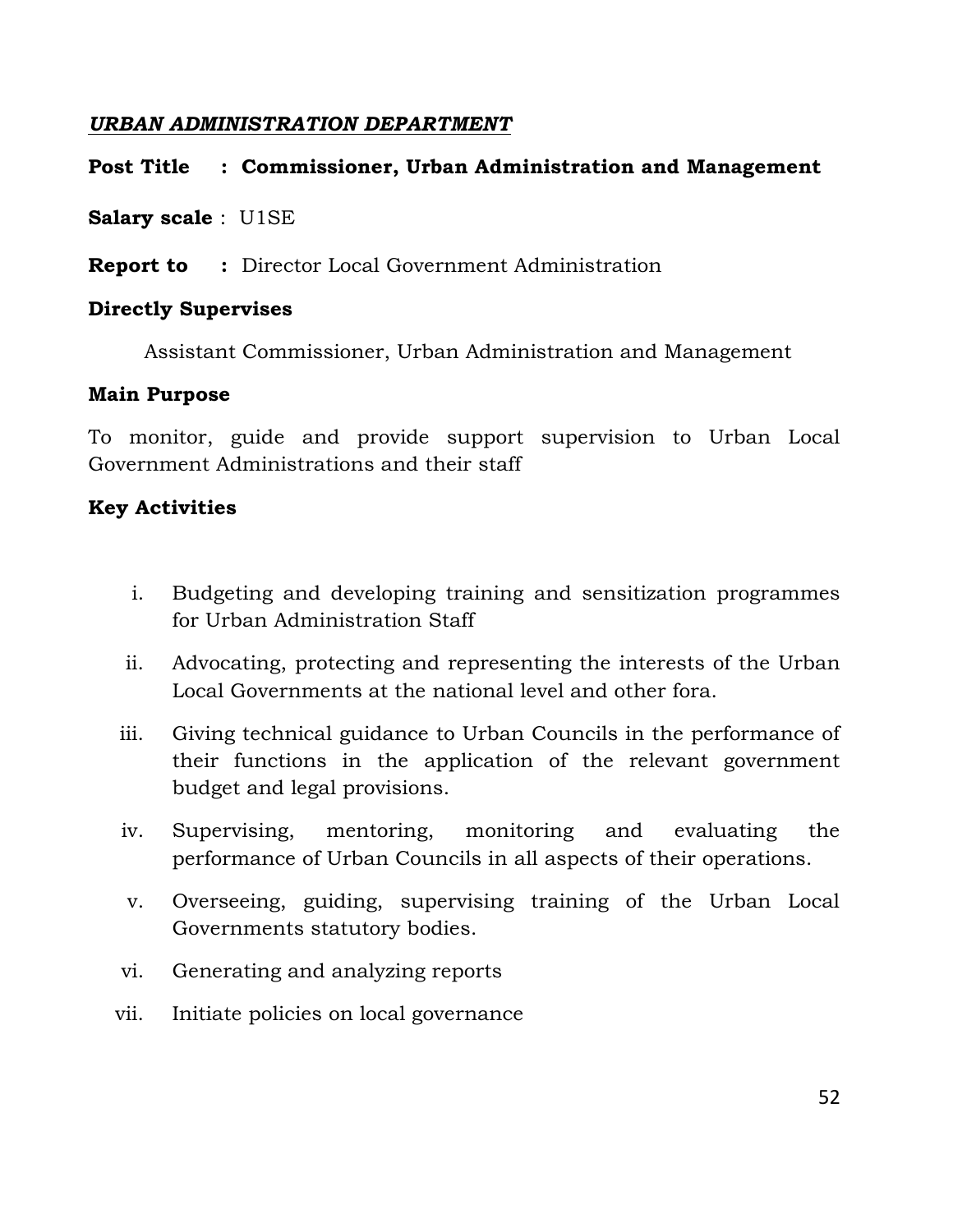- viii. Monitoring special projects in the Urban Local Government to assess their progress and attainment of project objectives
	- ix. Organizing the policy implementation review
	- x. Following up the implementation of the Urban Local Governments staff structures so that they are managed by qualified personnel and the Statutory Bodies are properly established, inducted and operational.

## **Person Specifications**

## **a. Qualifications**

- i. Honors Bachelors' Degree in Arts, Social Science, Commerce, Business Administration, Social Sciences or Management from a reorganized university or institution.
- ii. Certificate in Administrative Officers' Law Course.
- iii. Post graduate qualification in Public Administration, Financial Management, Human resource Management, Local Governance or Development Studies or any other relevant discipline from a recognized University or Institution.
- iv. Masters' Degree in Public Administration, Public Sector Management, Commerce, Business Administration, Social Sciences, Development Studies, Human Resource Management, Management Studies or Finance and Accounting from a recognized University or Institution.

## **b. Experience**

Twelve (12) years' working experience three of which should have been at the level of Assistant Commissioner in government or in a reputable organization.

## **c. Competences**

## **(i) Technical**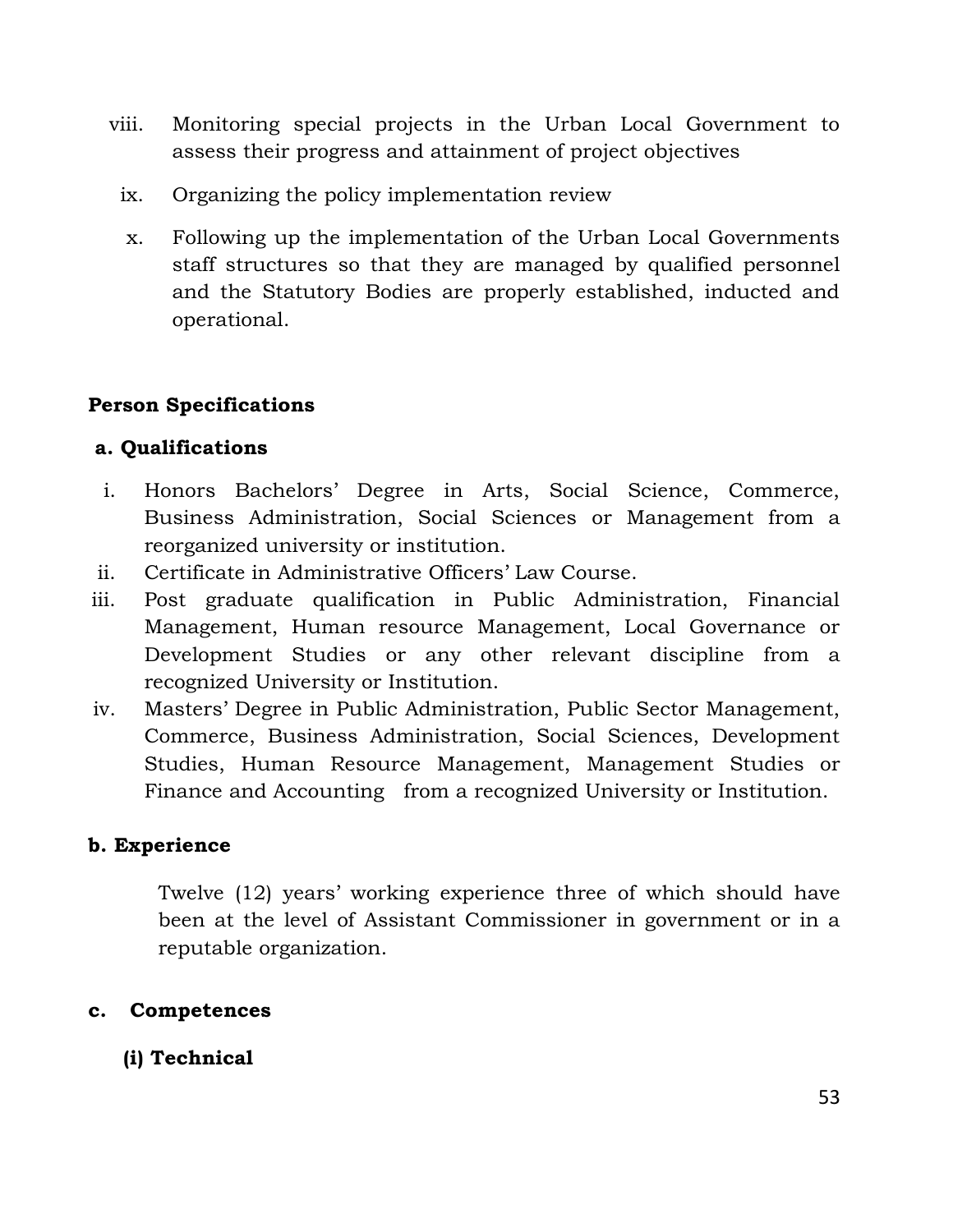- i. Planning, Organizing and Coordinating
- ii. Financial Management
- iii. Human Resource Management
- iv. Change Management
- v. Strategic thinking
- vi. Information Communication Technology (ICT)

- i. Accountability
- ii. Leadership
- iii. Results Orientation
- iv. Concern for quality and standards
- v. Team work
- vi. Political accountability/ingenuity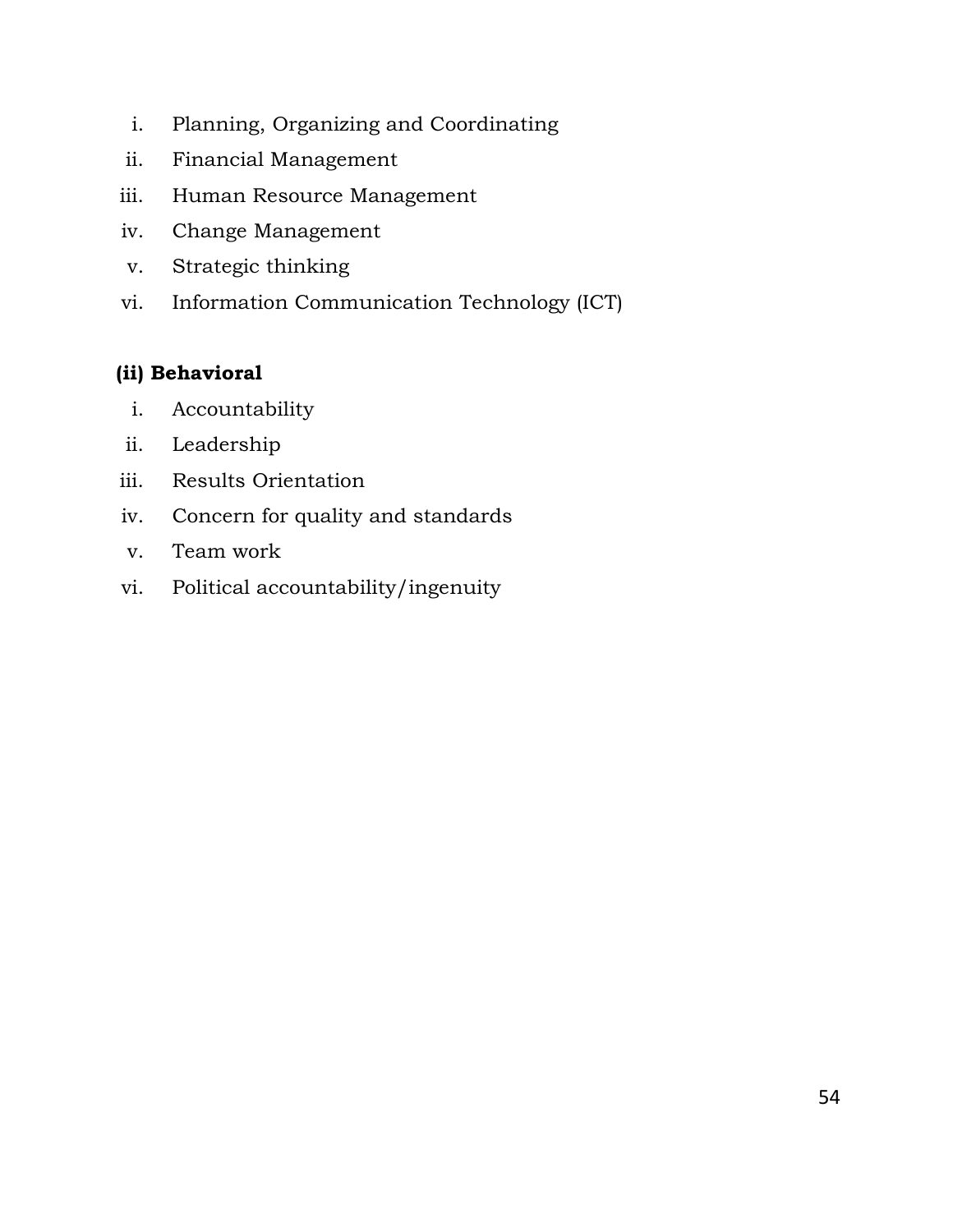# **Post Title : Assistant Commissioner, Urban Administration and Management**

**Salary scale :** U1

**Report to :** Commissioner, Urban Administration and Management

## **Directly Supervises**

Principal Urban Officer, Urban Administration and Management

## **Main Purpose**

To coordinate, monitor, supervise and mentor Urban Administration and Local Governments staff.

## **Key Duties and Responsibilities**

- i. Design training and sensitization programmes for districts.
- ii. Evaluating the full implementation of the decentralization process
- iii. Preparing departmental reports
- iv. Undertaking field assessments of Urban Councils
- v. Rendering appropriate technical advice to both public officers and members of the public.
- vi. Developing departmental annual work plans, budgets and reports
- vii. Guiding and coordinating Urban LGs to operate within the policy framework.

## **Person Specifications**

## **a. Qualifications**

- i. Honors Bachelors' Degree in Arts, Social Science, Commerce, Business Administration, Social Sciences or Management from a reorganized university or institution.
- ii. Certificate in Administrative Officers' Law Course.
- iii. Post graduate qualification in Public Administration, Financial Management, Human resource Management, Local Governance or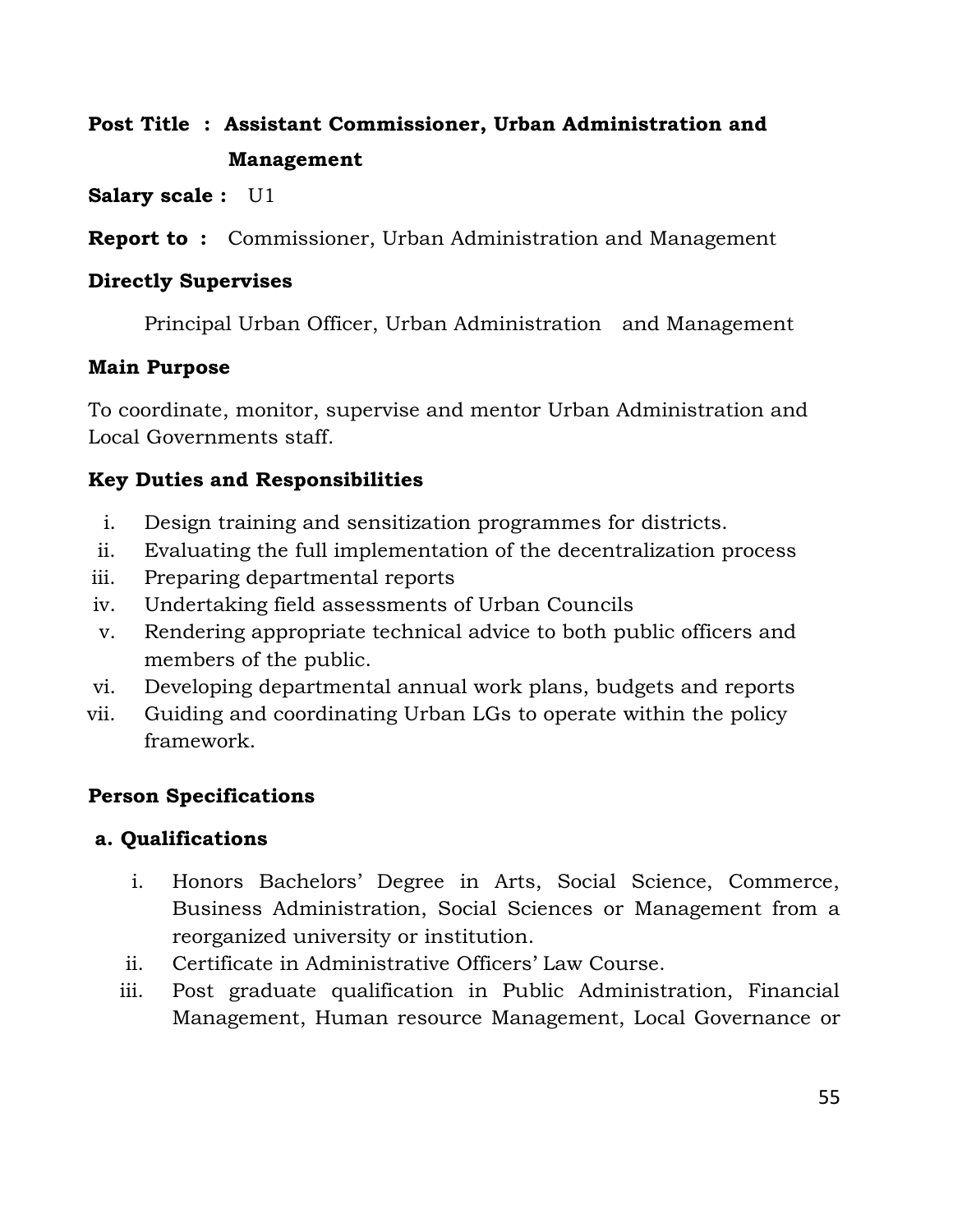Development Studies or any other relevant discipline from a recognized University or Institution.

iv. Masters' Degree in Public Administration, Public Sector Management, Commerce, Business Administration, Social Sciences, Development Studies, Human Resource Management, Management Studies or Finance and Accounting from a recognized University or Institution.

#### **b. Experience**

Nine (9) years' working experience three of which should be at the level of Principal Officer in government or in a reputable organization.

## **c. Competences**

## **(i) Technical**

- i. Planning, Organizing and Coordinating
- ii. Financial Management
- iii. Human Resource Management
- iv. Change Management
- v. Information Communication Technology (ICT)

- i. Accountability
- ii. Leadership
- iii. Results Orientation
- iv. Concern for quality and standards
- v. Team work
- vi. Political accountability/ingenuity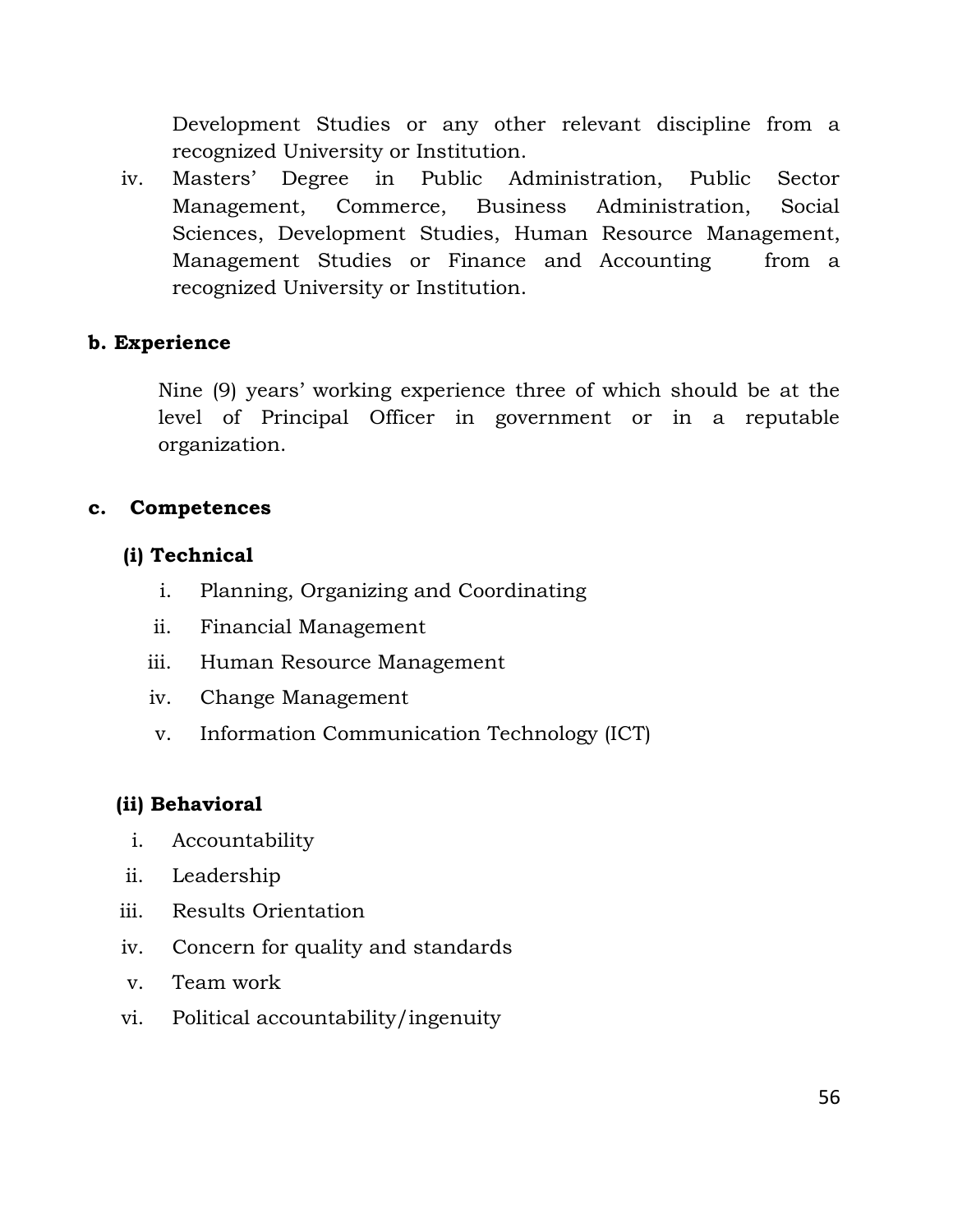# **Post Title : Principal Urban Officer, Urban Administration and Management**

- **Salary scale :** U2
- **Reports to :** Assistant Commissioner, Urban Administration and Management

## **Directly Supervises**

Senior Urban Officer

## **Main Purpose**

To provide guidance in implementation of national policies and compliance with national standards in all urban Local Governments.

## **Key Activities**

- i. Designing and implementing training programmes in Urban LGs.
- ii. Preparing departmental budgets and work plans and reports.
- iii. Organizing and conducting field inspections and supervision
- iv. Analyzing and sends back quarterly reports for Urban Local Governments.
- v. Providing technical advise to Urban Local Governments.
- vi. Evaluating the Performance of Urban Local Governments.
- vii. Sensitizing Urban Local Governments staff on new Government Policies and Programmes.
- viii. Guiding Urban Local Governments to Conform to National Laws, Policies and Regulations.
	- ix. Mentoring staff in Urban Local Governments.
	- x. Conducting technical studies and analysis in creating Urban Local Governments.

## **Person Specifications**

**a. Qualifications**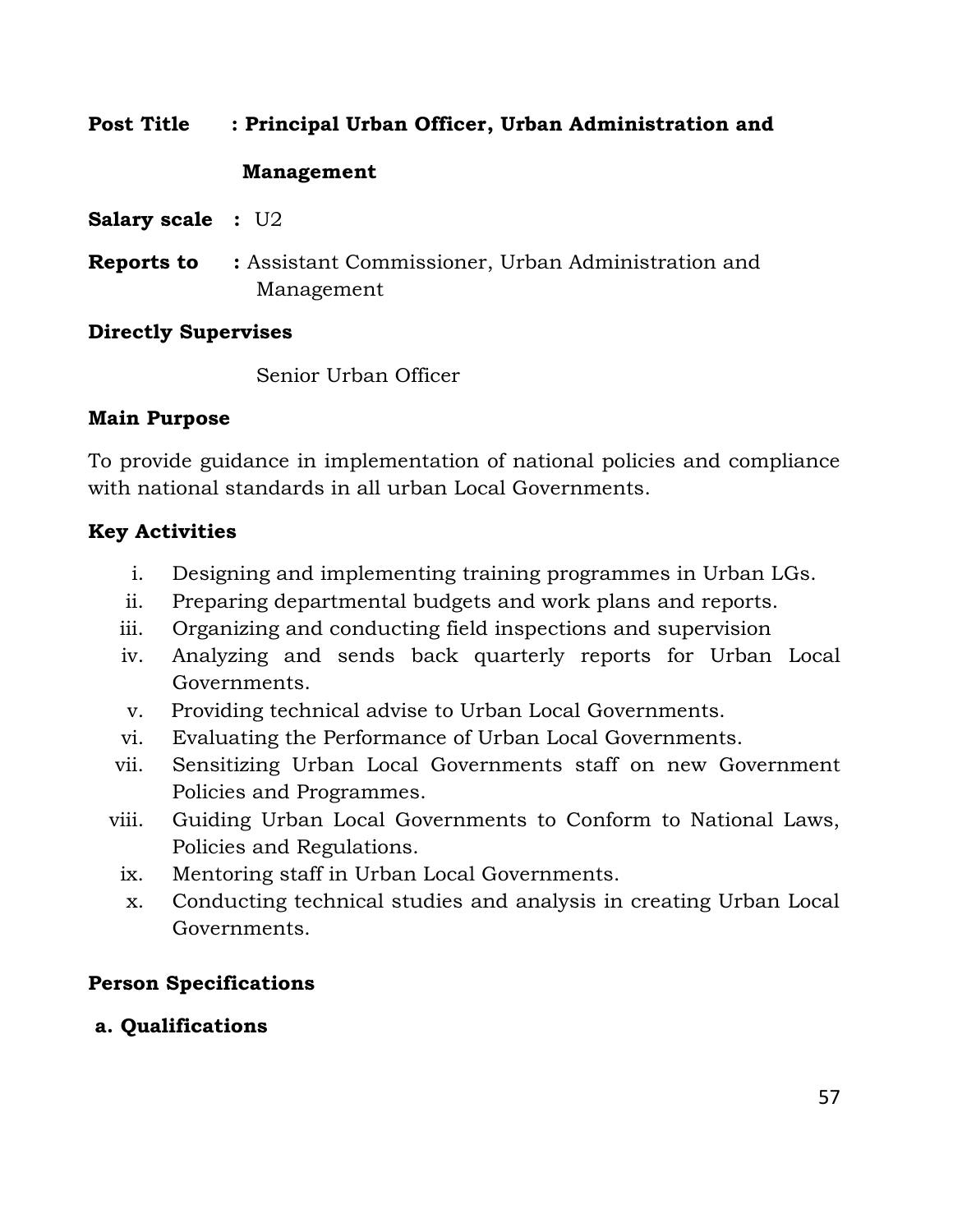- i. Honors Bachelors' Degree in Arts, Social Science, Commerce, Business Administration, Social Sciences or Management from a reorganized university or institution.
- ii. Certificate in Administrative Officers' Law Course.
- iii. Post graduate qualification in Public Administration, Financial Management, Human resource Management, Local Governance or Development Studies or any other relevant discipline from a recognized University or Institution.
- iv. Masters' Degree in Public Administration, Public Sector Management, Commerce, Business Administration, Social Sciences, Development Studies, Human Resource Management, Management Studies or Finance and Accounting from a recognized University or Institution.

## **b. Experience**

Six (6) years' working experience three of which should be at the level of Principal Officer in government or in a reputable organization.

## **c. Competences**

## **(i) Technical**

- i. Planning, Organizing and Coordinating
- ii. Financial Management
- iii. Information Communication Technology (ICT)
- iv. Change Management

- i. Accountability
- ii. Results Orientation
- iii. Team work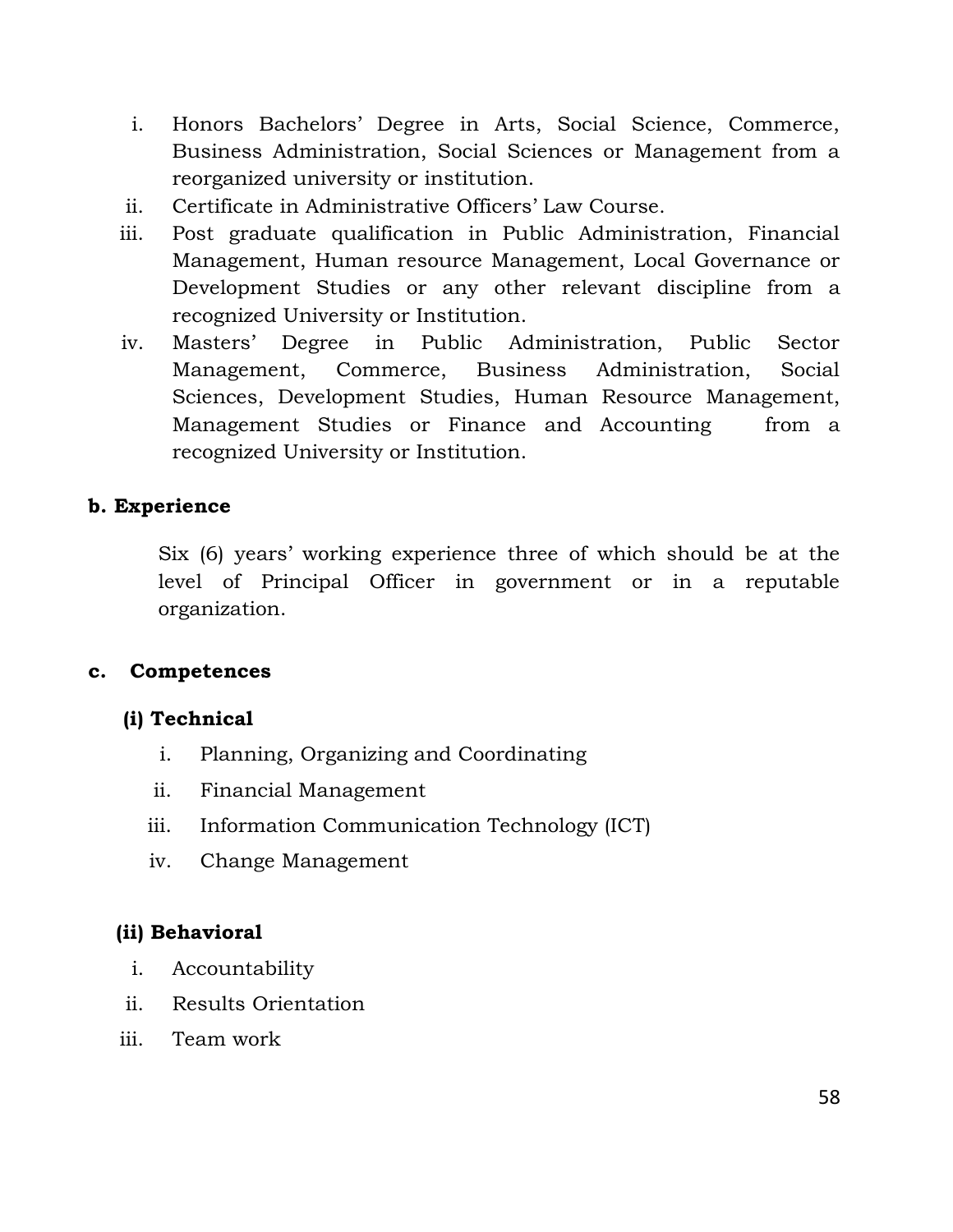- iv. Time management
- v. Effective Communication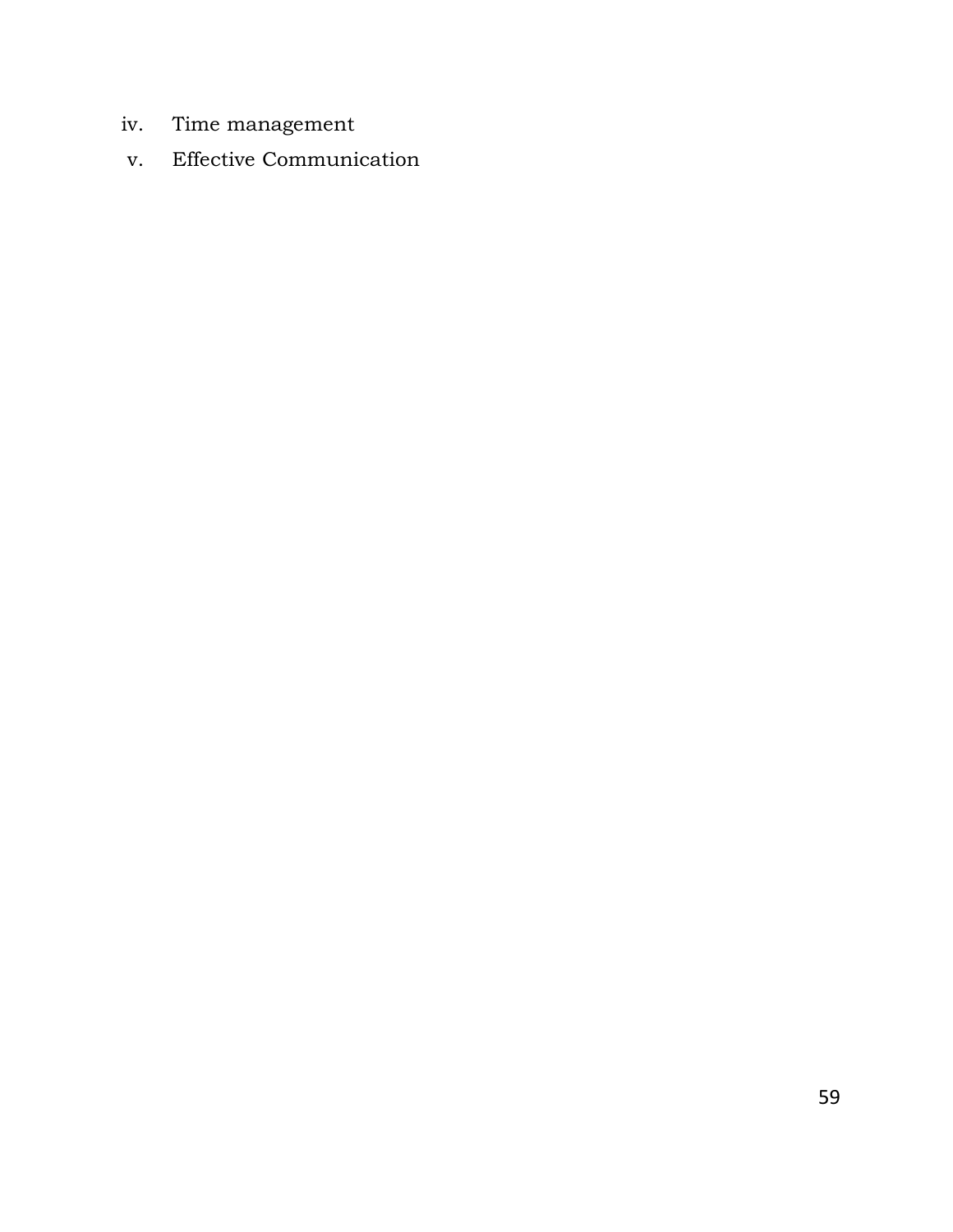# **Post/Title : Senior Urban Officer, Urban Administration and Management**

**Salary scale:** U3

**Reports to :** Principal Urban Officer, urban Administration and Management

## **Directly Supervises**

Urban Officer

## **Main Purpose**

To guide Urban Local Governments to comply with national set guidelines, Regulations and Laws and policies

## **Key Activities**

- i. Collecting information and data on urban Local Governments.
- ii. Liaising with the department of physical planning on urban planning policies and matters.
- iii. Analysing urban councils minutes
- iv. Monitoring and Supervising Urban Local Government operations.
- v. Coordinating compensation matters

## **Person Specifications**

## **a. Qualifications**

- i. Honors Bachelors' Degree in Arts, Social Science, Commerce, Business Administration, Social Sciences or Management from a reorganized university or institution.
- ii. Certificate in Administrative Officers' Law Course.

## **b. Experience**

**Three (3)** years working experience with Local Government Operations or a reputable organization.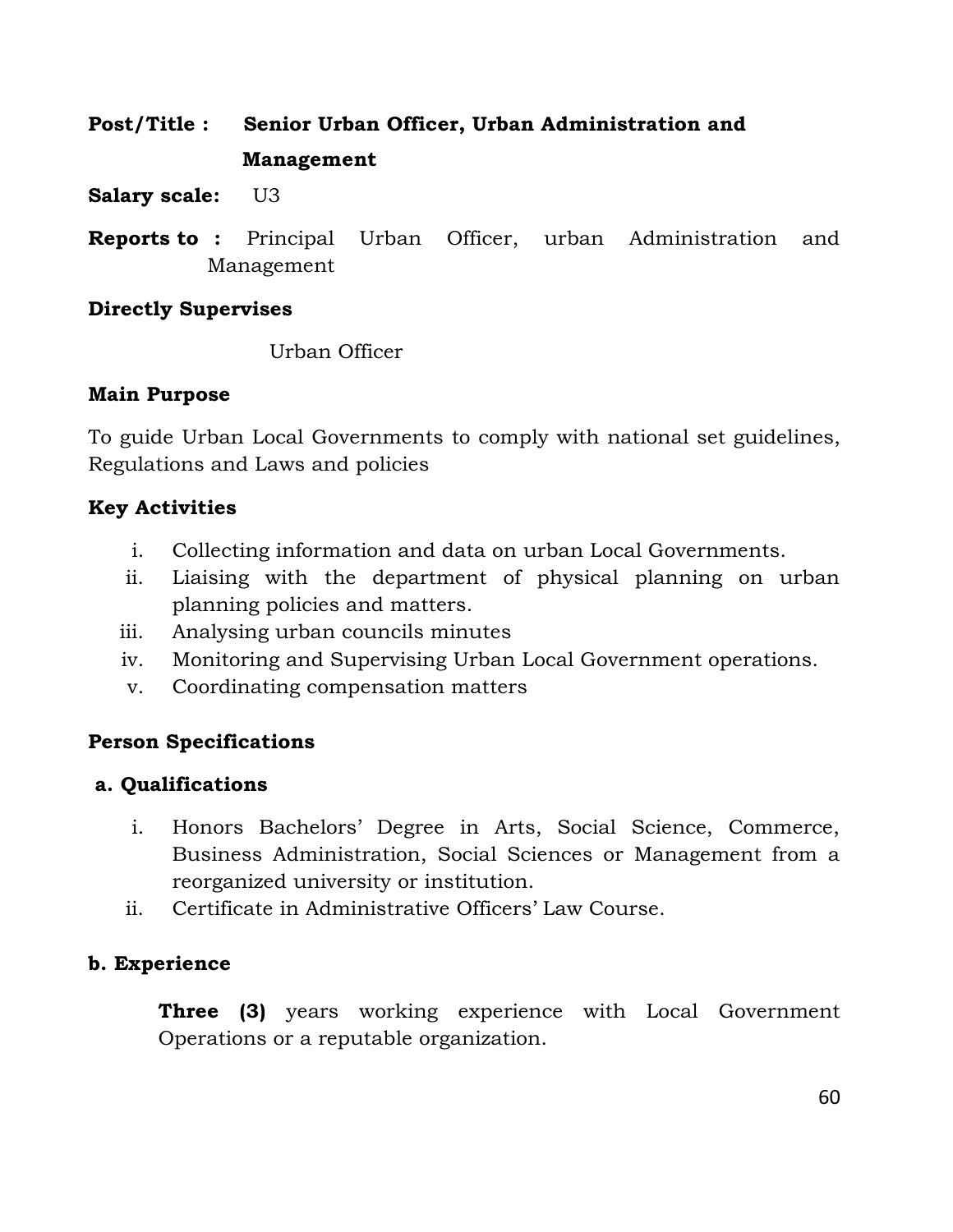## **c. Competences**

#### **(i) Technical**

- i. Planning, Organizing and Coordinating
- ii. Financial Management
- iii. Change Management
- iv. Information Communication Technology (ICT)

- i. Results Orientation
- ii. Concern for quality and standards
- iii. Team work
- iv. Effective Communication
- v. Ethics and Integrity
- vi. Time management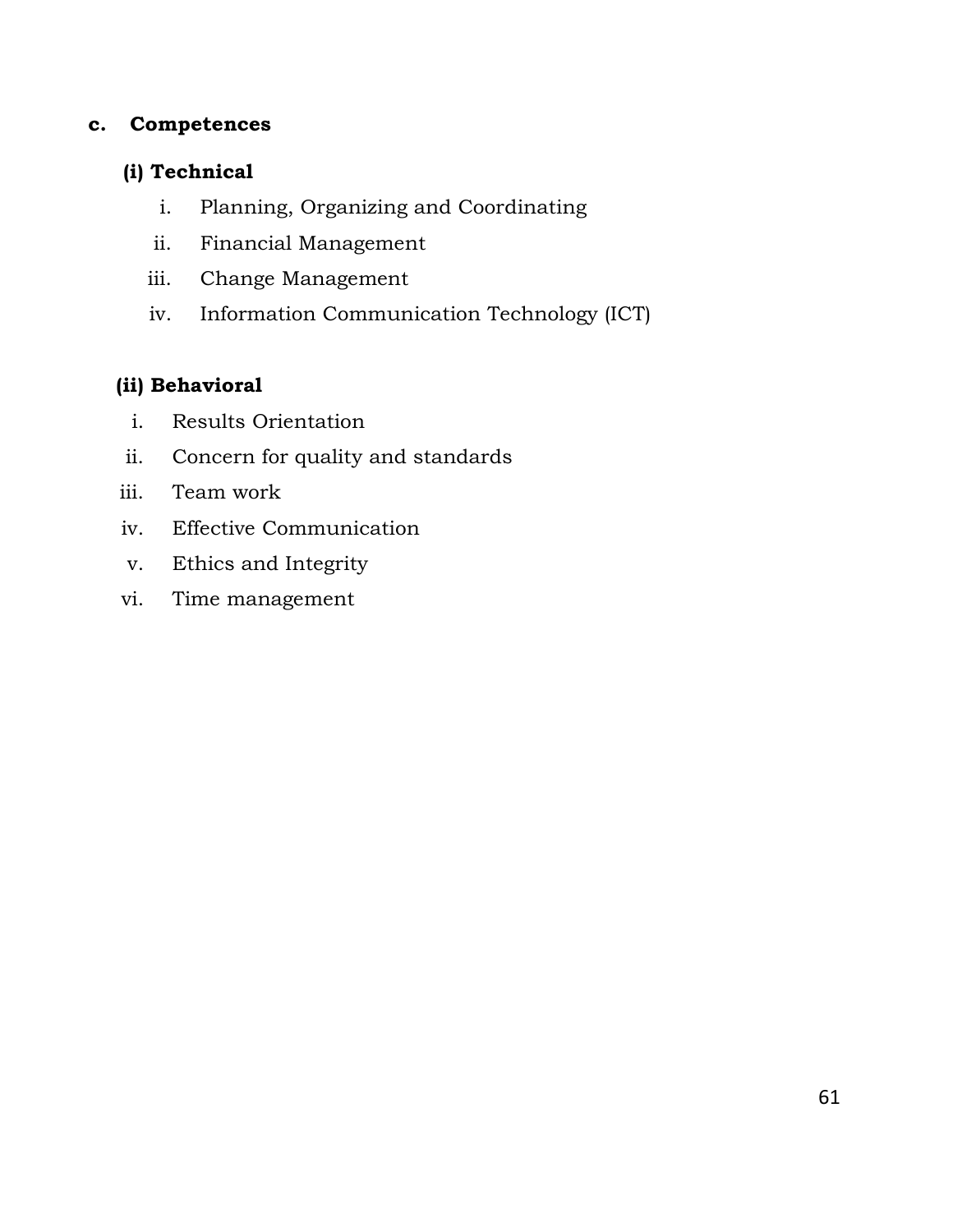**Post Title : Urban Officer, Urban Administration and Management Salary Scale :** U4 L

**Report to :** Senior Urban Officer, Urban Administration and Management

#### **Main Purpose**

To assist in guiding Urban Local Governments to comply with national set guidelines, Regulations and Laws and policies and manage day to day running of the department

## **Key Duties and Responsibilities**

- i. Providing secretariat to Departmental meetings
- ii. Carrying out day-to-day administration of the department.
- iii. supervising support staff of the department
- iv. Collecting information and data on urban Local Governments.
- v. Analysing urban councils minutes

#### **Person Specifications**

#### **a. Qualification**

Honors Bachelors' Degree in Arts, Social Science, Commerce, Business Administration, Social Sciences or Management from a reorganized university or institution.

## **b. Competences**

## **(i) Technical**

- i. Planning, Organizing and Coordinating
- ii. Financial Management
- iii. Information Communication Technology (ICT)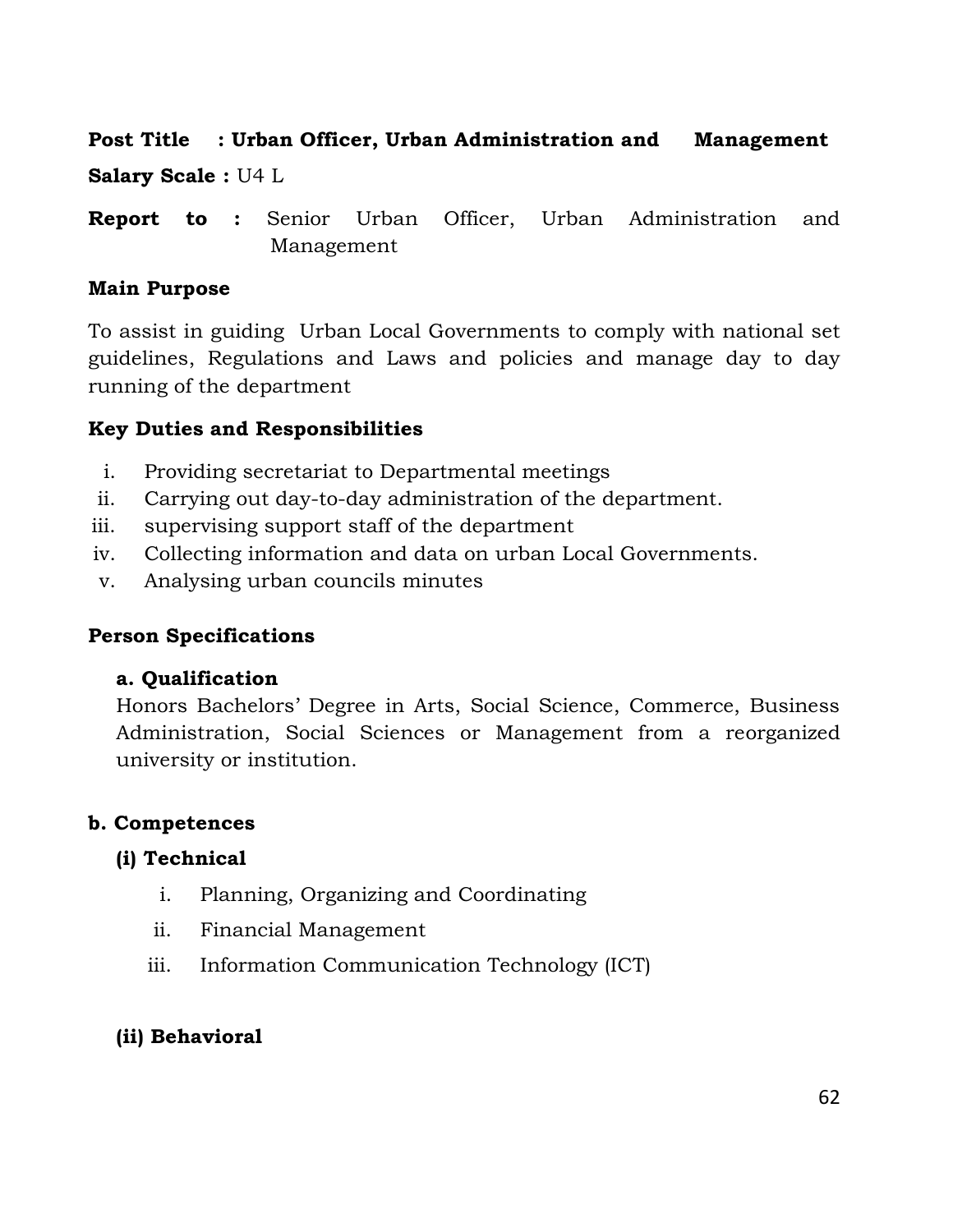- i. Results Orientation
- ii. Team work
- iii. Effective Communication
- iv. Ethics and Integrity
- v. Time management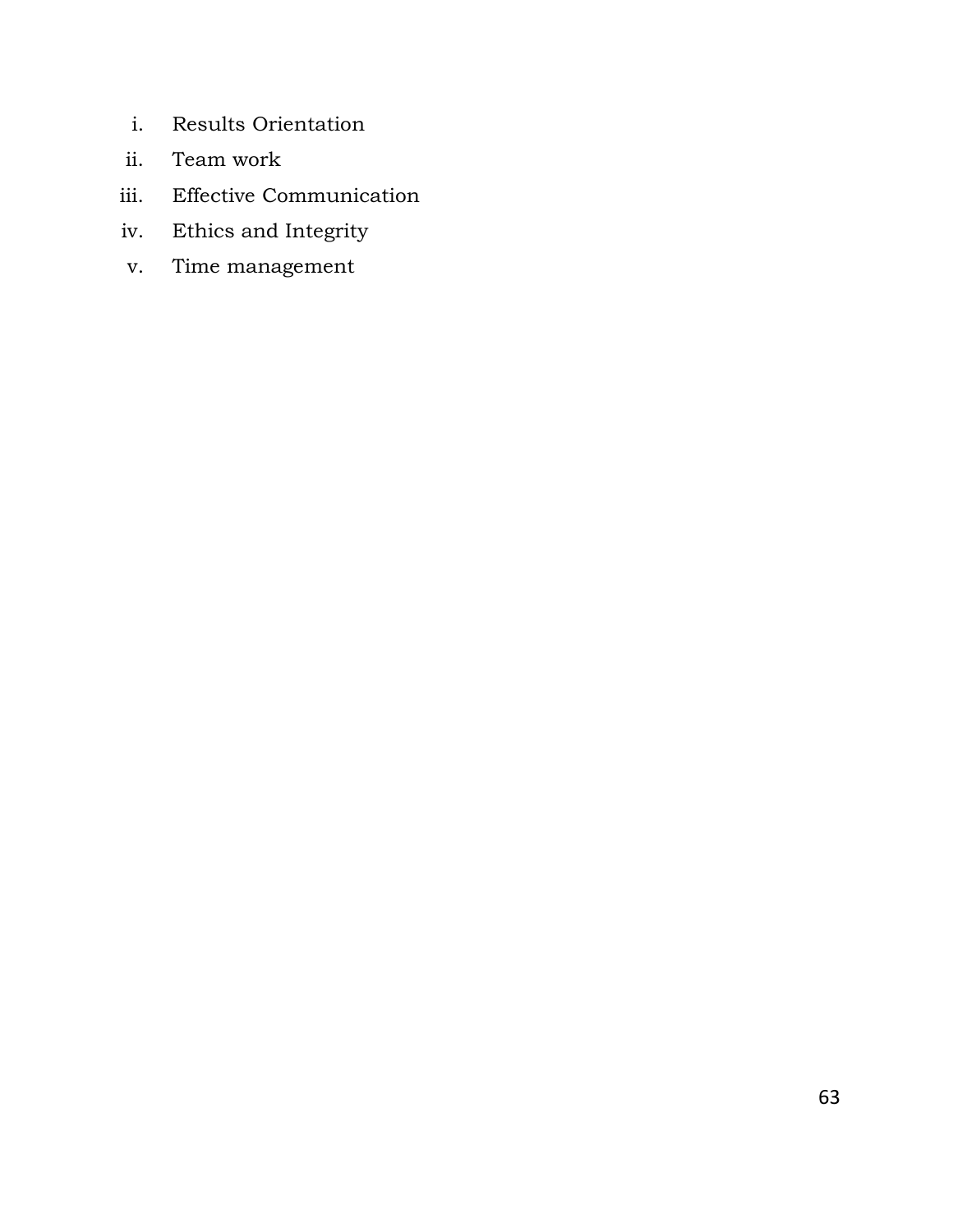## **LOCAL COUNCILS DEVELOPMENT DEPARTMENT**

|                            | Post Title : Commissioner, Local Councils Development         |
|----------------------------|---------------------------------------------------------------|
| <b>Salary scale : U1</b>   |                                                               |
|                            | <b>Reports to :</b> Director, Local Government Administration |
| <b>Directly Supervises</b> |                                                               |

# Assistant Commissioner

## **Main Purpose**

To guide, monitor and support supervise Local Government Councils in the performance of their statutory functions.

## **Duties and Responsibilities**

- i. Fostering and maintaining a good working relationships between Local Councils and Government Institutions
- ii. Coordinating Development Programmes for Local Government Councils
- iii. Tendering advise on proposed alteration of Boundaries of Local Councils as provided for in the (Local Governments Act Cap 243)
- iv. Advises the Minister, PS and DLGAI on Local Councils matters
- v. Developing of systems, structures and other guidelines for various organs of Local Councils
- vi. Initiates, plans and carries out outreach support supervision through field visits
- vii. Managing Department staff
- viii. Taking responsibility for legal interpretations of the law to the Local Governments and ensure adherence to legal provisions
	- ix. Supporting development programmes in Local Governments
	- x. Advising the Permanent Secretary on the proposed new structures.
	- xi. Developing relevant guidelines for implementation of Decentralization policy by Local Councils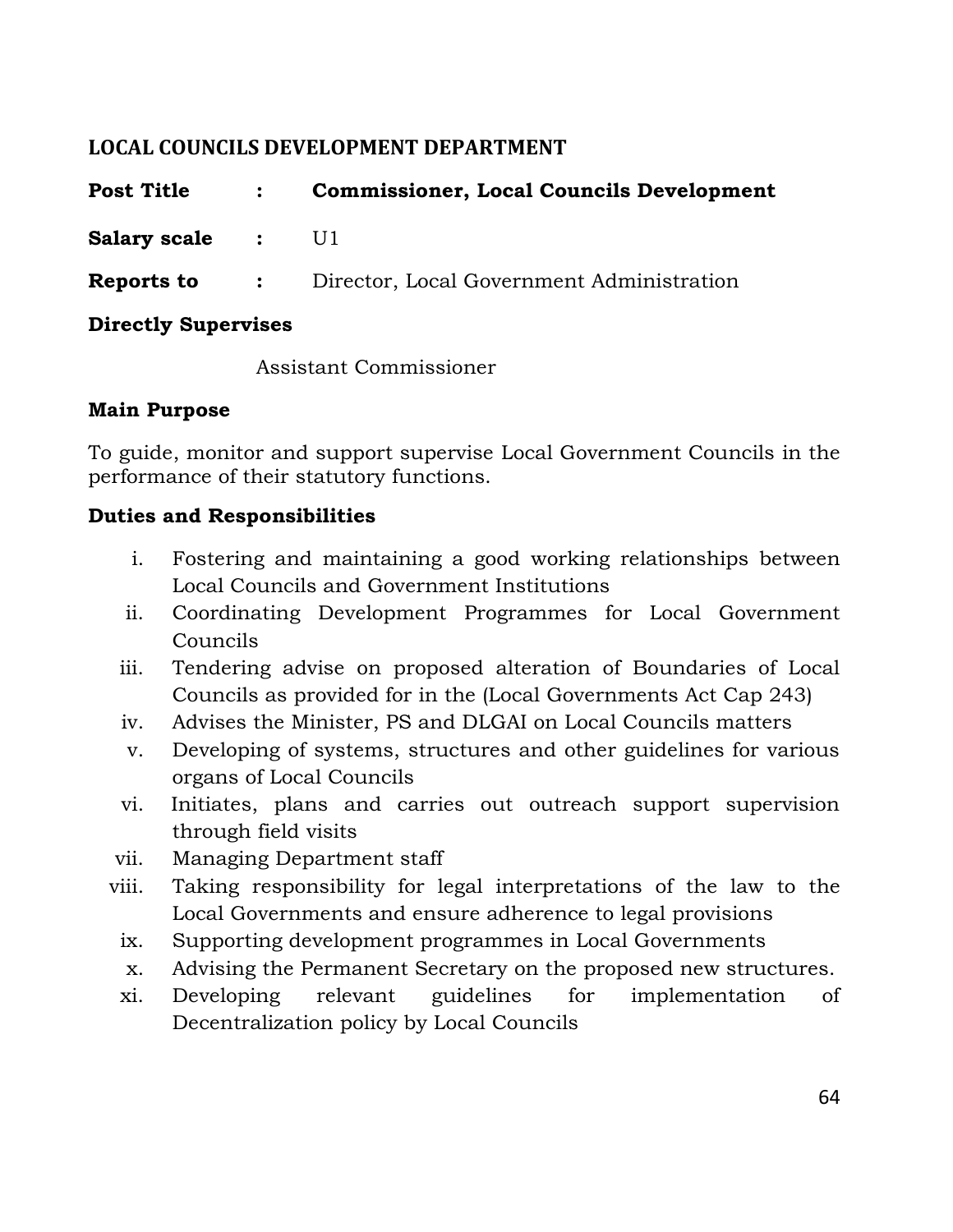xii. Conducting sensitisation, mobilisation programmes for Local Councils

## **Person Specifications**

## **a. Qualifications**

- i. Honors Bachelors' Degree in Arts, Social Science, Commerce, Business Administration, Social Sciences or Management from a reorganized university or institution.
- ii. Certificate in Administrative Officers' Law Course.
- iii. Post graduate qualification in Public Administration, Local Governance, Development Studies or any other relevant discipline from a recognized University or Institution.
- iv. Masters' Degree in Public Administration, Public Sector Management, Commerce, Business Administration, Social Sciences, Development Studies, Human Resource Management, Management Studies or Finance and Accounting from a recognized University or Institution.

#### **b. Experience**

Twelve (12) years' working experience three of which should have been at the level of Assistant Commissioner in government or in a reputable organization.

#### **c. Competences**

## **(i) Technical**

- i. Planning, Organizing and Coordinating
- ii. Financial Management
- iii. Human Resource Management
- iv. Change Management
- v. Strategic thinking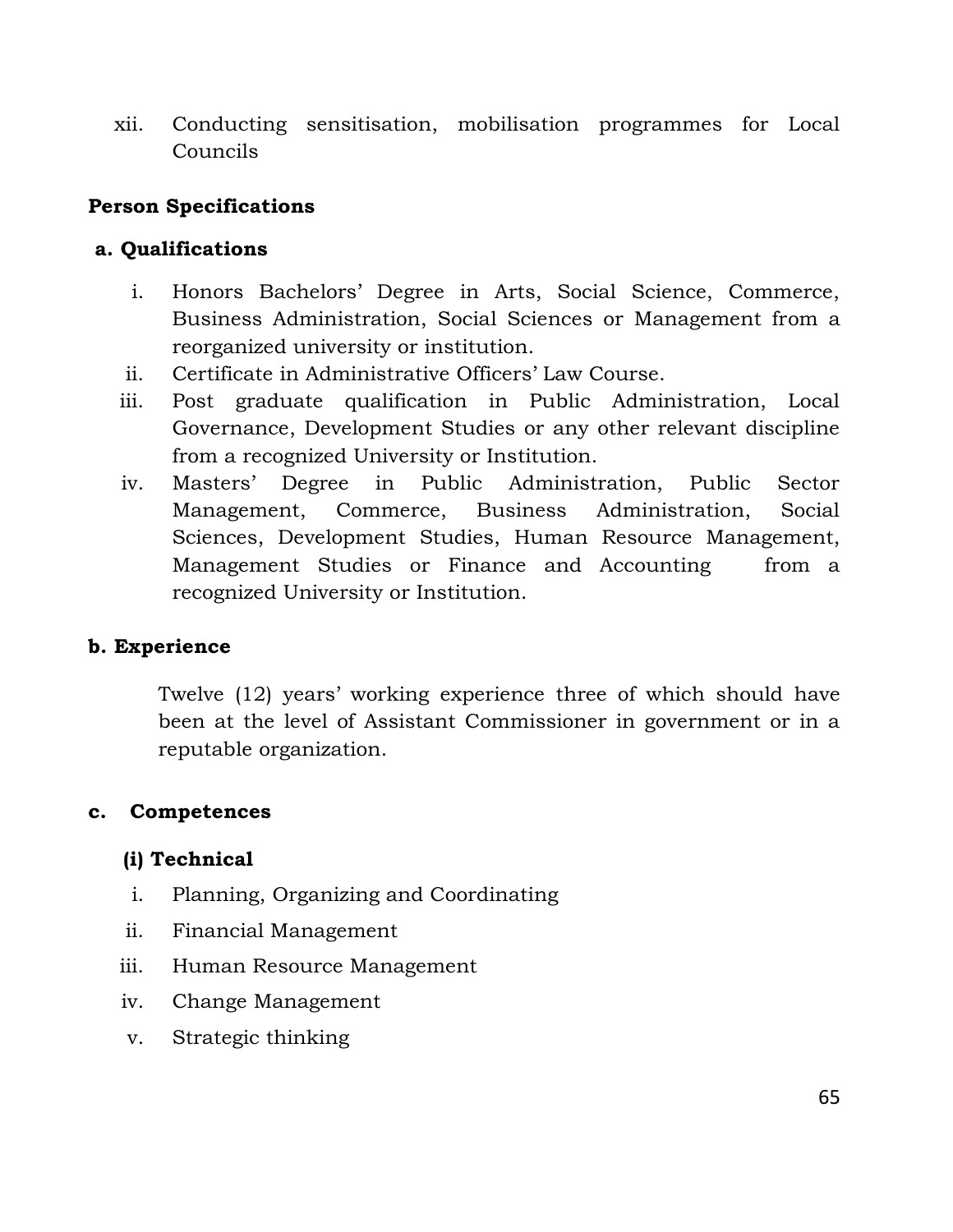vi. Information Communication Technology (ICT)

- i. Accountability
- ii. Leadership
- iii. Results Orientation
- iv. Concern for quality and standards
- v. Team work
- vi. Political accountability/ingenuity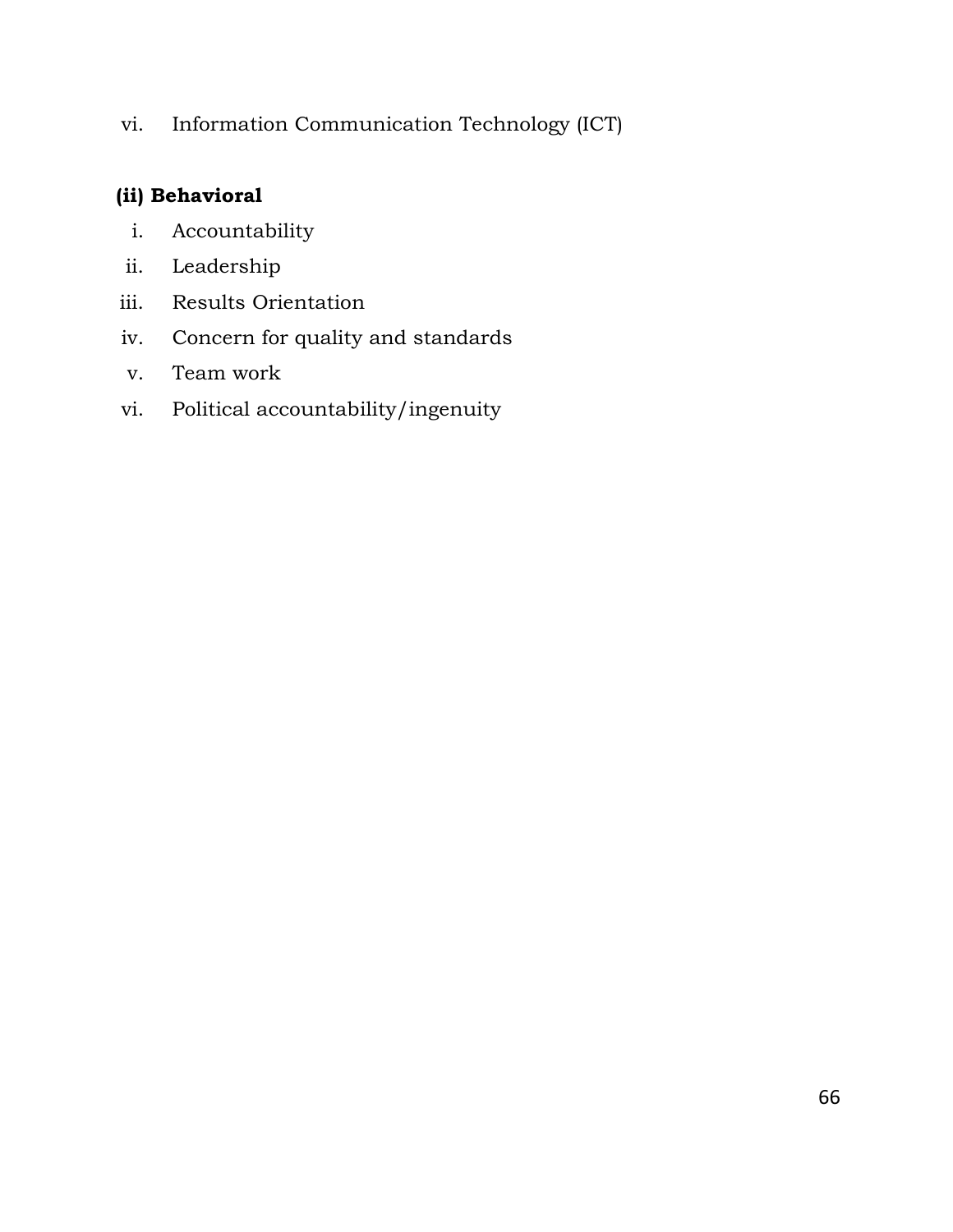## **Post Title : Assistant Commissioner, Local Councils Development**

**Salary Scale :** U1

**Reports to :** Commissioner, Local Councils Development

#### **Directly Supervises**

Principal Research Officer

#### **Main Purpose**

#### **Main Purpose**

To monitor and support supervise Local Government Councils in the performance of their statutory functions.

## **Duties and Responsibilities**

- i. Designing and developing training and sensitization programmes for Local Councils in consultation with C/LCD, other departments and Desk and Sect.
- ii. Liaising with Electoral Commission to fill posts which fall vacant in the hierarchy of Local Councils.
- iii. Coordinating the development of ordinances and bye-laws from Local Governments in liaison with the SRO legal
- iv. Disseminating of new Governments policies to all Local Governments and Local Councils
- v. Liaising with ULAA and UAAU on matters of councils development
- vi. Coordinate the translating of relevant laws into vernacular language.
- vii. Assisting Commissioner to ensure full implementation of the decentralization programme by Local Governments
- viii. Assessing and monitoring the relationship between elected and appointed officials in Local Governments
	- ix. Tendering advise on proposed alteration of Boundaries of Local Councils as provided for in the (Local Governments Act Cap 243)
	- x. Preparing of departmental estimates for annual budgets
	- xi. Managing staff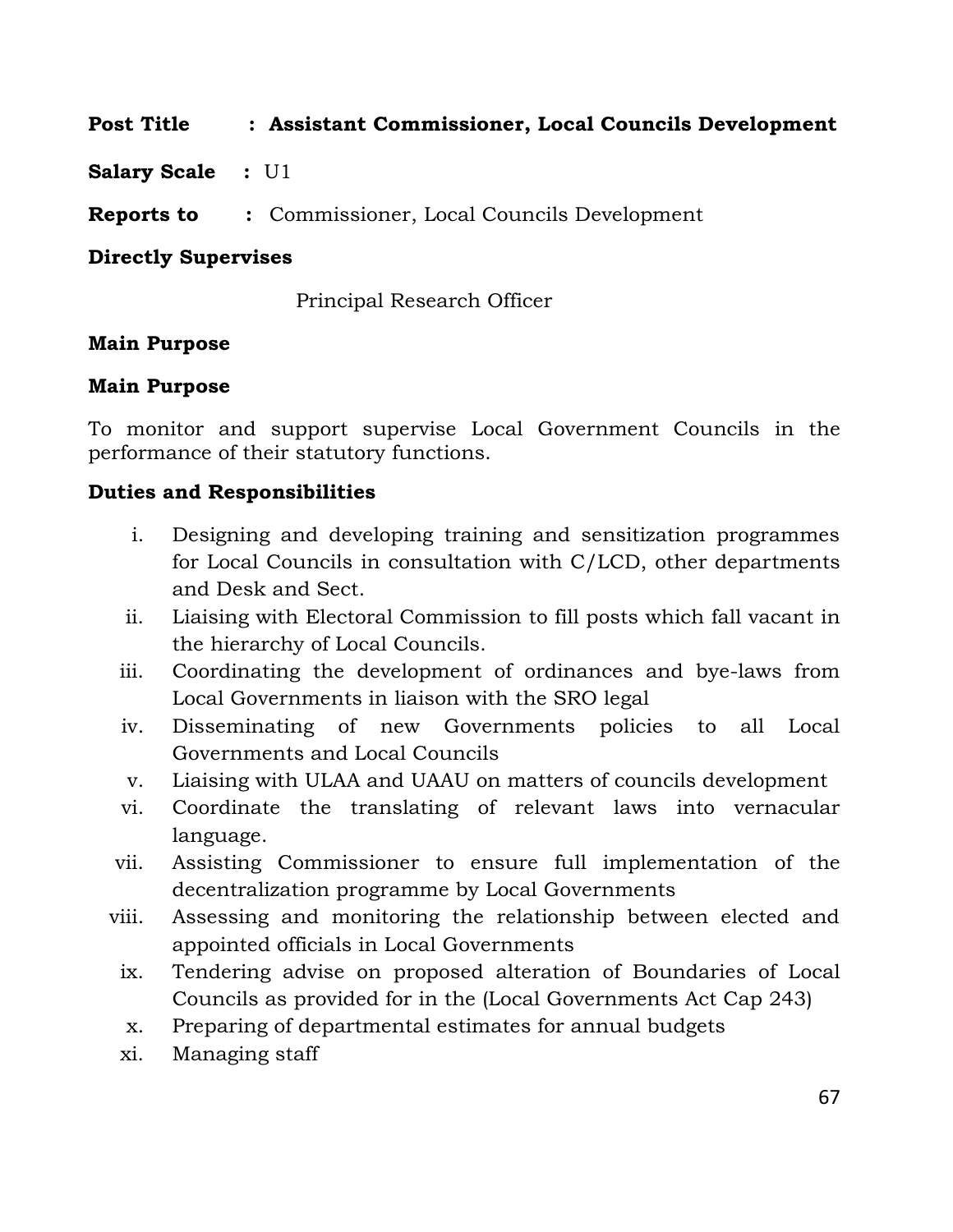#### **Person Specifications**

#### **a. Qualifications**

- i. Honors Bachelors' Degree in Arts, Social Science, Commerce, Business Administration, Social Sciences or Management from a reorganized university or institution.
- ii. Certificate in Administrative Officers' Law Course.
- iii. Post graduate qualification in Public Administration, Local Governance, Development Studies or any other relevant discipline from a recognized University or Institution.
- iv. Masters' Degree in Public Administration, Public Sector Management, Commerce, Business Administration, Social Sciences, Development Studies, Human Resource Management, Management Studies or Finance and Accounting from a recognized University or Institution.

## **b. Experience**

Nine (9) years' working experience three of which should have been at Principal Officer level of in government or in a reputable organization.

## **c. Competences**

## **(i) Technical**

- i. Planning, Organizing and Coordinating
- ii. Financial Management
- iii. Human Resource Management
- iv. Change Management
- v. Strategic thinking
- vi. Information Communication Technology (ICT)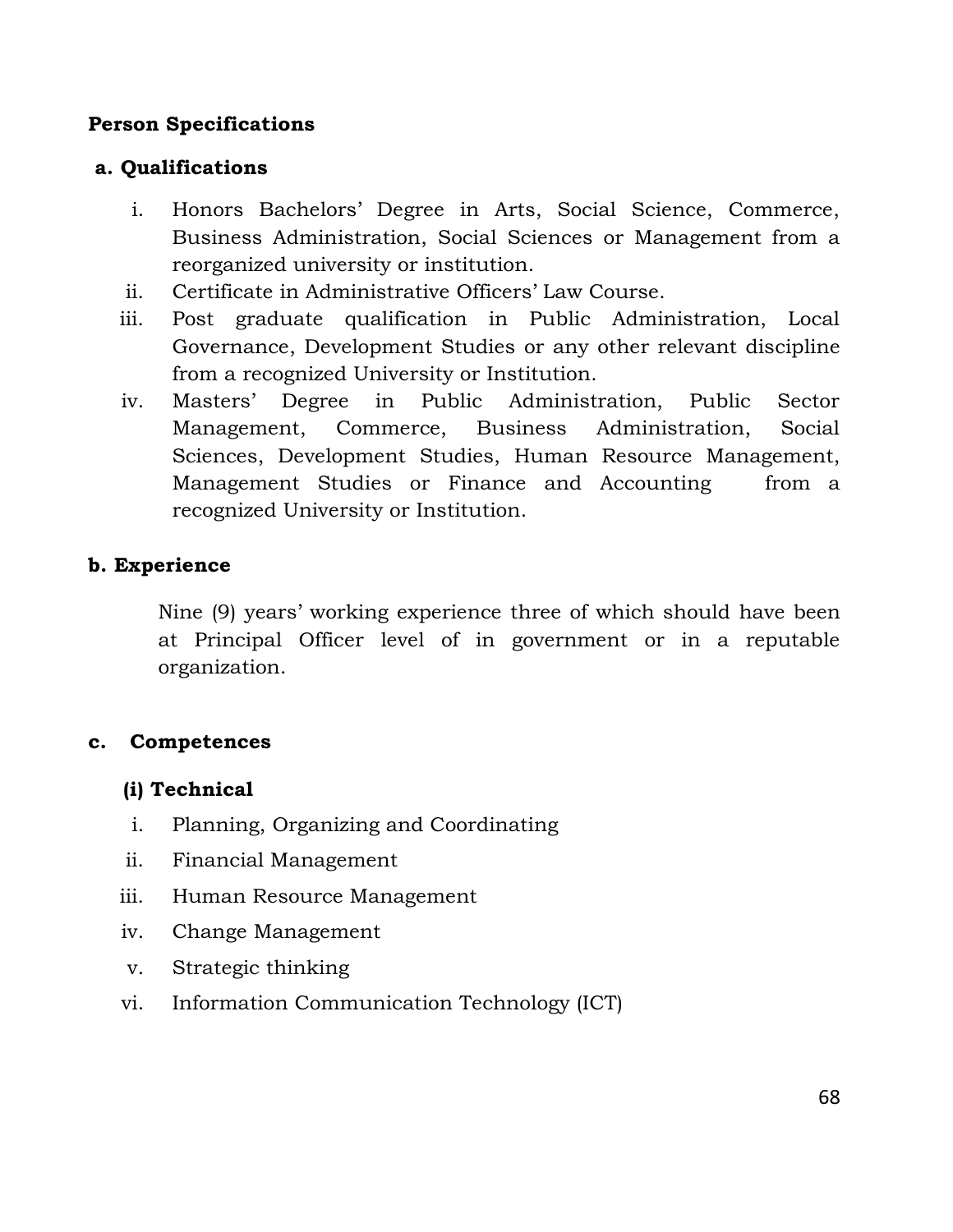- i. Accountability
- ii. Leadership
- iii. Results Orientation
- iv. Concern for quality and standards
- v. Team work
- vi. Political accountability/ingenuity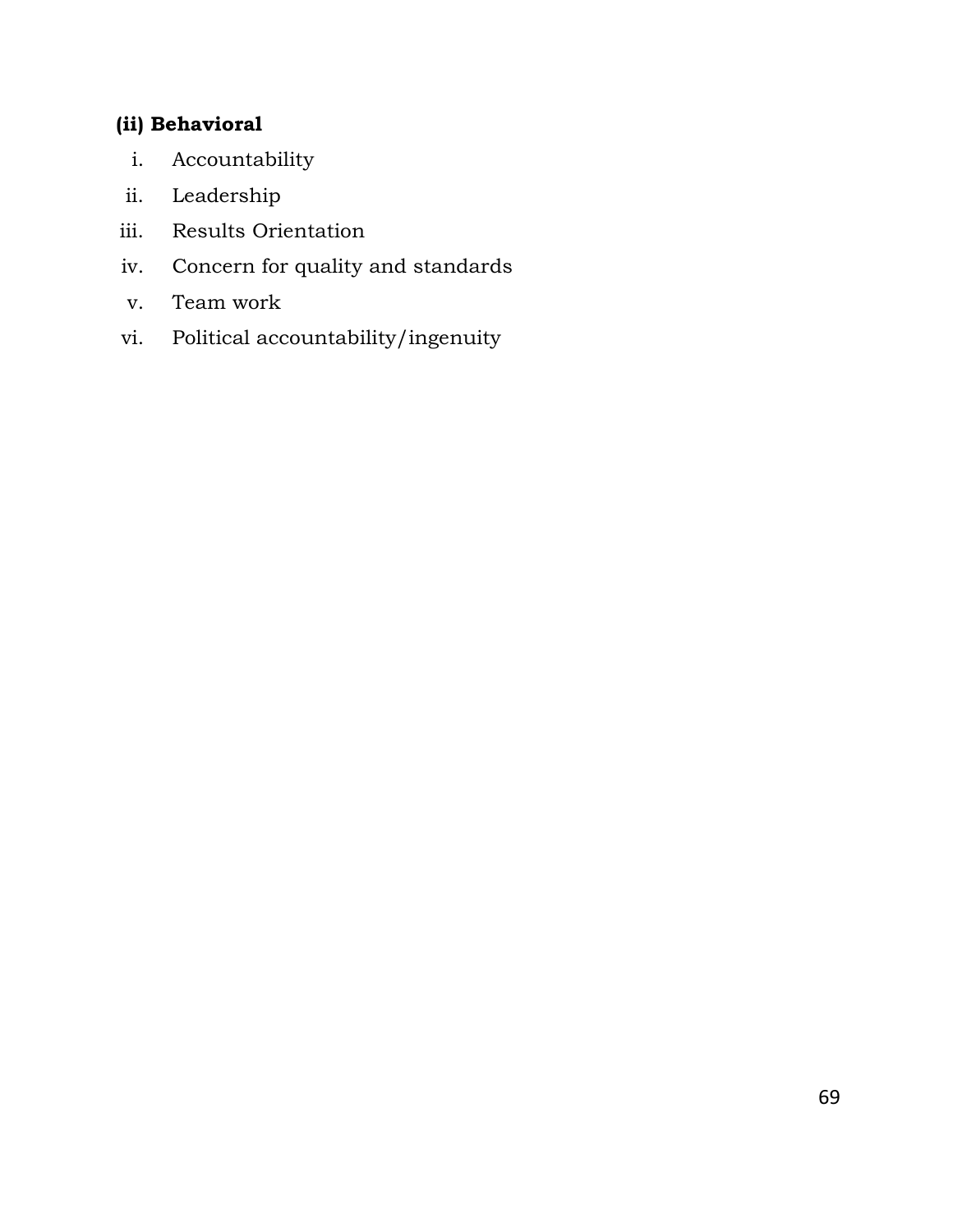| <b>Post Title</b>        | $\mathbf{L}$ . The set of $\mathbf{L}$ | <b>Principal Research Officer</b>                                      |
|--------------------------|----------------------------------------|------------------------------------------------------------------------|
| <b>Salary scale : U2</b> |                                        |                                                                        |
|                          |                                        | <b>Reports to :</b> Assistant Commissioner, Local Councils Development |

#### **Directly Supervises**

Senior Research Officer

#### **Main Purpose**

To conduct research in the operations of Local Governments and tendering the necessary advice for systems and structural improvements.

#### **Duties and Responsibilities**

- i. Researching on Systems, structures and the operations of the local governments
- ii. Developing Manuals, Guidelines and other regulations on the Local Councils
- iii. Research into the centre-local interface in terms of Central Government transfers including conditional grants, non-conditional grants
- iv. Undertake research in the equipment and other tools in Local Governments to establish gaps and give recommendations to Local Governments and the Central Government for purposes of improvement.
- v. Conducting research to establish human gaps in Local Governments and tendering the necessary advice to the Local Governments.
- vi. Liaising with National Assembly on matters relevant to Local Councils.
- vii. Producing monthly and quarterly reports of the Department.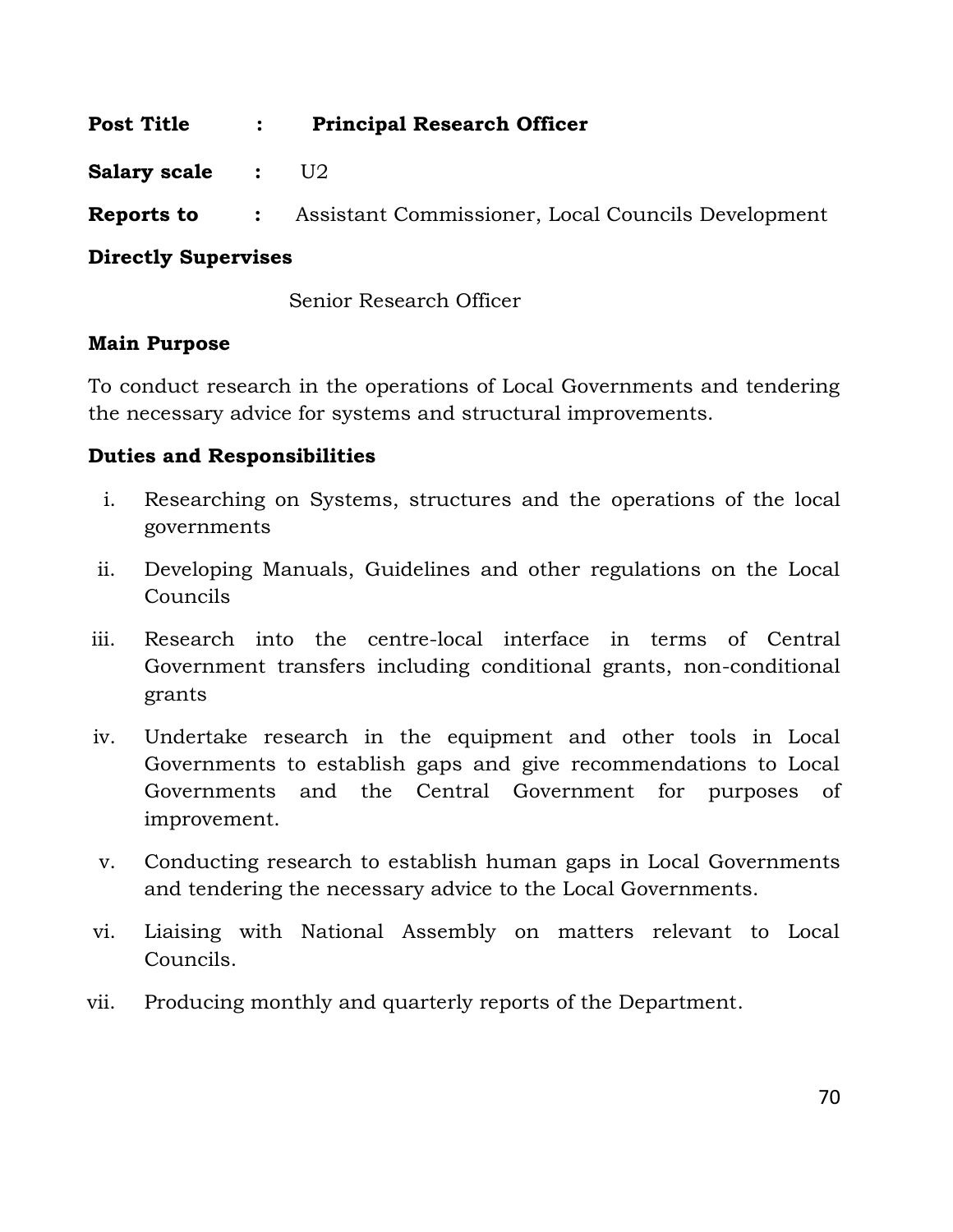#### **Person Specifications**

#### **a. Qualifications**

- v. Honors Bachelors' Degree in Arts, Social Science, Law, Commerce, Business Administration, Social Sciences or Management from a reorganized university or institution.
- vi. Post graduate qualification in Public Administration, Local Governance, Development Studies or any other relevant discipline from a recognized University or Institution.
- vii. Masters' Degree in Public Administration, Law, Public Sector Management, Commerce, Business Administration, Social Sciences, Development Studies, Human Resource Management, Management Studies or Finance and Accounting from a recognized University or Institution.

## **b. Experience**

Six (6) years' working experience three of which should have been at Senior Officer level of in government or in a reputable organization.

## **c. Competences**

## **(i) Technical**

- i. Planning, Organizing and Coordinating
- ii. Financial Management
- iii. Human Resource Management
- iv. Change Management
- v. Strategic thinking
- vi. Information Communication Technology (ICT)

## **(ii) Behavioral**

i. Accountability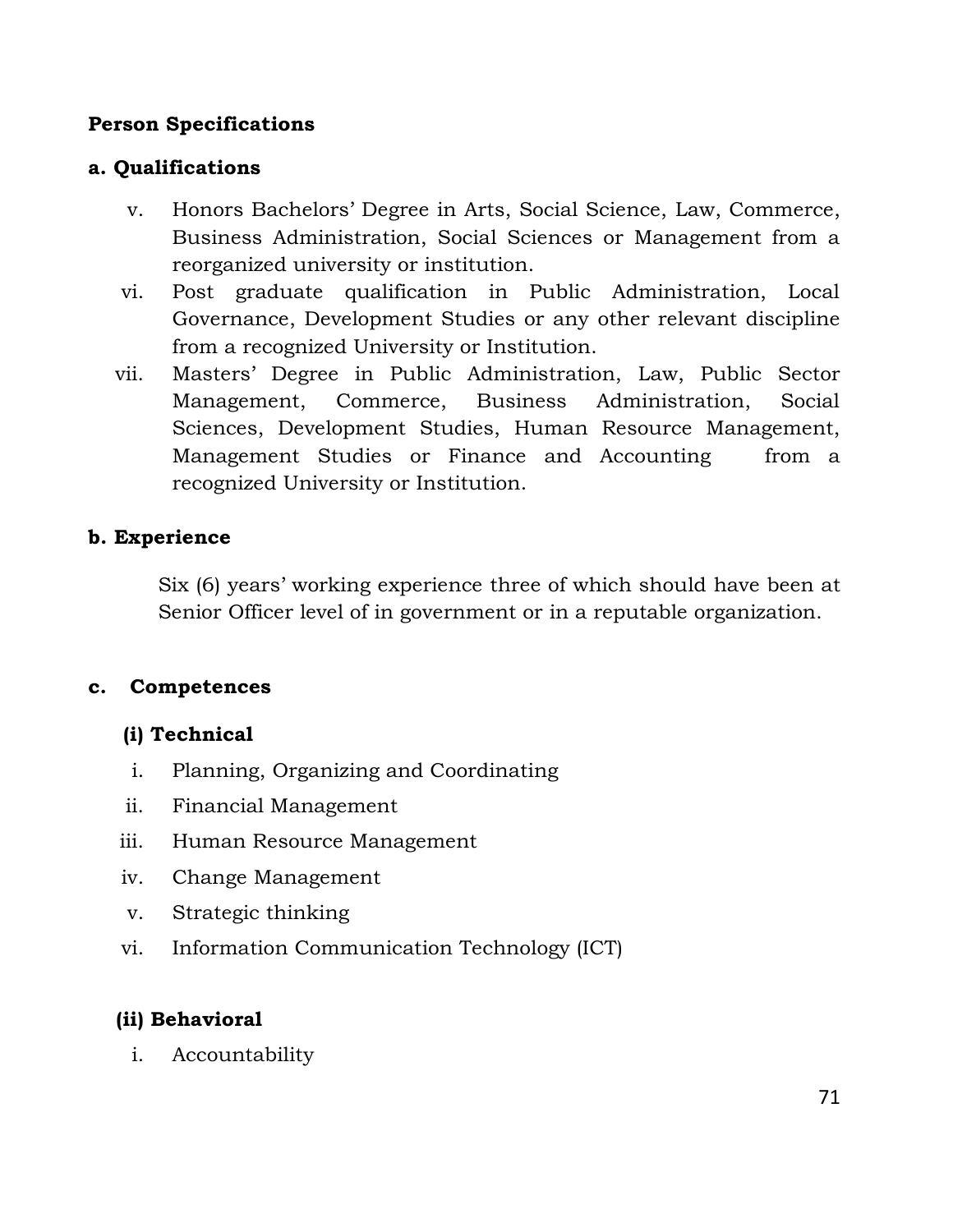- ii. Leadership
- iii. Results Orientation
- iv. Concern for quality and standards
- v. Team work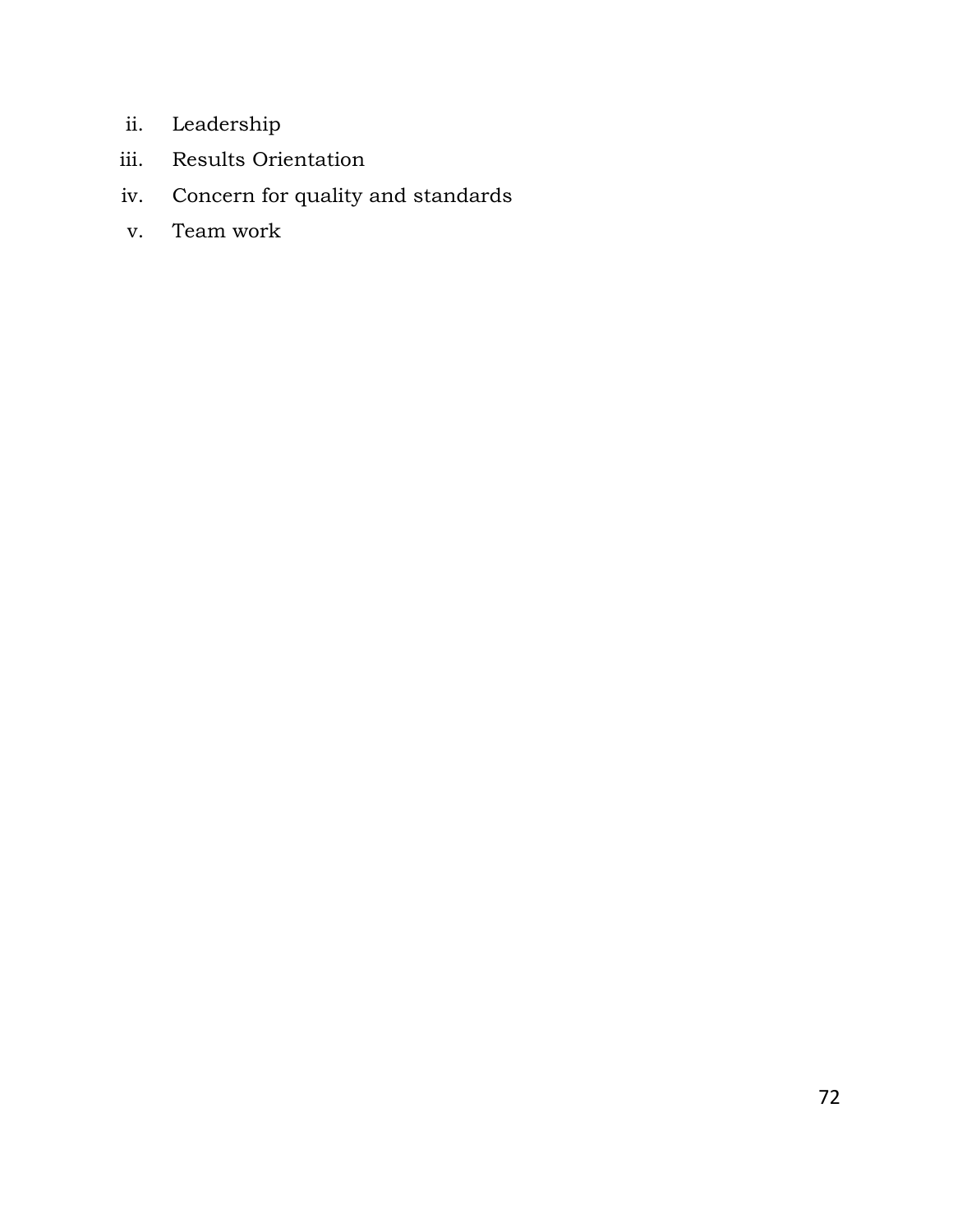| <b>Post Title</b>        | : Senior Research Officer                                |
|--------------------------|----------------------------------------------------------|
| <b>Salary scale : U3</b> |                                                          |
| Reports to               | : Principal Research Officer, Local Councils Development |

### **Directly Supervises**

Research Officer

#### **Main Purpose**

To assist in conducting research in the operations of Local Governments and tendering the necessary advice for systems and structural improvements.

## **Key Duties and Responsibilities**

- i. Collecting of data on operation of systems and structures in local Governments
- ii. Giving input to manuals and other Documents to be developed
- iii. Collection of information on inter-governmental transfers and the inter-face of centre local governments as far as the finances are concerned.
- iv. Analysing information from mass Media on Local Councils' matters.
- v. Developing Monthly and Annual Reports for the department.
- vi. Assisting in organizing National functions with AC/LCD

## **Person Specifications**

## **a. Qualifications**

i. Honors Bachelors' Degree in Arts, Social Science, Law Commerce, Business Administration, Social Sciences or Management from a reorganized university or institution.

## **b. Experience**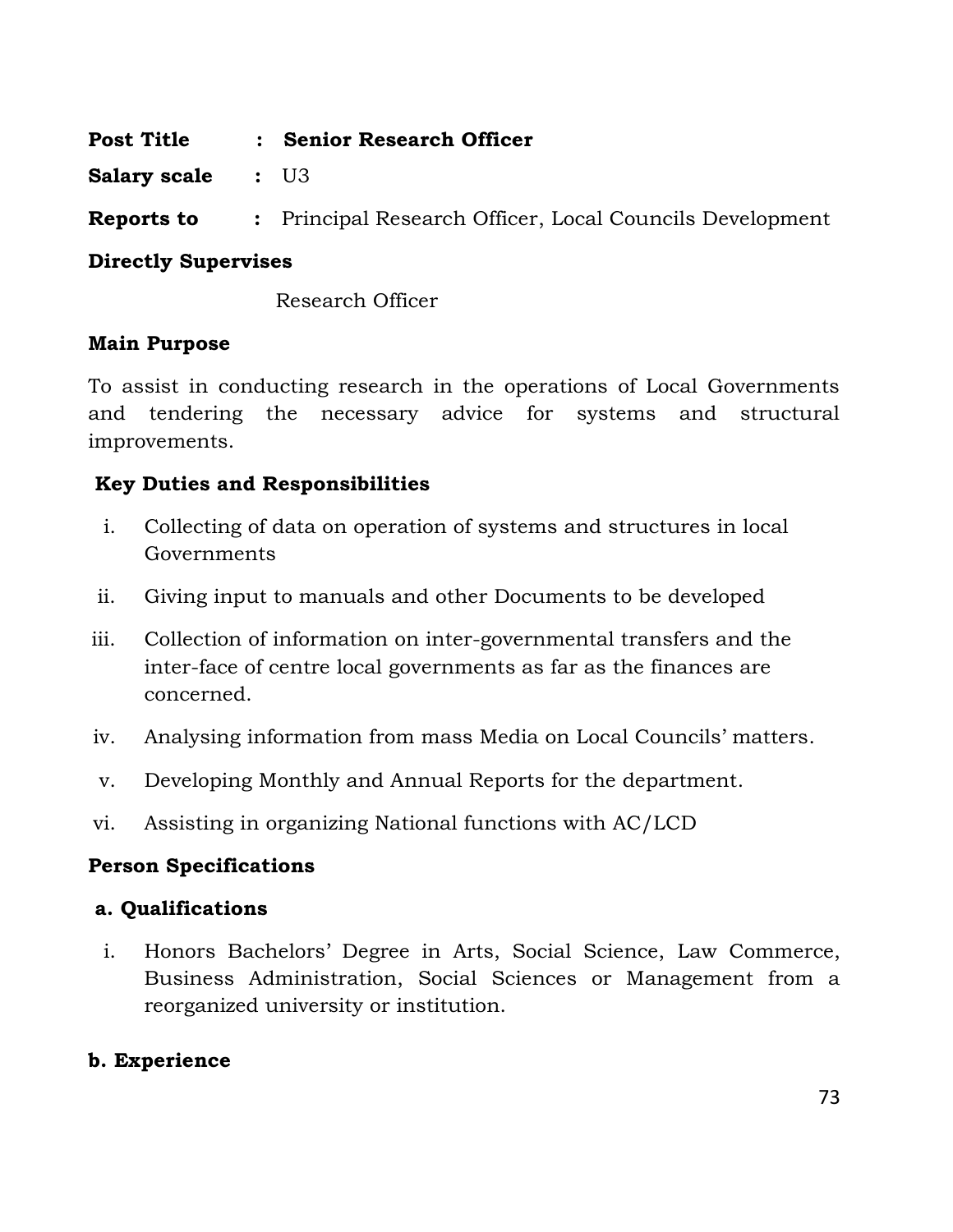**Three (3)** years working experience at Officer level in Government or a reputable organization.

**c. Competences**

## **(i) Technical**

- i. Planning, Organizing and Coordinating
- ii. Financial Management
- iii. Change Management
- iv. Strategic thinking
- v. Information Communication Technology (ICT)

# **(ii) Behavioral**

- i. Accountability
- ii. Results Orientation
- iii. Concern for quality and standards
- iv. Team work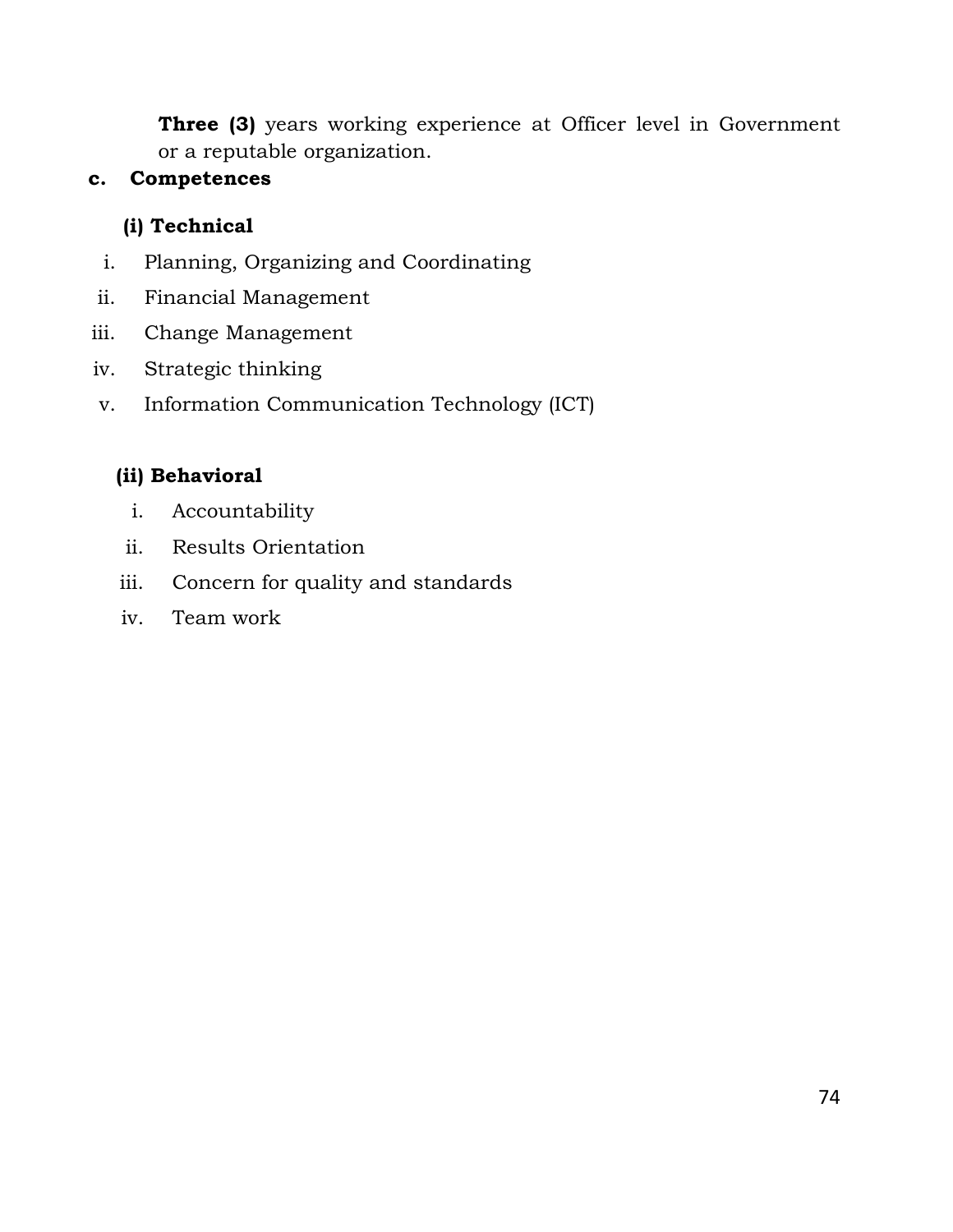| <b>Post Title</b>       | $\mathbb{R}^n$ . The set of $\mathbb{R}^n$ | <b>Research Officer, Local Councils Development</b> |
|-------------------------|--------------------------------------------|-----------------------------------------------------|
| <b>Salary scale : :</b> |                                            | 114                                                 |
| Reports to              |                                            | : Senior Research Officer                           |

## **Main Purpose**

To assist in conducting research in the operations of Local Governments operations aimed at and systems and structural improvements.

## **Key Duties and Responsibilities**

- i. Collecting of data on operation of systems and structures in local Governments
- ii. Liaising with Governmental and Non-Governmental Organizations on Local Government matters
- iii. Compiling and analyze data
- iv. Assist in develop manuals and guidelines for use in Local Governments in liaison with Senior research Officer.
- v. Collecting information from mass Media on Local Councils' matters.
- vi. Providing input into Monthly and Annual Reports for the department.

## **Person Specifications**

#### **a. Qualifications**

ii. Honors Bachelors' Degree in Arts, Social Science, Law, Commerce, Business Administration, Social Sciences or Management from a reorganized university or institution.

## **b. Experience**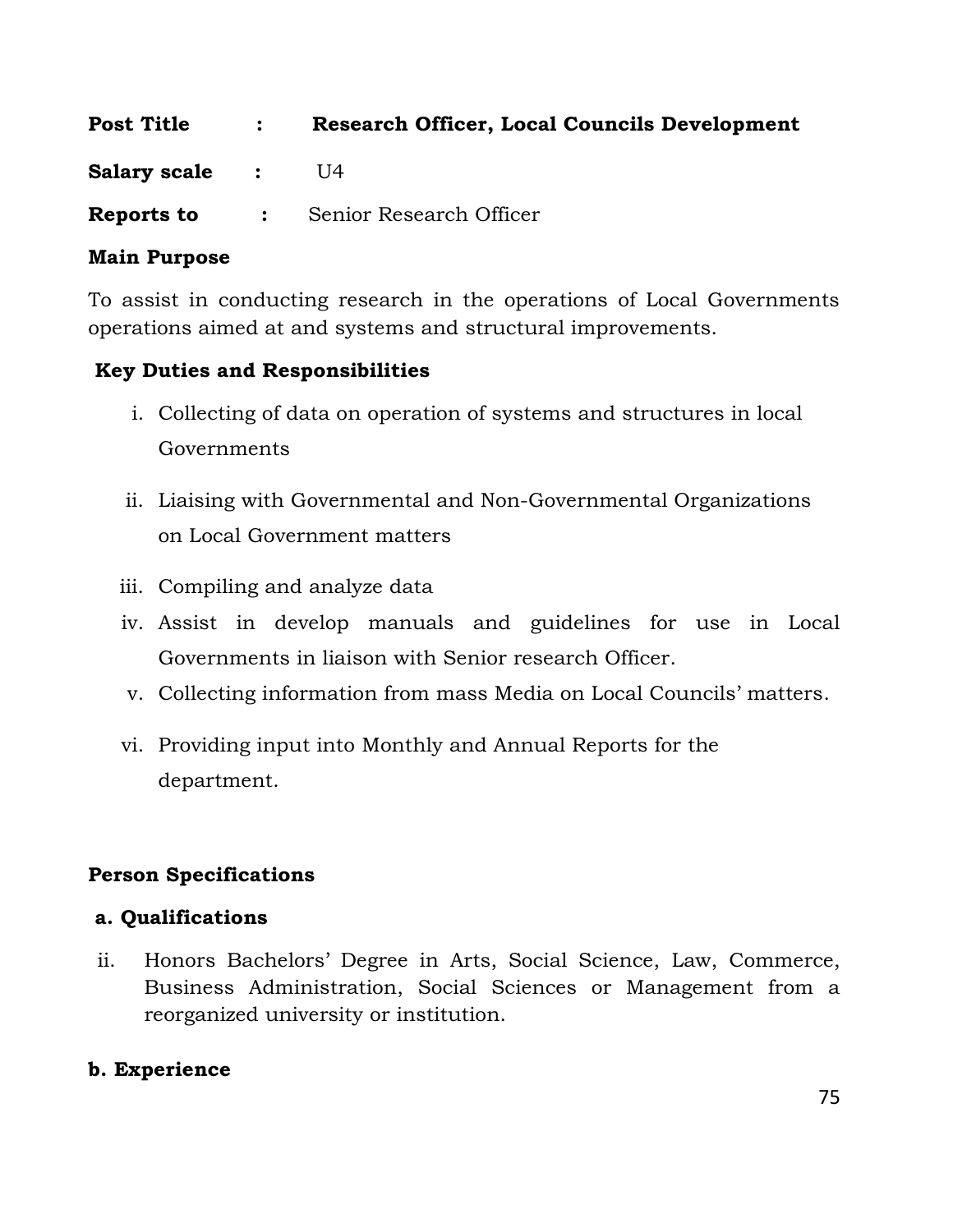**Three (3)** years working experience at Officer level in Government or a reputable organization.

**c. Competences**

## **(i) Technical**

- i. Planning, Organizing and Coordinating
- ii. Financial Management
- iii. Change Management
- iv. Strategic thinking
- v. Information Communication Technology (ICT)

# **(ii) Behavioral**

- i. Accountability
- ii. Results Orientation
- iii. Concern for quality and standards
- iv. Team work

# **Person Specifications**

- At least an honours Degree in Social Sciences, Management or Law from recognized University or Institution.
- Knowledge of working in a research environment.
- Well-developed skills in communication, analytical, policy development, Interpersonal and planning skills.
- Must be well versed with data processing and report writing.

# **Person Specifications**

# **a. Qualifications**